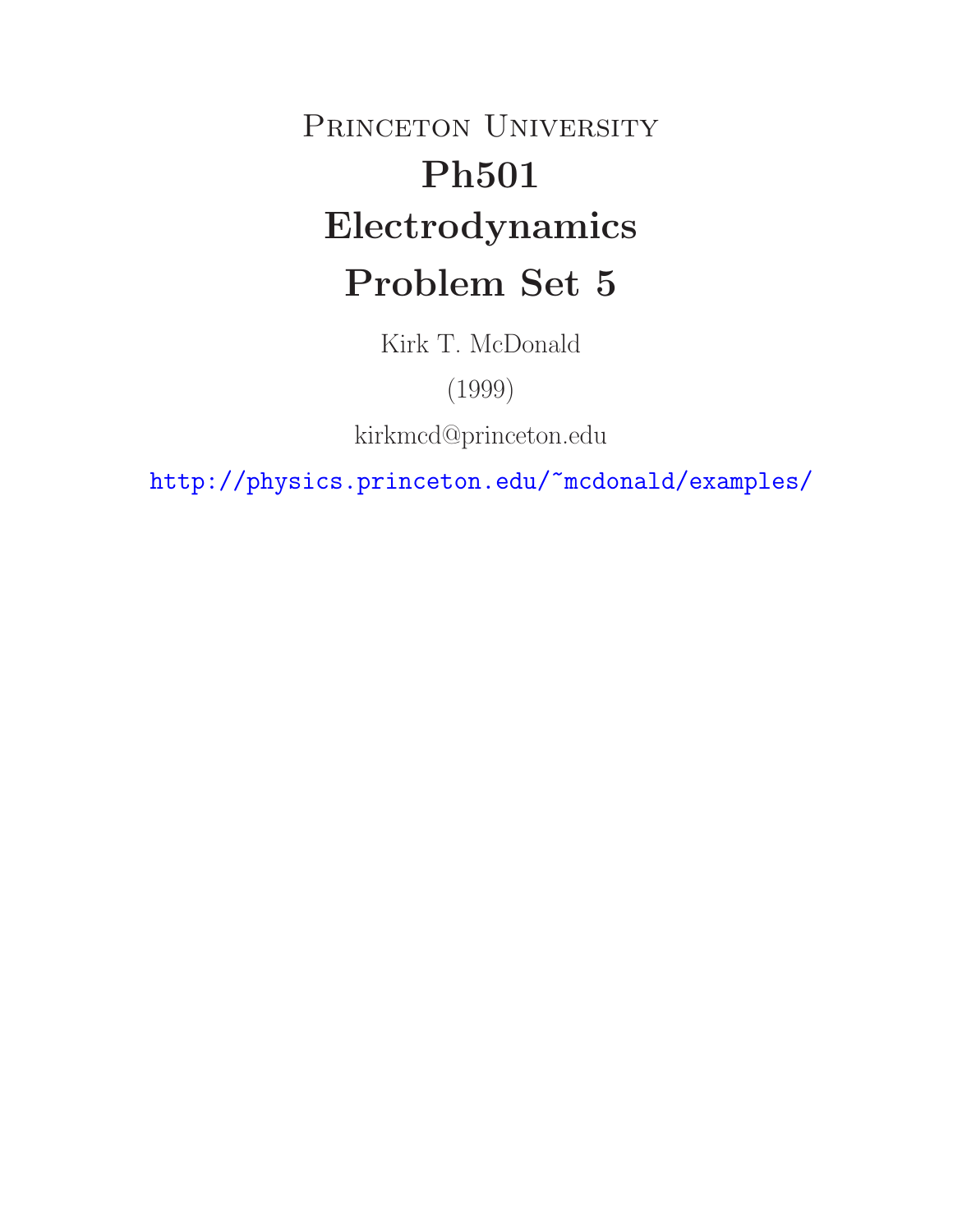1. a) A charged particle moves in a plane perpendicular to a uniform magnetic field **B**. Show that if **B** changes slowly with time, the magnetic moment produced by the orbital motion of the charge remains constant. Show also that the magnetic flux through the orbit,  $\Phi = \pi r^2 B$  is constant. These results are sometimes given the fancy name of **adiabatic invariants** of the motion.

b) **The Magnetic Mirror**. Suppose instead, that the magnetic field is slightly nonuniform such that  $B_z$  increases with z. Then, if the charged particle has a small velocity in the z direction, it slowly moves into a stronger field. Again, we would expect the flux through the orbit to remain constant, which means that the orbital radius must decrease and the orbital velocity must increase. However, magnetic fields which are constant in *time* cannot change the magnitude of the velocity, therefore  $v<sub>z</sub>$ must decrease. If  $B_z$  increases enough,  $v_z$  will go to zero, and the particle is "trapped" by the magnetic field. Write

$$
v^2 = v_z^2 + v_\perp^2 = v_0^2 \t\t(1)
$$

where  $v_{\perp}$  is the orbital velocity and  $v_0$  is constant. Use the result of part a) to show that

$$
v_z^2(z) \approx v_0^2 - v_\perp^2(0) \frac{B_z(z)}{B_z(0)} . \tag{2}
$$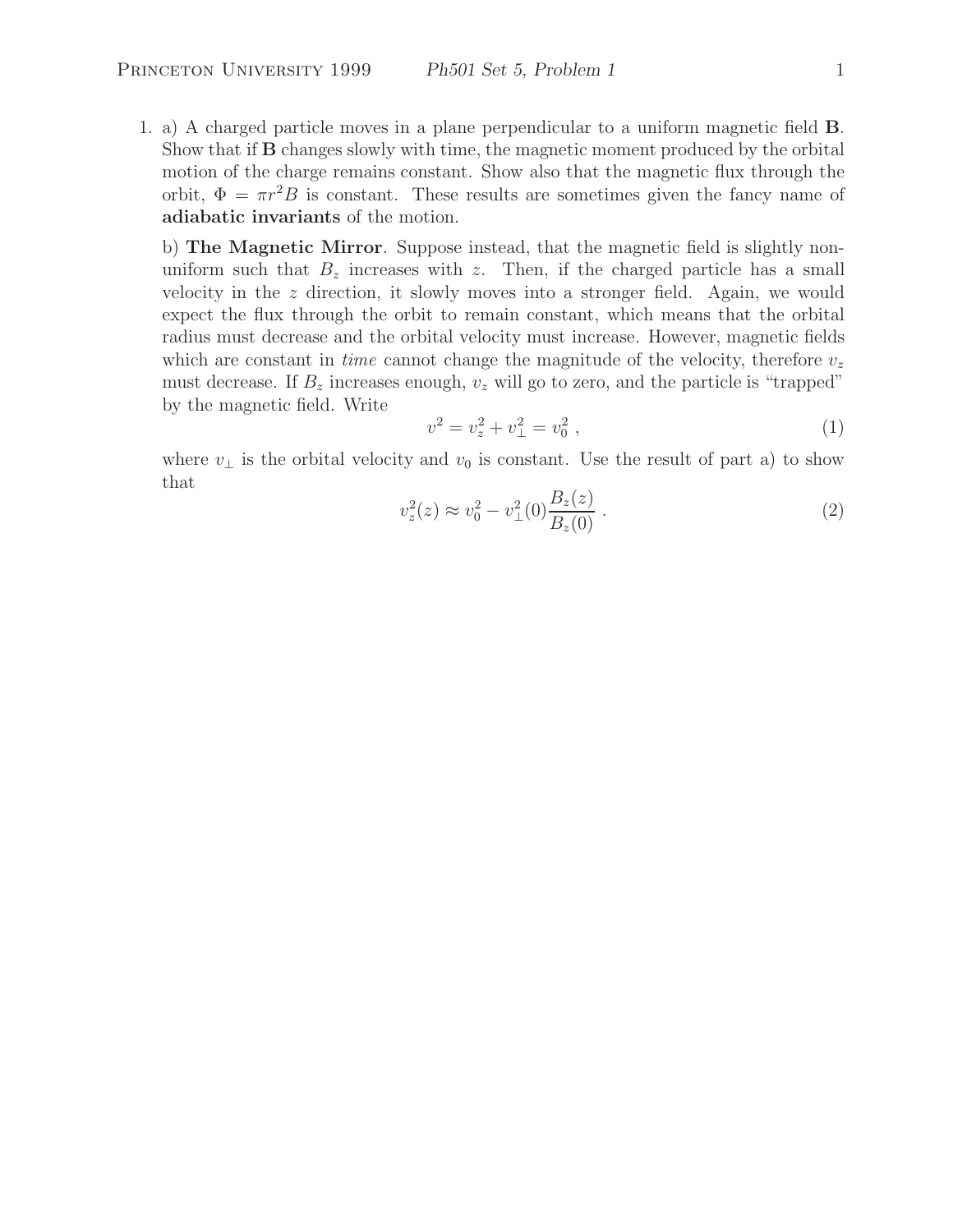2. If one pitches a penny into a large magnet, eddy currents are induced in the penny, and their interaction with the magnetic field results in a repulsive force, according to Lenz' law. Estimate the minimum velocity needed for a penny to enter a long, 1-T solenoid magnet whose diameter is 10 cm.

You may suppose that the penny moves so that its axis always coincides with that of the magnet, and that gravity may be ignored. The speed of the penny is low enough that the magnetic field caused by the eddy currents may be neglected compared to that of the solenoid. Equivalently, you may assume that the magnetic diffusion time is small.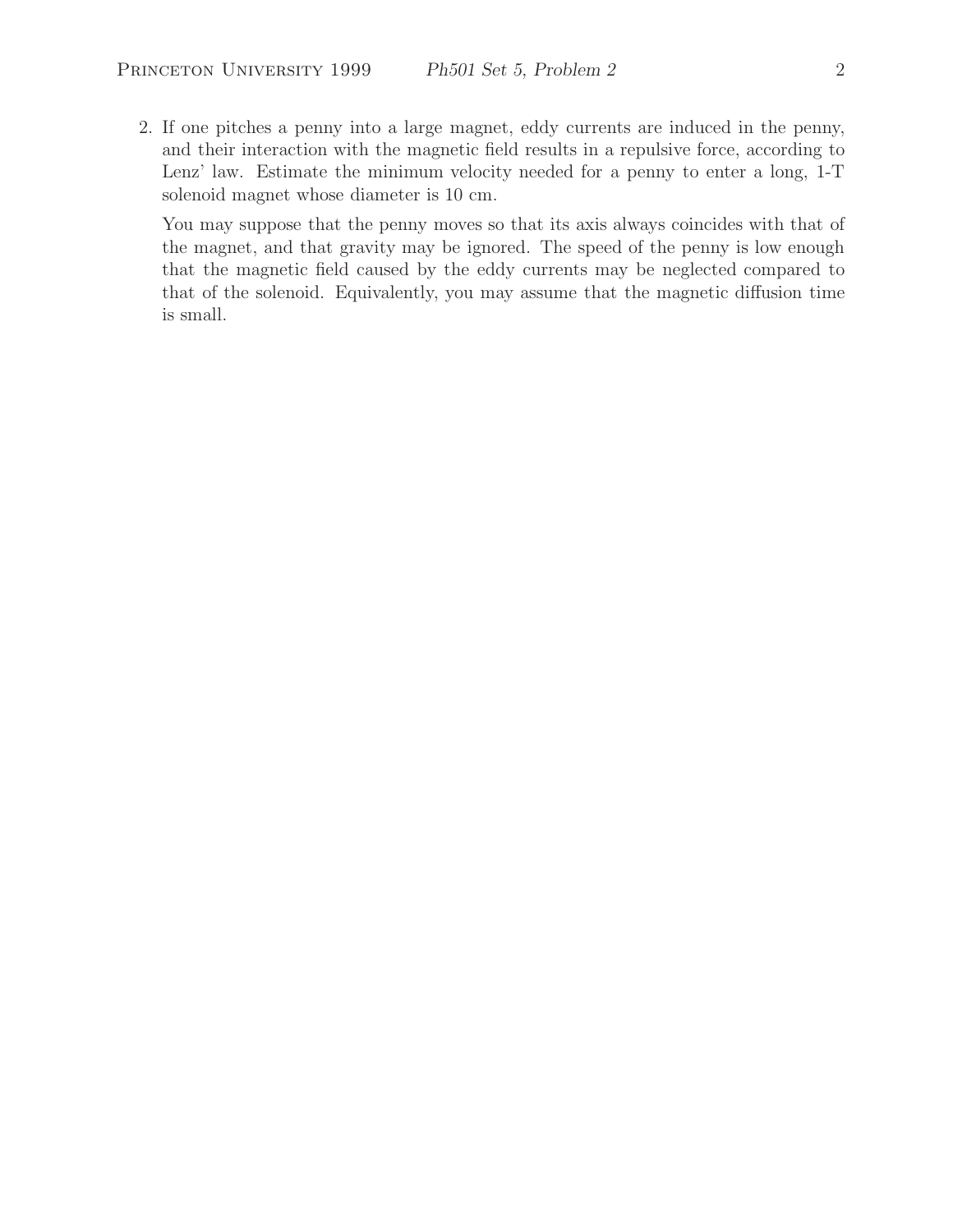3. a) **Diamagnetism**. We consider a model of an atom in which the distance r from the electron to the nucleus is somehow fixed, but the electron is free to orbit the nucleus. Then, if a field **B** is applied to the atom, an E.M.F. is induced around the orbit, while **B** is changing, which generates a magnetic dipole moment **m** via the resulting motion of the electron. Show that

$$
\mathbf{m} = -\frac{e^2 r^2}{4mc^2} \mathbf{B} \tag{3}
$$

where  $e$  and  $m$  are the charge and mass of an electron, respectively. In bulk matter, with *n* atoms per unit volume, the magnetization **M** is then  $M = nm$ .

The magnetic susceptibility is defined by

$$
\mathbf{M} = \chi_M \mathbf{H}.\tag{4}
$$

Since  $\mathbf{B} = \mu \mathbf{H}$ , and also  $\mathbf{B} = \mathbf{H} + 4\pi \mathbf{M} = (1 + 4\pi \chi_M) \mathbf{H}$ , we see that the diamagnetic permeability obeys  $\mu < 1$ . Calculate  $\chi_M = (\mu - 1)/4\pi$  for hydrogen gas at S.T.P. and compare with the measured value of  $-2.24 \times 10^{-9}$ .

b) In materials where  $\mathbf{B} = \mu \mathbf{H}$ , we claim that the magnetic energy is

$$
U_{\text{mag}} = \frac{1}{8\pi} \int \mathbf{B} \cdot \mathbf{H} \ d\text{Vol} = \frac{1}{8\pi} \int B^2 \ d\text{Vol} - \frac{1}{2} \int \mathbf{B} \cdot \mathbf{M} \ d\text{Vol} \ . \tag{5}
$$

Use your analysis from part a) to show that the last term is just the kinetic energy of the electron's motion induced by the field **B**.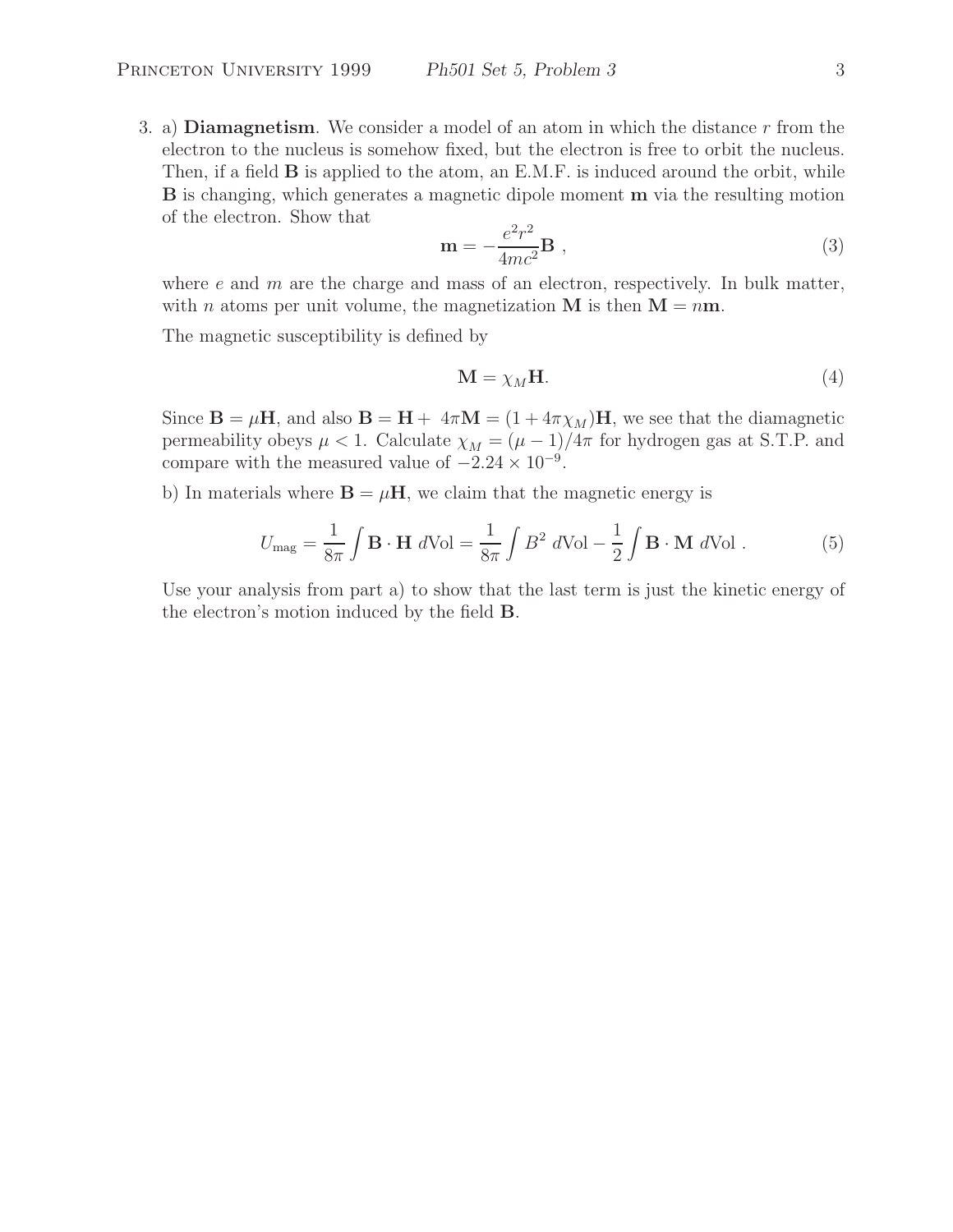4. a) A **flip coil** is a practical device for measuring magnetic fields. A coil whose axis is the z-axis is flipped by 180 $\degree$  about the x-axis. The coil leads are connected to a charge integrator. Show that charge

$$
Q = \frac{2\Phi}{R} \tag{6}
$$

is collected in the flip, where  $\Phi$  is the magnetic flux through the loop before (and after) flipping and  $R$  is the resistance of the integrator (plus coil).

b) A fancy flip coil is made by winding wire on the surface of a sphere such that the turns are distributed according to

$$
dN \propto \sin \theta \ d\theta \ . \tag{7}
$$

(Recall prob. of set 4.) All turns are parallel to the  $x-y$  plane. For this coil, show that

$$
\Phi \propto \int B_z \ d\text{Vol},\tag{8}
$$

the integration being over the interior of the sphere.

c) The field component  $B_z(r, \theta, \varphi)$  obeys  $\nabla^2 B_z = 0$  inside the sphere, and so may be expanded in a series of Legendre functions. However,  $B<sub>z</sub>$  is not necessarily azimuthally symmetric, so a slight generalization must be made:

$$
B_z = \sum_{m,n} A_{m,n} r^n P_n^m(\cos \theta) e^{\pm im\varphi} \tag{9}
$$

where *n* and *m* are integers, and the  $P_n^m$  are the associated Legendre polynomials. Note that  $P_n^0(\cos \theta) = P_n(\cos \theta)$ , the ordinary Legendre polynomials. Using this, show that  $\Phi \propto B_z(0, 0, 0)$ , so that the sin  $\theta$  flip coil measures  $B_z$  at the center of the sphere, no matter how **B** varies over the sphere!

d) A sin  $\theta$  coil is hard to build. Suppose we try to make do with a simple cylindrical coil of radius a and height h. Show that if  $h = \sqrt{3}a$ , all effects of the first, second and third derivatives of the field vanish. With such a coil, accuracies of 1 in  $10^4$  may be achieved. Hint: Expand  $B_z$  in rectangular coordinates and note that  $\nabla \cdot \mathbf{B} = 0$ ,  $\nabla \times \mathbf{B} = 0$  and hence  $\nabla^2 \mathbf{B} = 0$ .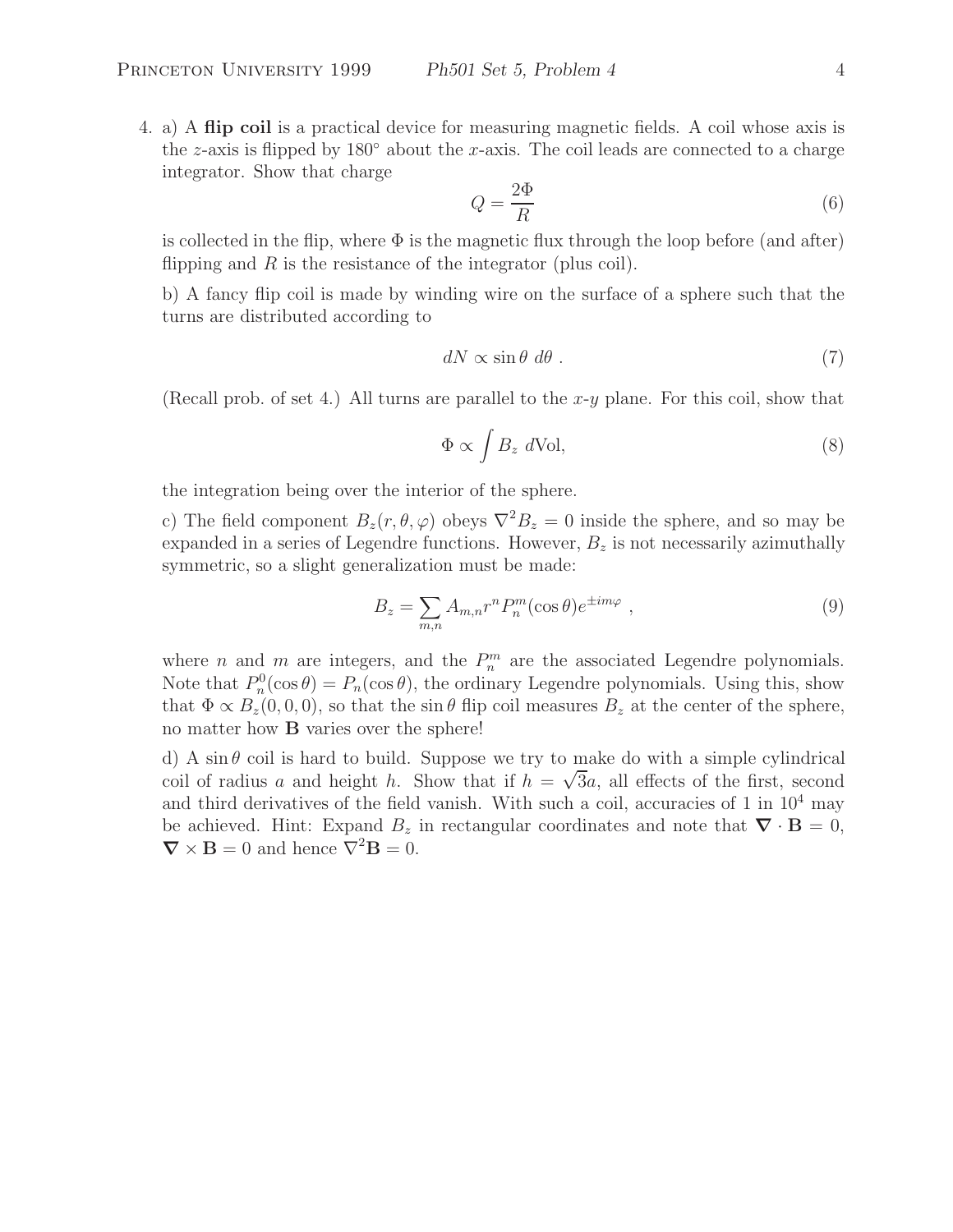5. A cylinder of dielectric constant  $\varepsilon$  rotates with constant angular velocity  $\omega$  about its axis. A uniform magnetic field **B** is parallel to the axis, in the same sense as  $\vec{\omega}$ . Find the resulting dielectric polarization in the cylinder and the surface and volume charge densities, neglecting terms of order  $(\omega a/c)^2$ , where a is the radius of the cylinder.

Answer:

$$
\mathbf{P} = \frac{\varepsilon - 1}{4\pi c \varepsilon} \omega B \mathbf{r}
$$
 (10)

where **r** is the radial vector out from the axis.

This problem can be conveniently analyzed by starting in the rotating frame. Consider also the electric displacement **D**.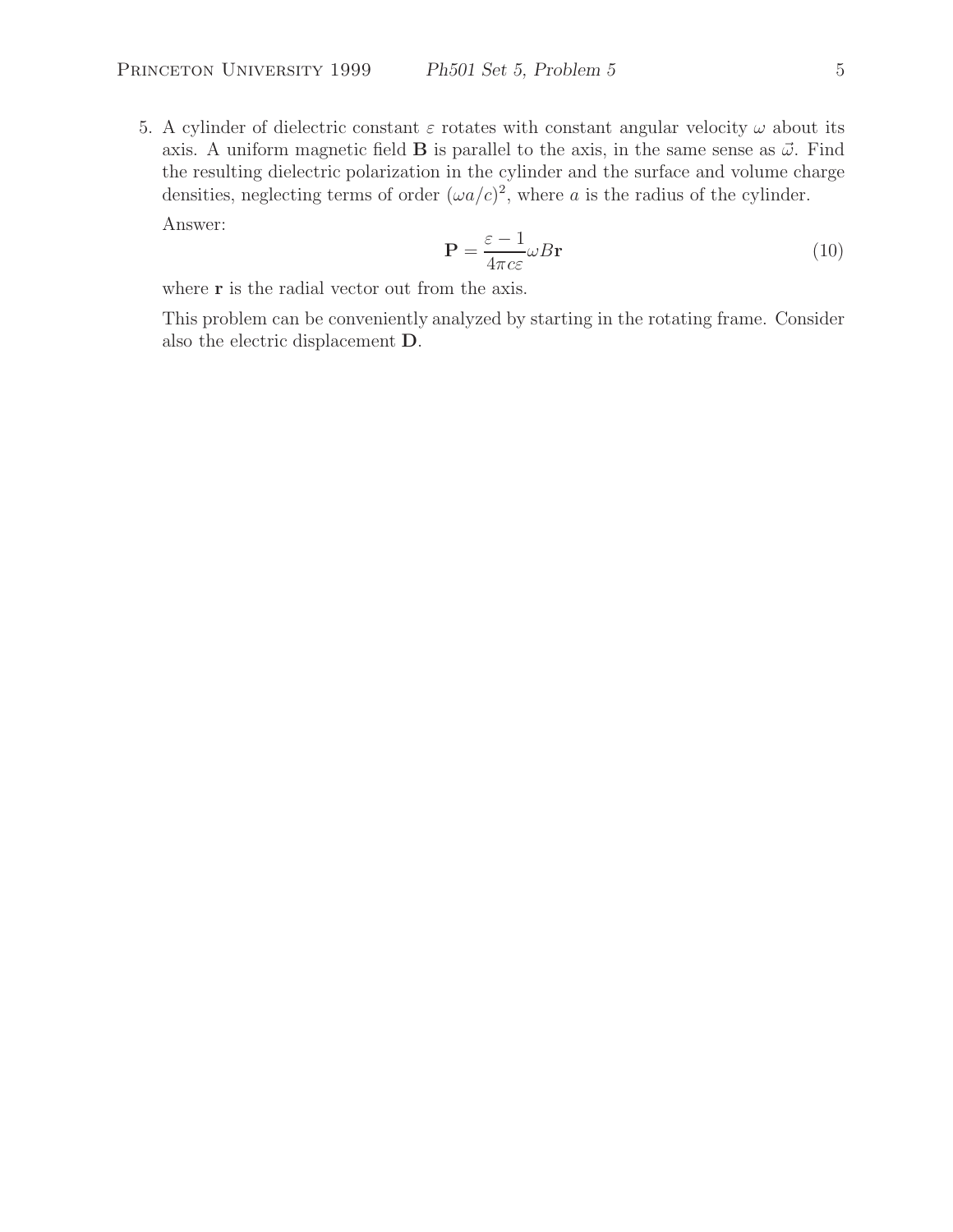6. a) Show that the self- and mutual inductances of two circuits obey

$$
L_{11}L_{22} \ge L_{12}^2 \tag{11}
$$

by considering the magnetic energy

$$
U = \frac{1}{2}L_{11}I_1^2 + \frac{1}{2}L_{22}I_2^2 + L_{12}I_1I_2.
$$
 (12)

b) A toroidal coil of N turns has a circular cross-section of radius  $a$ ; the central radius of the coil is  $b > a$ . Show that the self-inductance is

$$
L_{11} = \frac{8N^2}{c^2} (b - \sqrt{b^2 - a^2}) \sin^{-1} \frac{1}{\sqrt{1 + \frac{3b^2}{4a^2}}}.
$$
\n(13)

c) A second circuit in the form of a single loop of radius  $>a$  links the toroid; the plane of the second circuit is the same as that of one of the turns of the toroid, and that turn is entirely inside the new circuit. Calculate the mutual inductance  $L_{12}$  between the toroid and the new circuit, and show that relation (11) is obeyed in this example.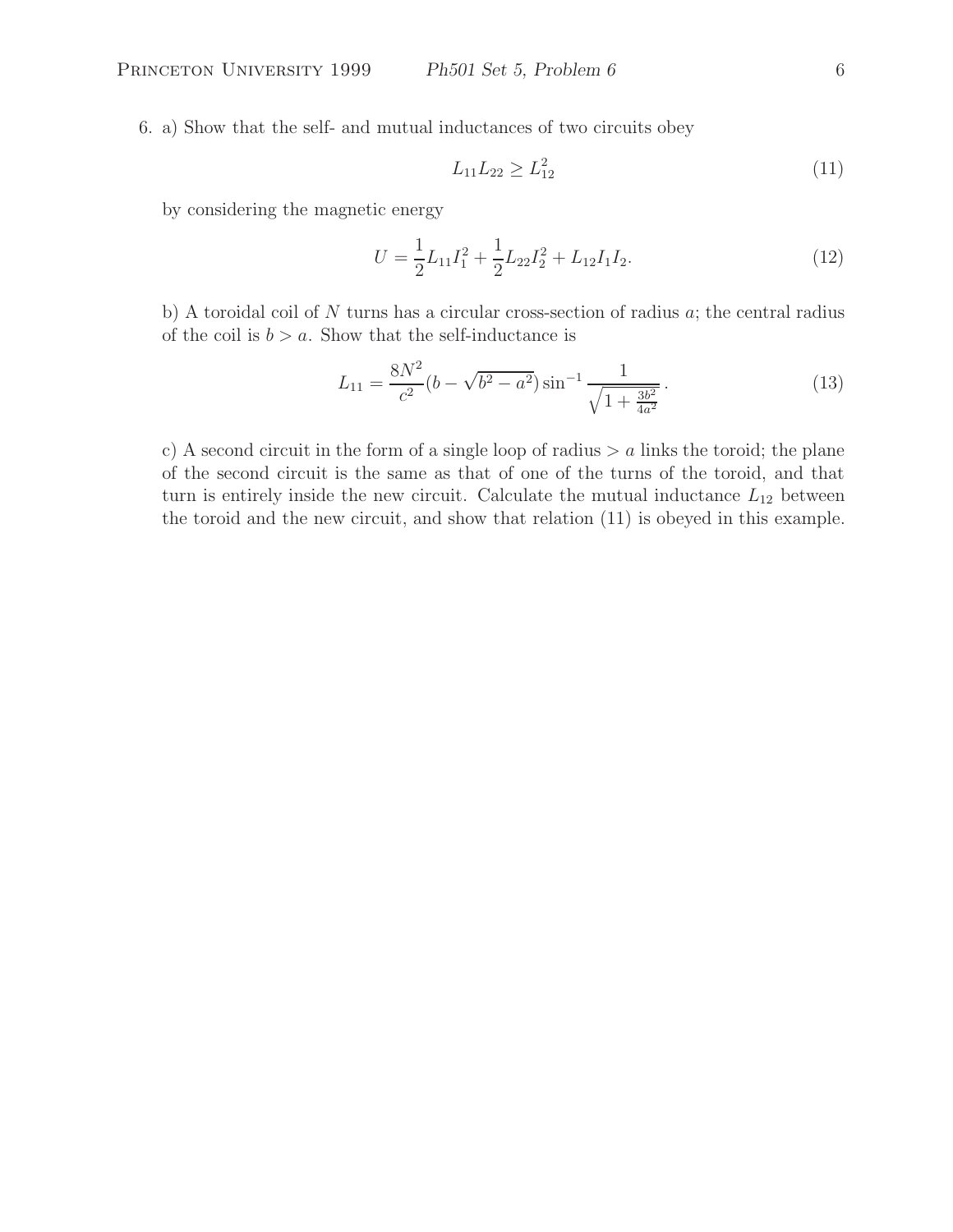7. a) A coaxial cable consists of a center wire of radius a surrounded by a thin conducting sheath of radius  $b > a$ . The region  $a < r < b$  is vacuum. Consider a circuit formed by joining the two conductors at  $\pm\infty$  to show that the self inductance per unit length is

$$
L = \frac{2}{c^2} \left( \frac{1}{4} + \ln \frac{b}{a} \right) \tag{14}
$$

Assume the current is distributed uniformly within the center wire.

b) Suppose the axis of the sheath is a distance  $\epsilon$  from the axis of the center wire. Calculate the self inductance accurate to terms in  $(\epsilon/b)^2$ .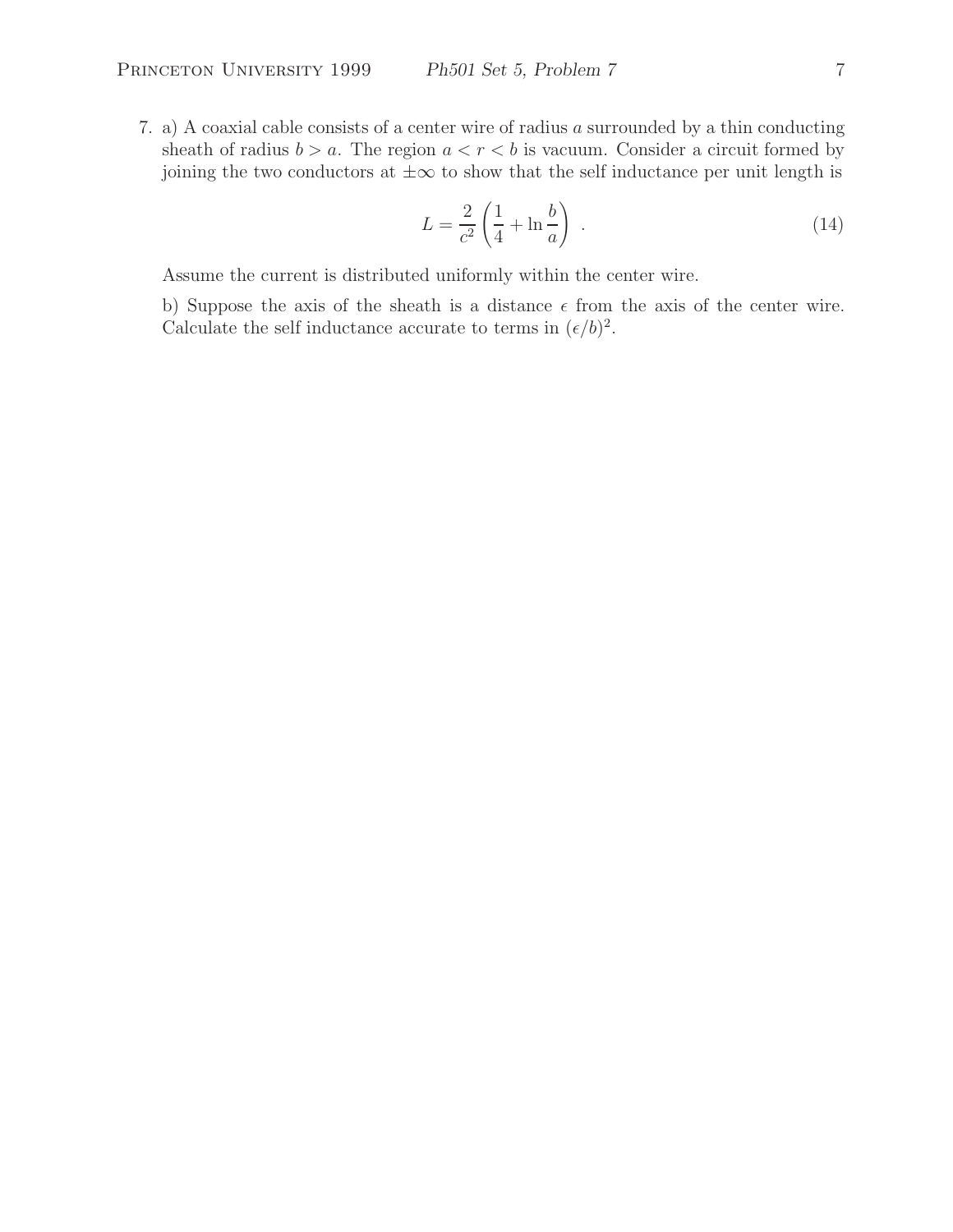8. a) A long cylinder of radius a has uniform magnetization **M** perpendicular to its axis. Find the magnetic fields **B** and **H** everywhere.

Let  $\hat{z}$  be the axis of the cylinder and  $\hat{x}$  the direction of the magnetization.

b) Suppose the cylinder is given a uniform velocity,  $\mathbf{v} = v\hat{\mathbf{z}}$ , along its axis. Find the resulting charge density and electric field everywhere. You may ignore effects of order  $(v/c)^2$ . You can check your result by noting that the Lorentz force on a charge at rest with respect to the cylinder should vanish.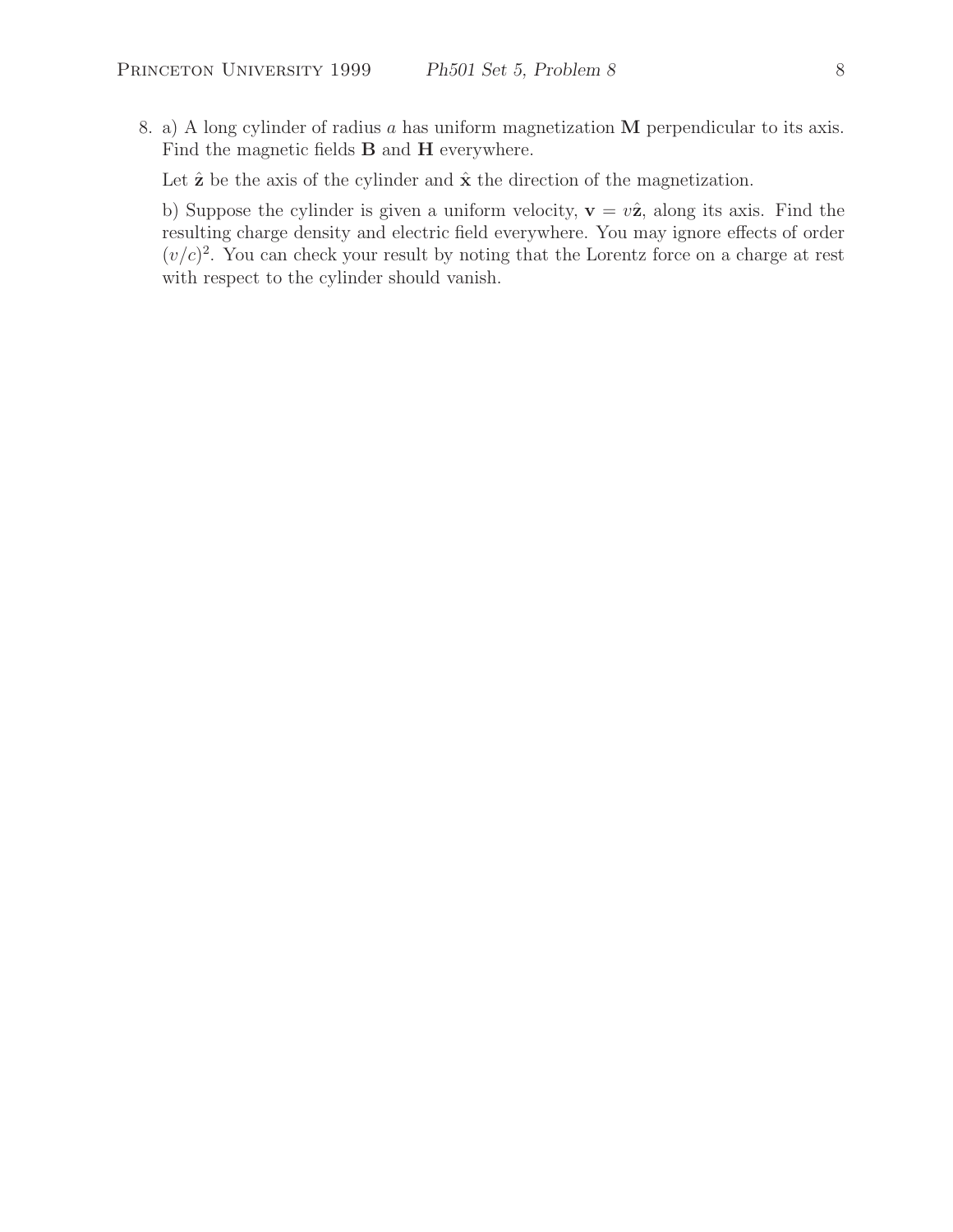9. An iron ring has a circular cross section of radius a, and average radius  $b \gg a$ . However, the ring has a narrow gap from azimuth  $\theta = 0$  to  $h/b \ll 1$ ; the gap width is w. A toroidal winding of  $N$  turns wraps around the ring.

Calculate the stored magnetic energy as a function of the current  $I$  in the windings and the gap width  $w$  in a regime where the permeability of the iron is very large. Calculate the force needed to keep the gap from closing.

Suppose the field in the gap were 15,000 Gauss, near the maximum that is readily achieved in an iron core magnet. Express the force/area that tends to close the gap in terms of atmospheric pressure.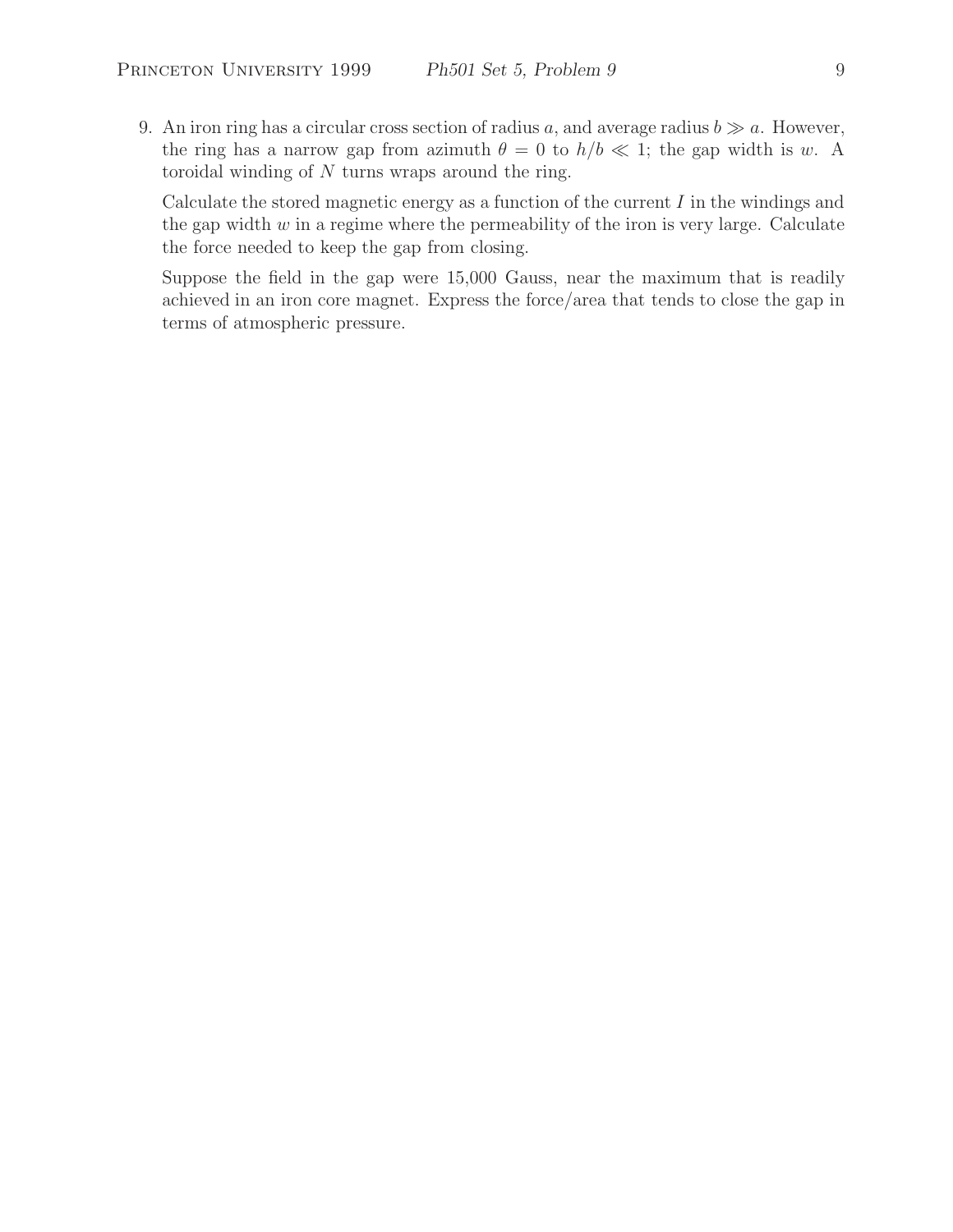10. Discuss the surface charges and flow of field energy in a cylindrical wire of radius a of conductivity  $\sigma$  that carries current I distributed uniformly within the wire.

For definiteness, assume the current returns in a hollow conducting cylinder of inner radius b and very large outer radius. Then, the current density **J** and electric field **E** are vanishingly small in the outer conductor, whose constant electrical potential may be taken as zero.

Steps in the discussion: Find the magnetic field **B** everywhere. Find the electric potential  $\phi(r, \theta, z)$  and electric field **E** first for  $r < a$ , and then for  $a < r < b$ . Define  $\phi(0,0,0) = 0$  at the center of the wire.

Answer:

$$
\phi(a < r < b) = -\frac{Iz}{\pi a^2 \sigma} \frac{\ln(r/b)}{\ln(a/b)}.
$$
\n(15)

Find the surface charge density at  $r = a$  which is needed to shape the electric field inside the wire to be along **z**. When the current first begins to flow, the electric field is not yet uniform and free charge heads for the surface of the wire until the desired static surface charge distribution is obtained.

A length l of the wire has resistance  $R = l/\pi a^2 \sigma$  and consumes power at the rate  $I^2 R$ . Show that the Poynting vector  $S = (c/4\pi)E \times B$  at the surface of the wire provides this power. Thus, according to Poynting, the power flows down the air gap and into the side of the wire.

As Sommerfeld says, "Electromagnetic energy is transported without losses only in nonconductors. 'Conductors' are nonconductors of energy, which is dissipated in Joule heating."

An alternative calculation of the surface charge density  $\sigma$  may be instructive. Consider first the question of how a tube of radius a of uniform axial electric field could be created in the absence of the wire. A capacitor consisting of a pair of circular plates of radius  $a$ has a very nonuniform field between the plates as their separation becomes large. We want the equipotentials to be perpendicular to the axis, and uniformly spaced, which could be approximately achieved by adding a set of conduting rings of radius  $a$ , spaced uniformly along the axis with potentials that vary linearly between the two end plates. The charge on a ring would be given by  $Q = CV$ , where C is he capacitance of a ring, and V is the desired potential of the ring.

The current-carrying wire is a kind of continuum limit of the above procedure. The desired potential inside the wire is  $\phi(z) = -IRz$ . For the coaxial geometry of the present problem, calculate the capacitance per unit length between the wire of radius a and the return conductor of radius b. Then calculate the charge per unit length, and the surface charge density, on the wire via  $Q(z) = CV(z)$ .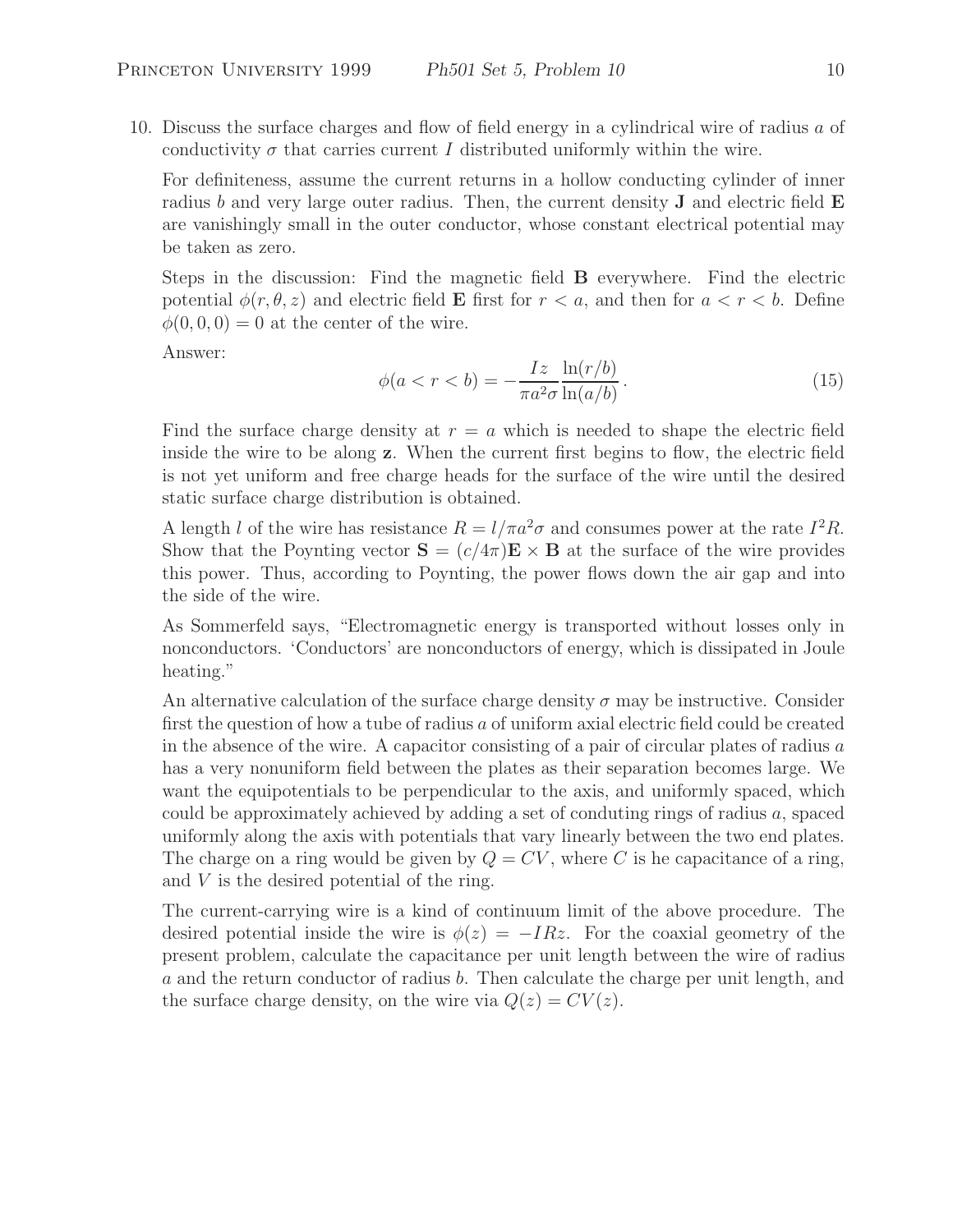11. Consider an air-core transformer in the form of two coaxial cylinders of length l and radii  $r_1 < r_2 \ll l$ . Each cylinder is wrapped with  $N_i$  turns, and the total resistance of coil *i* is  $R_i$ .

a) Deduce the currents  $I_1(t)$  and  $I_2(t)$  in the coils when the primary coil 1 is driven by voltage  $V_1(t) = V_0 \cos \omega t$ . First, evaluate the self and mutual inductances,  $L_1, L_2$  and M, and then solve the coupled circuit equations.

Calculate the time-average power dissipated in coil 2.

b) Evaluate the Poynting vector **S** to show that its time average is nonvanishing only for  $r_1 < r < r_2$ , and that the total Poynting flux  $2\pi r l \langle S_r \rangle$  is just the power dissipated in coil 2. What is the direction of **S**?

c) Consider coil 2 as the primary driven by voltage  $V_2(t) = V_0 \cos \omega t$ , and discuss the relation between the Poynting vector and the power dissipated in coil 1.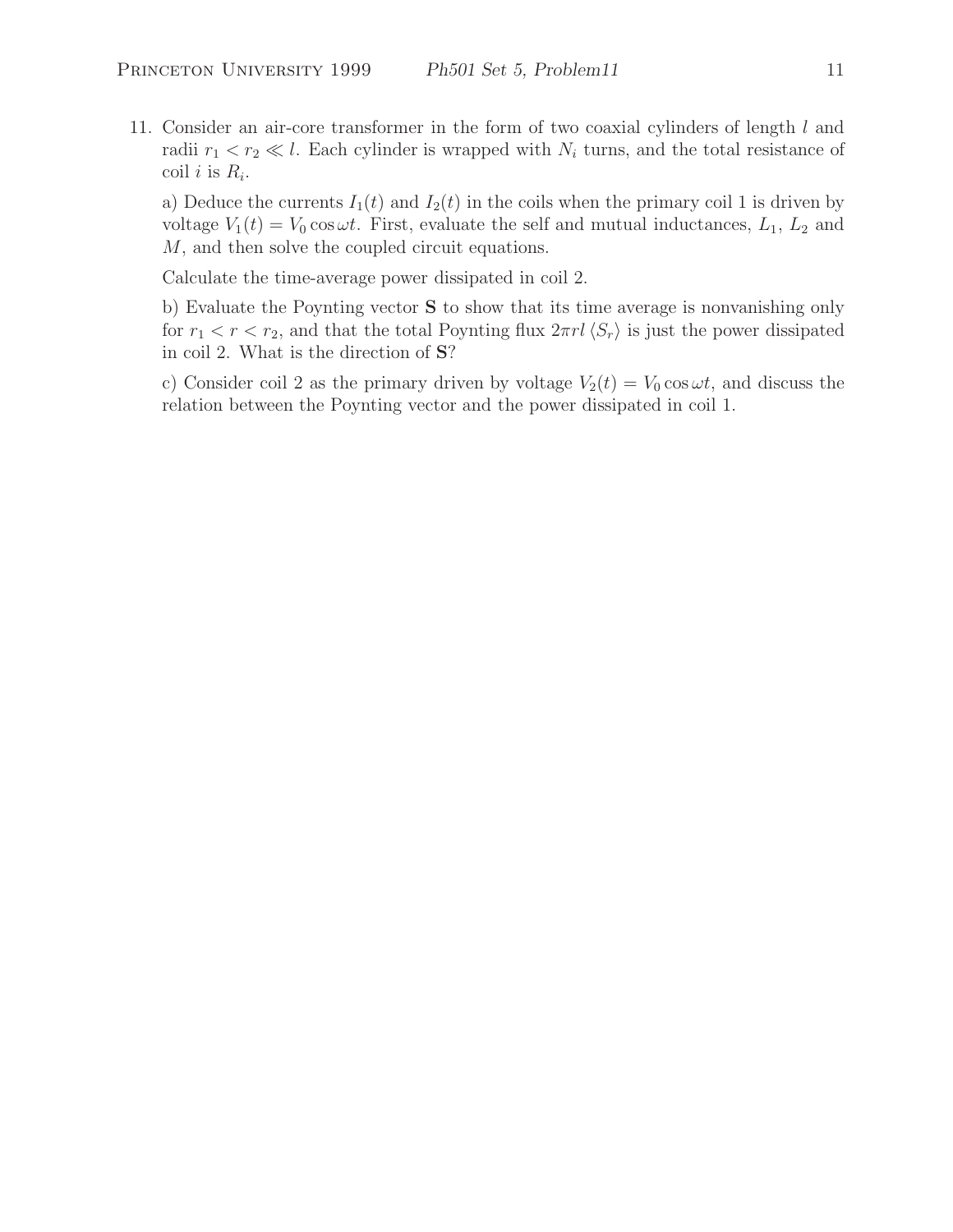12. **Feynman Disk Paradox.** Consider a small coil centered on the origin that carries a current which sets up a magnetic dipole moment  $\mathbf{m} = m\hat{\mathbf{z}}$ . A ring of radius a in the plane  $z = 0$  has charge Q distributed uniformly on it. The ring is rigidly attached to the coil, but the assembly is free to rotate about the z axis.

a) Calculate the initial angular momentum  $L_{EM}$  in the electromagnetic field.

Use the multipole expansion for the potential of a ring of charge, pp. 58-59, to show that

$$
L_{\text{EM},z} = \begin{cases} 2mQ/15ca, & r < a, \\ 13mQ/15ca, & r > a. \end{cases} \tag{16}
$$

b) Now let the current in the coil decrease to zero. Calculate the field induced at the ring, and the resulting torque to show that

$$
L_{\text{mech},z} = \frac{mQ}{ca},\tag{17}
$$

once the moment m has vanished.

Hint: Since magnetic field lines always form loops, the flux through the ring is equal and opposite to that across the plane  $z = 0$  outside the ring.

For yet another version of this problem, see

http://physics.princeton.edu/~mcdonald/examples/feynman\_cylinder.pdf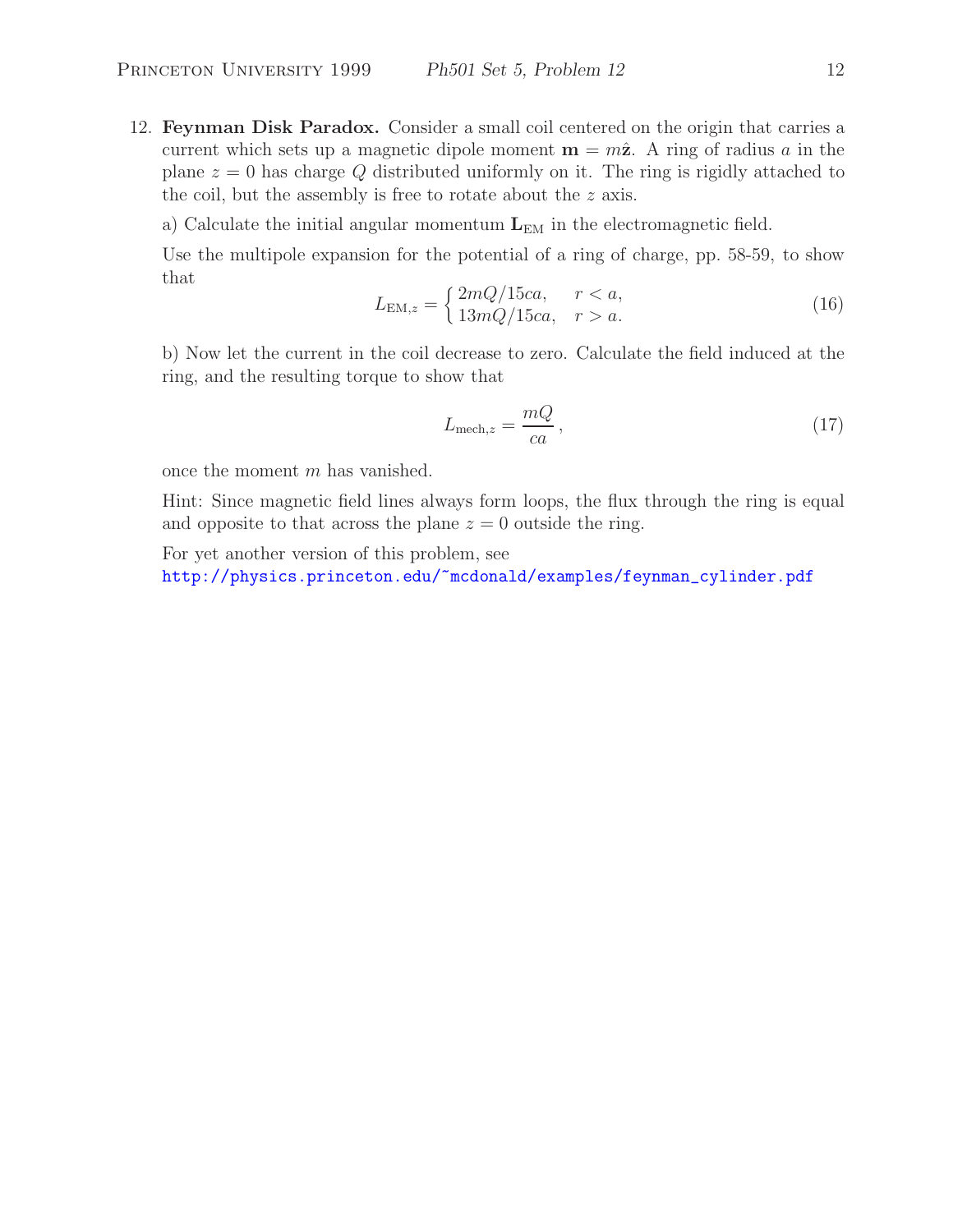13. Consider particle with charge e and momentum  $\mathbf{P} = \mathbf{P}_z + \mathbf{P}_\perp (P_\perp \neq 0)$  that is moving on average in the  $z$  direction inside a solenoid magnet whose symmetry axis is the  $z$  axis and whose magnetic field strength is  $B<sub>z</sub>$ . Inside the solenoid, the particle's trajectory is a helix of radius  $R$ , whose center is at distance  $R_0$  from the magnet axis.

The longitudinal momentum  $P_z$  is so large that when the particle reaches the end of the solenoid coil, it exits the field with little change in its transverse coordinates. This behavior is far from the adiabatic limit (*c.f.* Prob. 1) in which the trajectory spirals around a field line.

When the particle exits the solenoid, the radial component of the magnetic "fringe" field exerts azimuthal forces on the particle, and, in general, leaves it with a nonzero azimuthal momentum,  $P_{\phi}$ . Deduce a condition on the motion of the particle when within the solenoid, *i.e.*, on R,  $R_0$ ,  $P_z$ ,  $P_{\perp}$ , and  $B_z$ , such that the azimuthal momentum vanishes as the particle leaves the magnetic field region. Your result should be independent of the azimuthal phase of the trajectory when it reaches the end of the solenoid coil.

**Hint:** Consider the canonical momentum and/or angular momentum.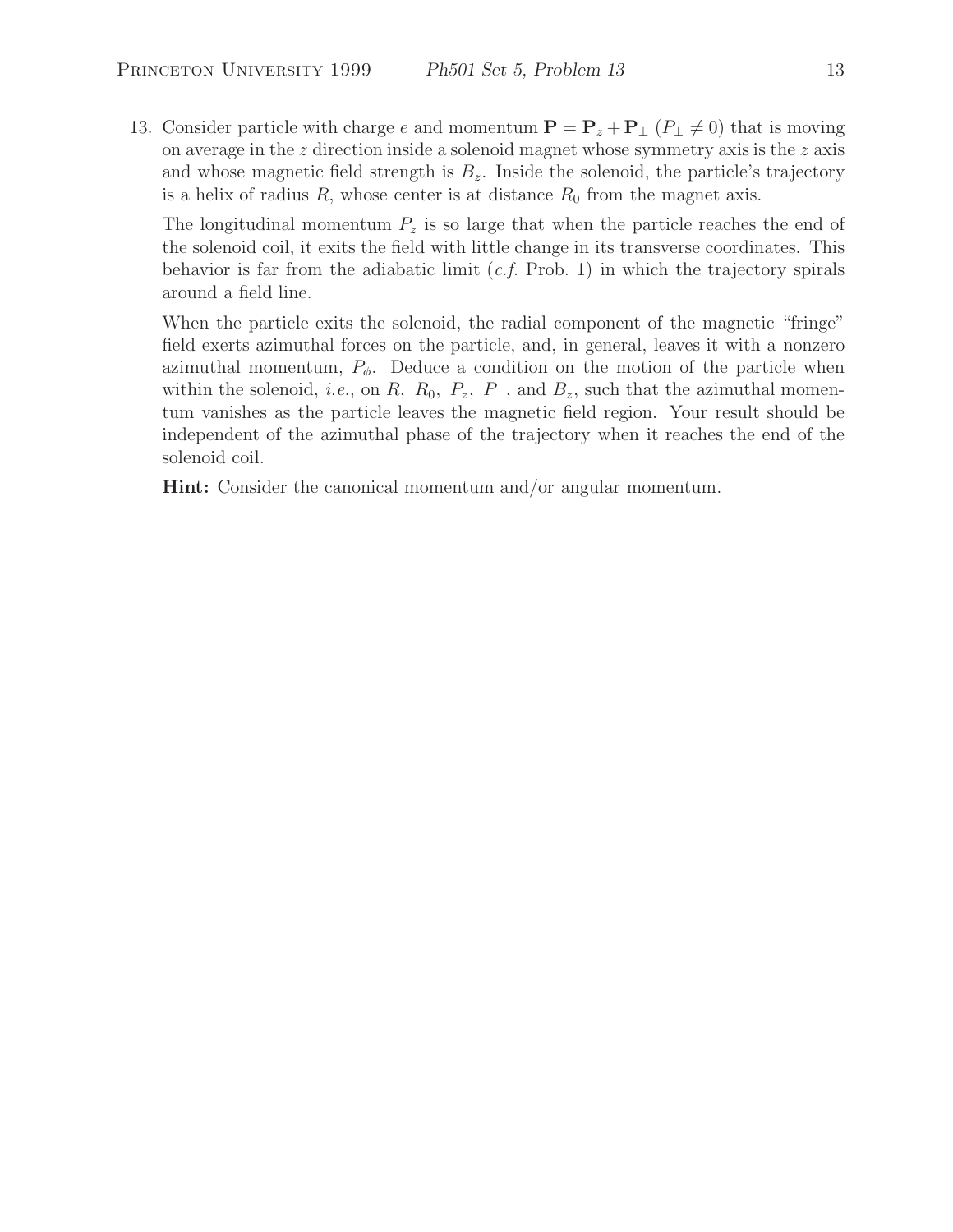## **Solutions**

1. a) Since the particle moves in the plane perpendicular to the magnetic field , the velocity **v**, the field **B** and the force **F** on the particle of mass m and charge q are mutually orthogonal. The orbit is a circle of radius  $r$  related by

$$
F = \frac{mv^2}{r} = \frac{qvB}{c},\tag{18}
$$

so long as  $B$  varies sufficiently slowly. Then,

$$
r = \frac{mcv}{qB} \tag{19}
$$

and the magnetic moment due to this orbit is of magnitude

$$
\mu = \frac{\pi r^2 I}{c} = \frac{\pi r^2}{c} \frac{qv}{2\pi r} = \frac{qvv}{2c} = \frac{mv^2}{2B}.
$$
\n(20)

The vector  $\vec{\mu}$  is in the opposite direction to **B**, which can be considered as an example of Lenz' Law.

If the field B varies with time, then an electric field is induced around the particle's orbit as given by Faraday's Law:

$$
\oint \mathbf{E} \cdot d\mathbf{l} = 2\pi r E = -\frac{1}{c} \frac{d}{dt} \int \mathbf{B} \cdot d\mathbf{S} = -\frac{\pi r^2 \dot{B}}{c}.
$$
\n(21)

Thus,

$$
E = \frac{r\dot{B}}{2c} = \frac{mv\dot{B}}{2qB},\qquad(22)
$$

with **E** in the same direction as **v**. That is, if the magnetic field increases, the electric field causes the particle to accelerate,

$$
\dot{v} = \frac{qE}{m} = \frac{v\dot{B}}{2B} \tag{23}
$$

The solution to this is

$$
v \propto \sqrt{B} \; , \tag{24}
$$

so that  $v^2/B$  is constant, and hence the magnetic moment (20) is constant. The flux linked by the orbit,

$$
\Phi = \pi r^2 B = \frac{\pi m^2 c^2 v^2}{q^2 B} \,,\tag{25}
$$

is also constant.

b) Suppose now that the magnetic field is constant in time, but varies in space. For example, consider a field that has azimuthal symmetry about the z axis, and  $B<sub>z</sub>$  increasing with z. A charged particle with nonzero  $v<sub>z</sub>$ , moves along a kind of helix in this field.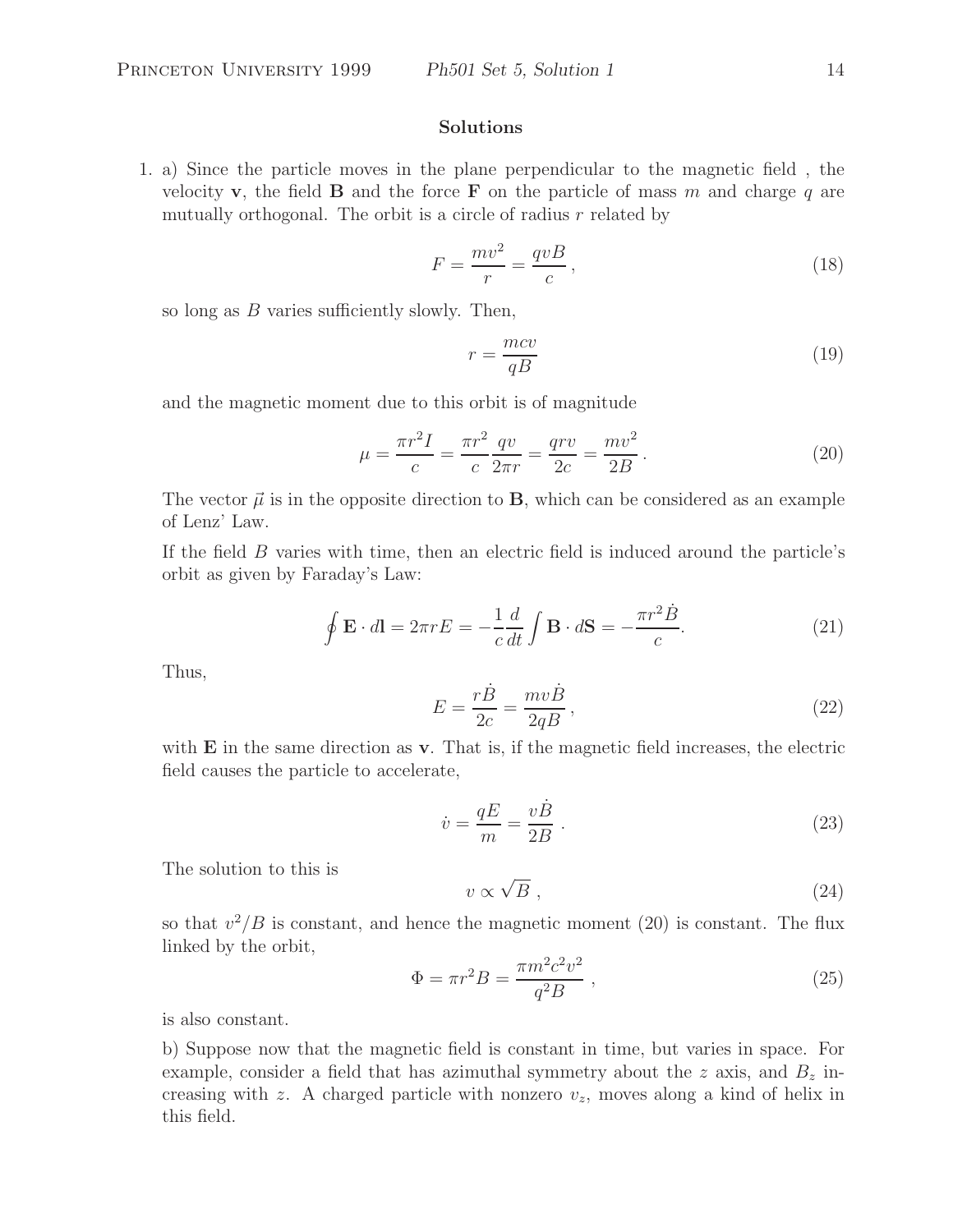The magnetic field at the z coordinate of the particle then varies as

$$
\frac{dB_z(z(t))}{dt} = \frac{dB_z}{dz}v_z.
$$
\n(26)

If this change is slow, the analysis of part a) holds, and the particle's motion varies so as to keep  $v_{\perp}^2(z)/B_z(z)$  constant, so that

$$
v_{\perp}^{2}(z) \approx v_{\perp}^{2}(0) \frac{B_{z}(z)}{B_{z}(0)} . \tag{27}
$$

In writing this, we recall from prob. 6, set 4 that for magnetic fields with azimuthal symmetry,  $B_z(r, z) \approx B_z(0, z) - r^2 B_z''(0, z)/4 + ...$ , and we ignore the radial dependence for orbits with small  $r$ .

Of course,  $v^2 = v_z^2 + v_\perp^2$  remains constant as well, so we have

$$
v_z^2(z) = v_0^2 - v_\perp^2(0) \frac{B_z(z)}{B_z(0)} . \tag{28}
$$

The particle stops moving forward in z at the plane where

$$
B_z(z) = \frac{v_0^2}{v_\perp^2(0)} B_z(0) > B(0) . \tag{29}
$$

Although the particle has  $v_z = 0$  at this plane, its  $v_\perp$  now equals  $v(0)$ , so still there is a large Lorentz force in the −z direction, and the particle spirals its way back down the z axis. Hence the term "magnetic mirror".

A field configuration in which the axial field strength increases with  $|z|$  can trap charged particles near the origin. This is no contradiction to Earnshaw's theorem, as a "magnetic bottle" has no static equilibrium point, but relies on electrodynamics to trap particles with constant, nonzero velocity.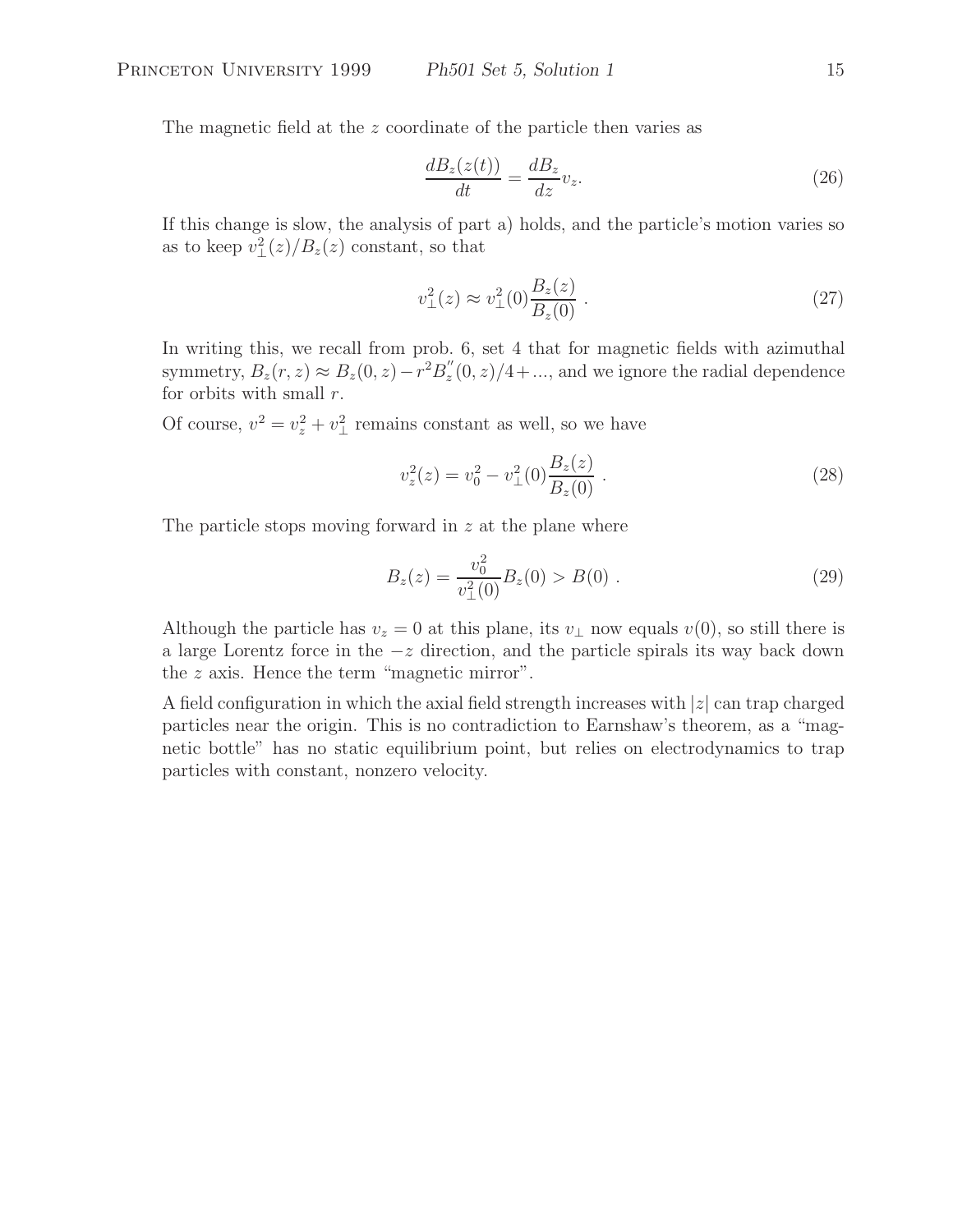2. The penny has radius a and thickness  $\Delta z$ . For the motion as stated in the problem, the eddy current will flow in concentric rings about the center of the disk. Therefore, we first examine a ring of radius r and radial extent  $\Delta r$ .

The magnetic flux through the ring at position z is

$$
\Phi \approx \pi r^2 B_z(0, z),\tag{30}
$$

whose time rate of change is

$$
\dot{\Phi} = \pi r^2 \dot{B}_z = \pi r^2 B'_z v,\tag{31}
$$

where  $\dot{\phantom{a}}$  indicates differentiation with respect to time,  $\dot{\phantom{a}}$  is differentiation with respect to z,  $B_z$  stands for  $B_z(0, z)$ , and v is the velocity of the center of mass of the ring.

The penny has electrical conductivity  $\sigma$ . Its resistance to currents around the ring is

$$
R = \frac{2\pi r}{\sigma \Delta r \Delta z},\tag{32}
$$

so the (absolute value of the) induced current is

$$
I = \frac{\mathcal{E}}{R} = \frac{\dot{\Phi}}{cR} = \frac{\sigma r B_z' v \Delta r \Delta z}{2c},\qquad(33)
$$

using Faraday's law.

The azimuthal eddy current interacts with the radial component of the magnetic field to produce the axial retarding force. Close to the magnetic axis, we estimate the radial field in term of the axial field according to

$$
B_r(r,z) \approx r \frac{\partial B_r(0,z)}{\partial r} = -\frac{r}{2} \frac{\partial B_z(0,z)}{\partial z} \equiv -\frac{r B'_z}{2},\qquad(34)
$$

as can be deduced from the Maxwell equation  $\nabla \cdot \mathbf{B} = 0$ , noting that on the magnetic axis  $\partial B_r/\partial r = \partial B_x/\partial x = \partial B_y/\partial y$ . Then, the retarding force on the ring is

$$
\Delta F_z = \frac{2\pi r B_r I}{c} = -\frac{\pi \sigma r^2 B_r B_z' v \Delta r \Delta z}{c^2} \approx -\frac{\pi \sigma r^3 (B_z')^2 v \Delta r \Delta z}{2c^2} \,. \tag{35}
$$

Alternatively, we note that the kinetic energy lost by the penny appears as Joule heating. Hence, for the ring analyzed above,

$$
v\Delta F_z = \frac{dU}{dt} = -I^2 R = -\frac{\pi \sigma r^3 (B_z')^2 v^2 \Delta r \Delta z}{2c^2},
$$
\n(36)

using eqs.  $(32)$  and  $(33)$ , which agains leads to eq.  $(35)$ .

The equation of motion of the ring is

$$
dF_z = -\frac{\pi \sigma r^3 (B_z')^2 v \Delta r \Delta z}{2c^2} = m\dot{v} = 2\pi \rho r \Delta r \Delta z v'v,\tag{37}
$$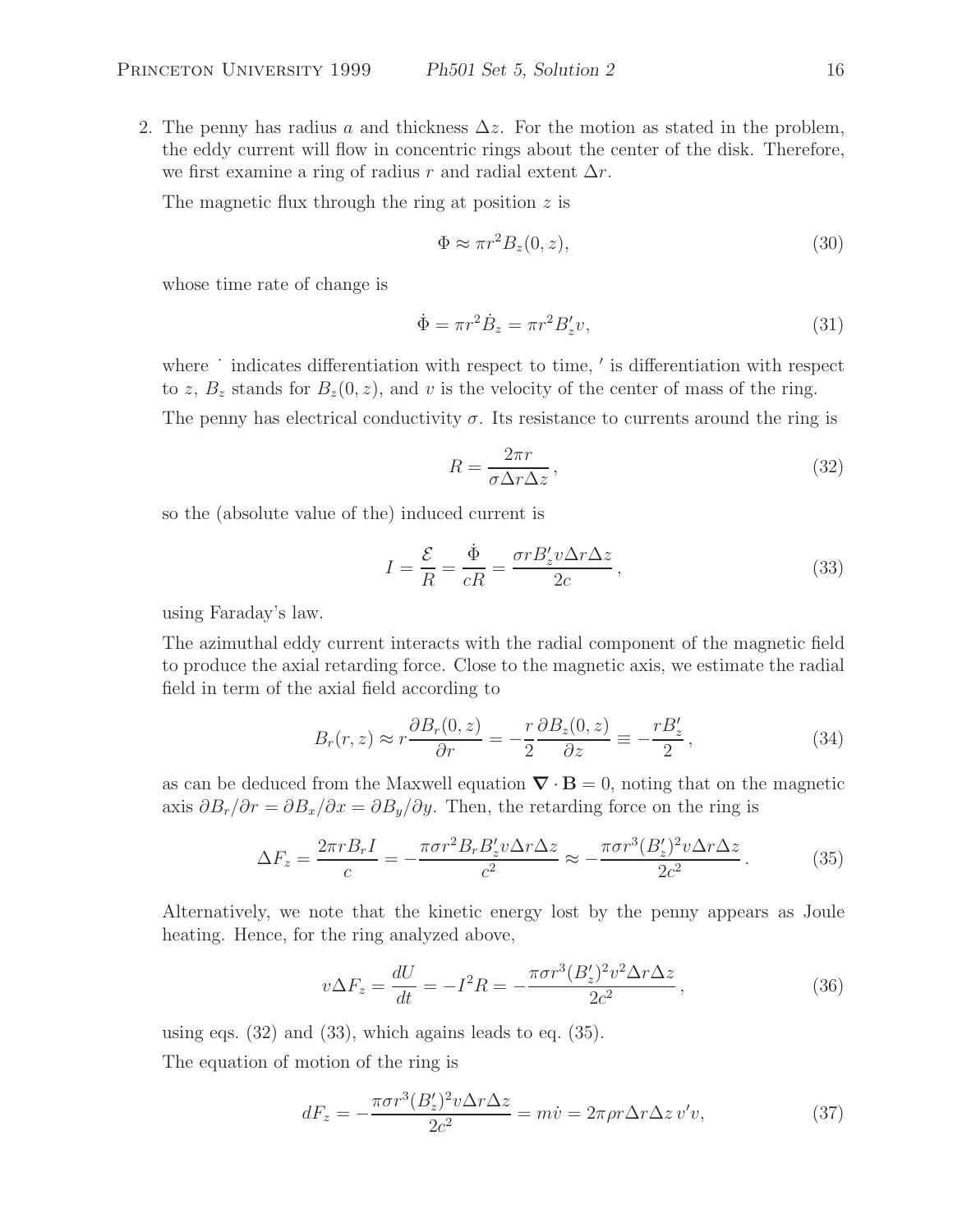where  $\rho$  is the mass density of the metal. We integrate this equation with respect to radius to find

$$
-\frac{\pi\sigma a^4 (B_z')^2 v \Delta z}{8c^2} = \pi\rho a^2 \Delta z v'v,\tag{38}
$$

After dividing out the common factor  $\pi a^2 \Delta z v$ , we find

$$
v' = -\frac{\sigma a^2 (B_z')^2}{8\rho c^2}.
$$
\n(39)

For an estimate, we note that the peak gradient of the axial field of a solenoid of diameter D is about  $B_0/D$ , and the gradient is significant over a region  $\Delta z \approx D$ . Hence, on entering a solenoid the jet velocity is reduced by

$$
\Delta v \approx \frac{\sigma a^2 B_0^2}{8c^2 \rho D}.
$$
\n(40)

The penny must have initial velocity  $v_0 > \Delta v$  to enter the magnet.

A copper penny has  $a \approx 1$  cm, density  $\rho \approx 10 \text{ g/cm}^3$ , electrical resistivity  $\approx 10^{-6}$  Ωcm, and therefore conductivity  $\sigma \approx 9 \times 10^{17}$  Gaussian units. The minimum velocity to enter a 1-T =  $10^4$ -G magnet with diameter  $D = 10$  cm is then,

$$
v_{\min} \approx \frac{9 \times 10^{17} \cdot (1)^2 \cdot (10^4)^2}{8 \cdot (3 \times 10^{10})^2 \cdot 10 \cdot 10} \approx 125 \text{ cm/s.}
$$
 (41)

The case of a sphere rather than a disk has been presented in J. Walker and W.H. Wells, *Drag Force on a Conducting Spherical Drop in a Nonuniform Magnetic Field*, ORNL/TN-6976 (Sept. 1979).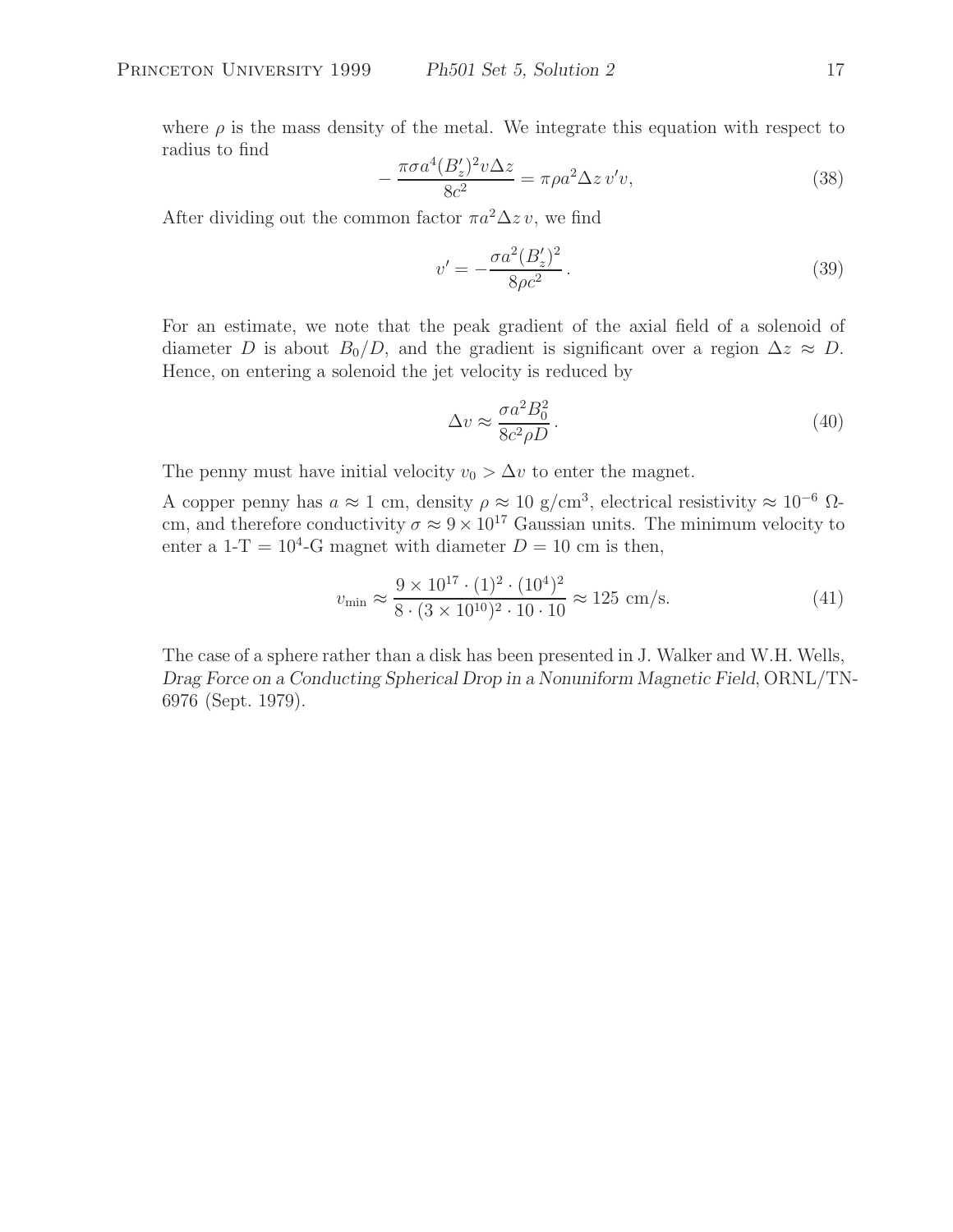3. a) Assume that the electron of an atom is initially stationary and that the vector **r** between the electron and the nucleus is at a right angle to the direction of the increasing magnetic field  $\mathbf{B} = B\hat{\mathbf{z}}$ . As the magnetic field is applied, an electric field is induced around a loop of radius r according to

$$
E = \frac{r\dot{B}}{2c},\tag{42}
$$

which, as Lenz' law decrees, will accelerate the electron to velocity  $v$ , given by

$$
v = \int \dot{v} \, dt = \int \frac{eE}{m} \, dt = \int \frac{er\dot{B}}{2mc} \, dt = \frac{erB}{2mc},\tag{43}
$$

so that its magnetic dipole moment opposes the magnetic field. From the next to last equality in (20), we have

$$
\mathbf{m} = -\frac{evr}{2c}\hat{\mathbf{z}} = -\frac{e^2r^2B}{4mc^2}\hat{\mathbf{z}} = -\frac{r_0r^2B}{4}\hat{\mathbf{z}}\,,\tag{44}
$$

where  $r_0 = e^2/mc^2 = 2.8 \times 10^{-13}$  cm is the classical electron radius.

With  $n$  atoms per unit volume, the magnetization is

$$
\mathbf{M} = n\mathbf{m} = -\frac{nr_0r^2}{4}\mathbf{B}.
$$
 (45)

The magnetic susceptibility  $\chi_M$  is related by

$$
\mathbf{M} \equiv \chi_M \mathbf{H} = \frac{\chi_M}{1 + 4\pi \chi_M} \mathbf{B} \approx \chi_M B \;, \tag{46}
$$

so

$$
\chi_M \approx -\frac{n r_0 r^2}{4} \ . \tag{47}
$$

Hence, the permeability,  $\mu = 1 + 4\pi \chi_M$  is less than one. For hydrogen, r is the Bohr radius,  $a_0 = r_0/\alpha^2$ , and, at S.T.P.,  $n \approx 5.4 \times 10^{19}/\text{cm}^3$ , so  $\chi_M \approx -1.1 \times 10^{-10}$ , which is of the same order of magnitude as the stated value of  $-2.24 \times 10^{-9}$ .

b) In a volume V, there are  $N = nV$  electrons, and their kinetic energy is

$$
T = N\frac{1}{2}mv^2 = \frac{nVe^2r^2B^2}{8mc^2} = -\frac{V}{2}\mathbf{M}\cdot\mathbf{B},\qquad(48)
$$

using (43) and (45), which is just the second term in the expression (5) for the magnetic energy.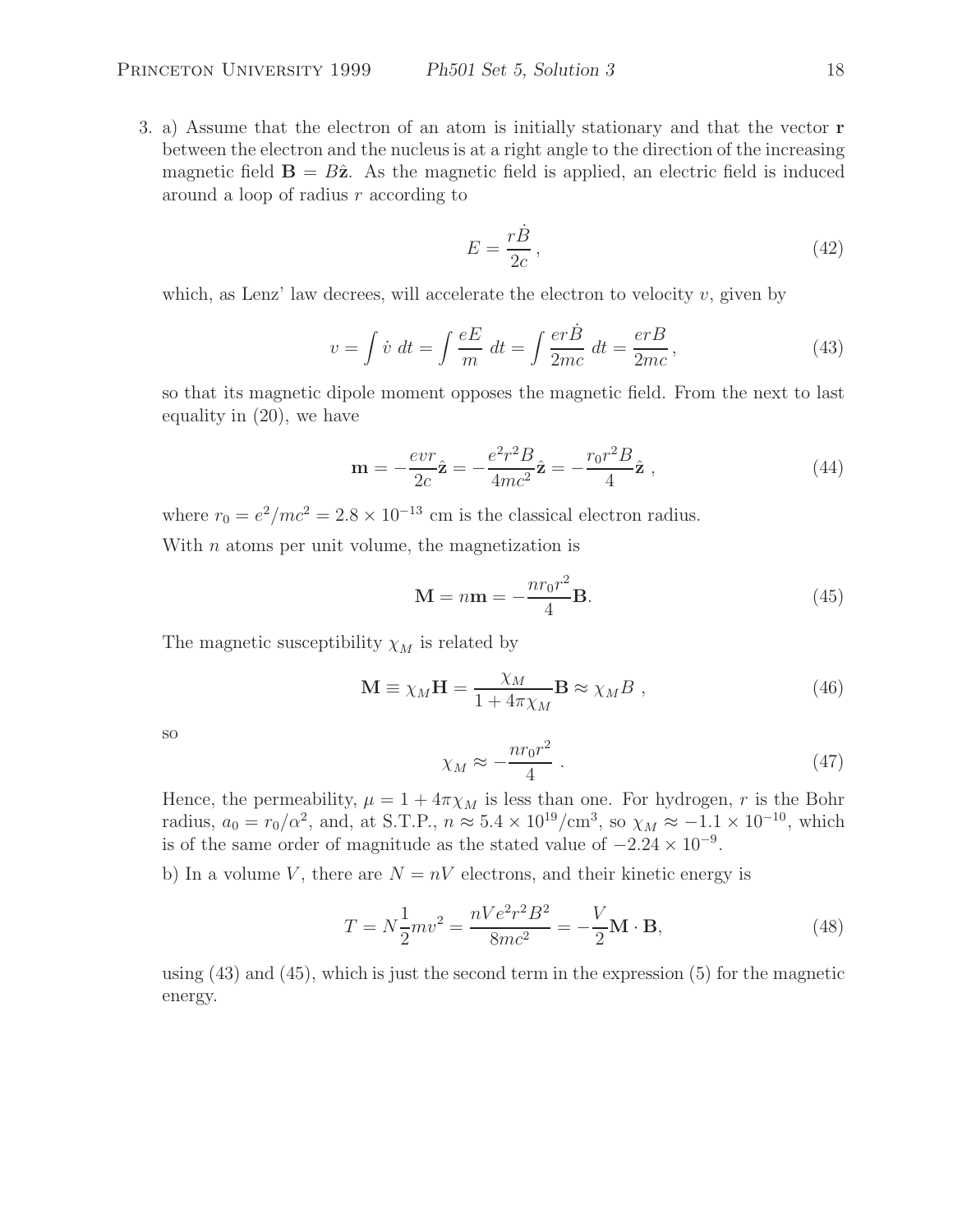4. a) As the coil flips, the total amount of flux cut by the coil is 2Φ. Then, since the E.M.F.  $\mathcal E$  generated is proportional to the rate of change of flux, the charge integrated over time is

$$
Q = \int I \, dt = \frac{1}{R} \int \mathcal{E} \, dt = \frac{1}{cR} \int \frac{d\Phi}{dt} \, dt = \frac{1}{cR} \int \, d\Phi = \frac{2\Phi}{cR} \,. \tag{49}
$$

b) The total magnetic flux through the turns, which are perpendicular to the  $z$  axis, is

$$
\Phi = \int \int \int \mathbf{B} \cdot (\hat{\mathbf{z}} \, dx \, dy) dN. \tag{50}
$$

Since the density of turns obeys  $dN \propto \sin \theta \ d\theta$ , and  $dz = a \sin \theta \ d\theta$ , where a the radius of the sphere, we have  $dN \propto dz$ . Hence, (50) becomes

$$
\Phi \propto \int B_z \ dx dy dz = \int B_z \ d\text{Vol}.
$$
\n(51)

c) Inserting the Legendre series (9) into (51), we have

$$
\Phi \propto \int \sum_{m,n} A_{m,n} r^n P_n^m(\cos \theta) e^{\pm im\varphi} r^2 \, dr \, d\cos \theta \, d\varphi. \tag{52}
$$

The integral over the azimuthal angle is

$$
\int_0^{2\pi} e^{\pm im\varphi} d\varphi = 2\pi \delta_{m0}.
$$
 (53)

The integral over the polar angle is then

$$
\int_{-1}^{1} P_n(\cos \theta) d\cos \theta = \int_{-1}^{1} P_n(\cos \theta) P_0(\cos \theta) d\cos \theta = 2\delta_{n0}.
$$
 (54)

The radial integral is just

$$
\int_0^a r^2 dr = \frac{a^3}{3} \,. \tag{55}
$$

Combining (52-55) then gives

$$
\Phi \propto \frac{4\pi a^3}{3} A_{0,0} = B_z(0,0,0) \text{Vol.}
$$
\n(56)

d) The total flux linked by the coil is again given by (50), where now the density of windings is  $dN = ndz$ . Thus,

$$
\Phi = n \int B_z \ d\text{Vol}.
$$
\n(57)

In a Taylor expansion of  $B<sub>z</sub>$  in rectangular coordinates about the center of the coil, the integral of odd-order terms will vanish because the cylinder is symmetrical under reflections. Hence, up to third order, the only terms which survive are the zeroth-order term,  $\pi a^2 h B_Z(0, 0, 0)$ , and the second-order term,

$$
\frac{1}{2} \sum_{i} \frac{d^2 B_z}{dx_i^2} \bigg|_0 \int x_i^2 \ d\text{Vol.} \tag{58}
$$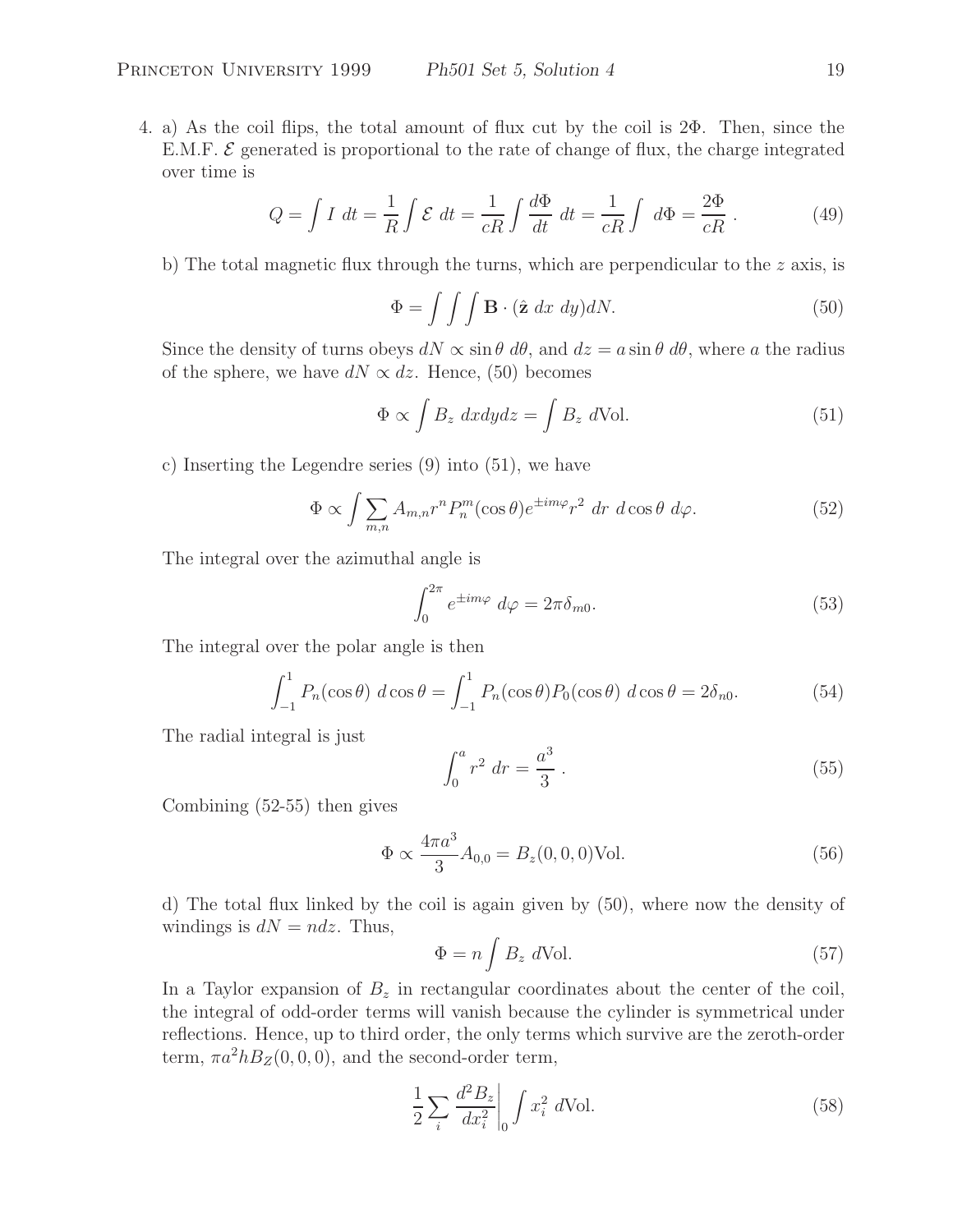In current-free regions and static situations,

$$
\nabla^2 B_z = \sum_i \frac{d^2 B_z}{dx_i^2} = 0 \tag{59}
$$

so (58) will vanish if the three integrals in the sum are equal. The  $x_1 = x$  and  $x_2 = y$ integrals are automatically equal because of the symmetry of the cylinder, which means that for the term to vanish, we need

$$
\int z^2 dVol = \frac{1}{2} \int (x^2 + y^2) dVol = \frac{1}{2} \int r^2 dVol
$$
 (60)

$$
\Rightarrow \frac{\pi a^2 h^3}{12} = \frac{\pi a^4 h}{4} \ . \tag{61}
$$

Hence, we require that  $h = \sqrt{3}a$ .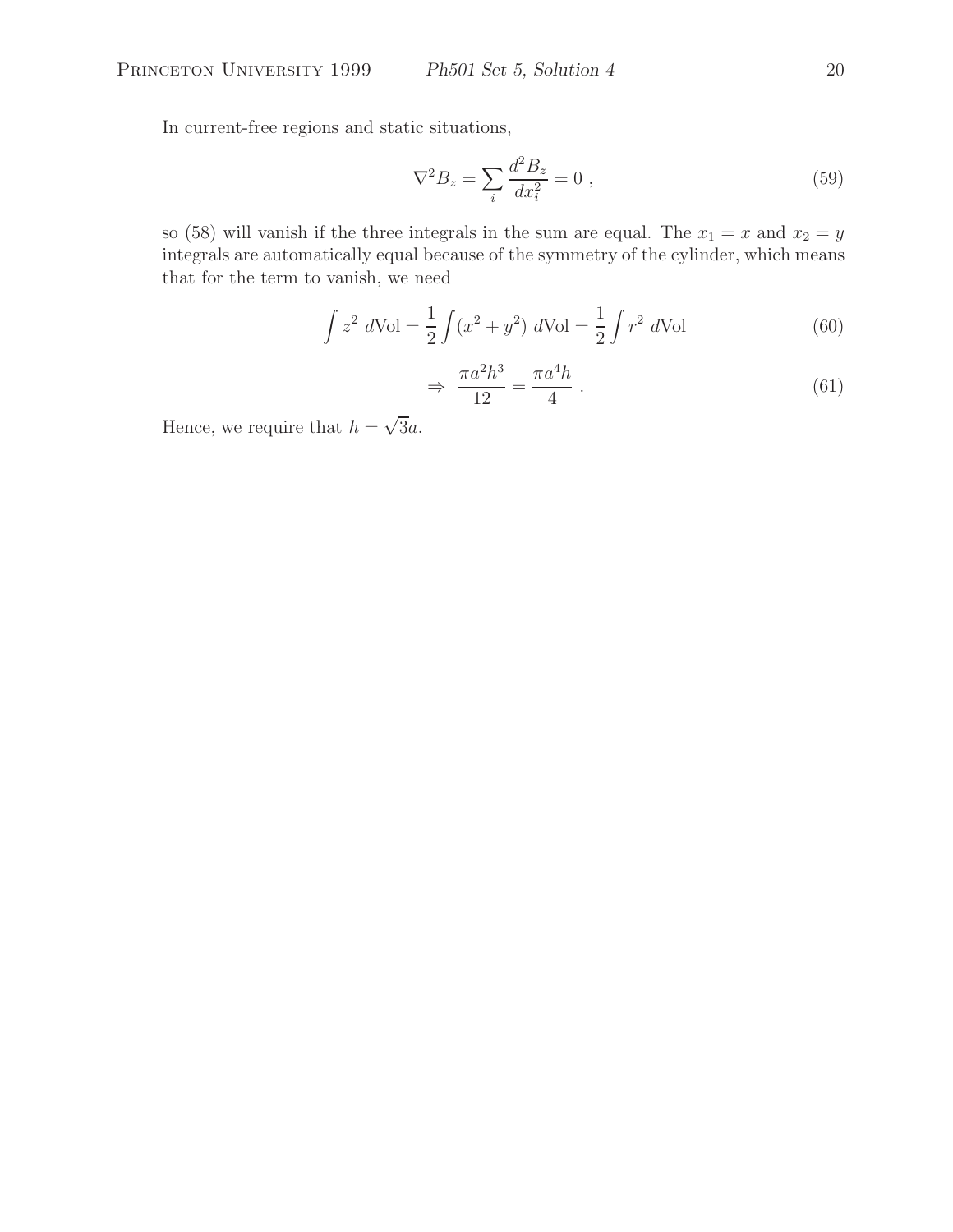5. The  $\mathbf{v} \times \mathbf{B}$  force on an atom in the rotating cylinder is radially outwards, and increasing linearly with radius, so we expect a positive radial polarization.

We begin our analysis in the rotating frame, in which any polarization charge density is at rest and causes no additional magnetic field. Then,  $P' = \chi E'$ , where  $E'$  and  $P'$ are the electric field and dielectric polarization in the rotating frame. If  $v = \omega r \ll c$ , then the electric field in the rotating frame is related to lab frame quantities by

$$
\mathbf{E}' = \mathbf{E} + \frac{\mathbf{v}}{c} \times \mathbf{B},\tag{62}
$$

where **E** is the electric field due to the polarization that we have yet to find. Since polarization is charge times distance, in the nonrelativistic limit the polarization is the same in the lab frame and the rotating frame:  $P' = P$ .

The velocity has magnitude  $v = \omega r$ , and is in the azimuthal direction. Thus,  $\mathbf{v} \times \mathbf{B} =$  $\omega B$ **r**, so that

$$
\mathbf{P} = \chi \left( \mathbf{E} + \frac{\omega B}{c} \mathbf{r} \right) . \tag{63}
$$

There are no free charges, so the electric displacement is zero:

$$
\mathbf{D} = 0 = \mathbf{E} + 4\pi \mathbf{P}.\tag{64}
$$

Thus,  $\mathbf{E} = -4\pi \mathbf{P}$ . Recalling that  $\chi = (\varepsilon - 1)/4\pi$ , (63) leads to

$$
\mathbf{P} = \frac{\varepsilon - 1}{4\pi c \varepsilon} \omega B \mathbf{r}.\tag{65}
$$

The surface charge density is

$$
\sigma_{\text{pol}} = \mathbf{P}(a) \cdot \hat{\mathbf{r}} = \frac{\varepsilon - 1}{4\pi c \varepsilon} \omega B a,\tag{66}
$$

where  $\alpha$  is the radius of the cylinder. As well as this surface charge density, there is a volume charge density,

$$
\rho_{\text{pol}} = -\nabla \cdot \mathbf{P} = -\frac{1}{r} \frac{\partial r P_r}{\partial r} = -\frac{\varepsilon - 1}{2\pi c \varepsilon} \omega B,\tag{67}
$$

so that the cylinder remains neutral over all.

Both the surface and volume charge densities are proportional to  $v(r)/c$ , and are moving at velocity  $v(r)$ . Hence, the magnetic field created by these charges is of order  $v^2/c^2$ , and we neglect it in this analysis.

This example is perhaps noteworthy in that a nonvanishing, static volume charge density arises in a charge-free, linear dielectric material. In pure electrostatics this cannot happen, since  $P = \chi E$  together with  $\nabla \cdot D = 0 = \nabla \cdot E + 4\pi \nabla \cdot P$  imply that  $\rho_{pol} = -\nabla \cdot \mathbf{P} = 0.$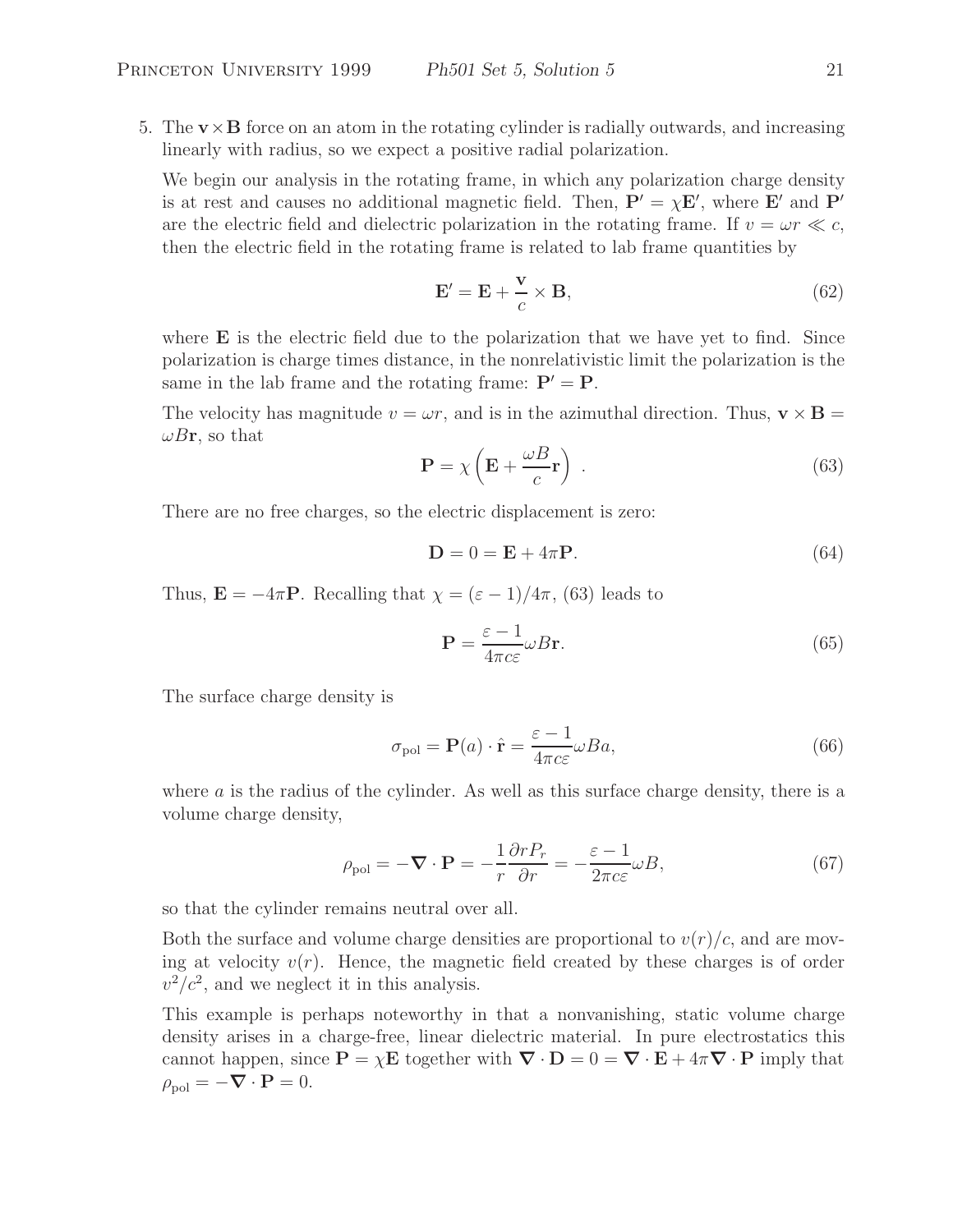We also offer an iterative solution. The axial magnetic field acts on the rotating molecules to cause a  $\mathbf{v} \times \mathbf{B}$  force radially outwards. This can be described by an effective electric field

$$
\mathbf{E}_0 = \frac{\omega B}{c} \mathbf{r}.\tag{68}
$$

This field causes polarization

$$
\mathbf{P}_0 = \chi \mathbf{E}_0 = \chi \frac{\omega B}{c} \mathbf{r}.\tag{69}
$$

Associated with this is the uniform volume charge density

$$
\rho_0 = -\nabla \cdot \mathbf{P}_0 = -2\chi \omega B. \tag{70}
$$

According to Gauss' Law, this charge density sets up a radial electric field

$$
\mathbf{E}_1 = 2\pi \rho_0 \mathbf{r} = -4\pi \chi \omega B \mathbf{r}.\tag{71}
$$

At the next iteration, the total polarization is

$$
\mathbf{P}_1 = \chi(\mathbf{E}_0 + \mathbf{E}_1) = \chi(1 - 4\pi\chi)\frac{\omega B}{c}\mathbf{r}.\tag{72}
$$

This causes additional charge density  $\rho_2$ , which leads to additional electric field  $\mathbf{E}_2$ , ... At the nth iteration, the polarization will have the form

$$
\mathbf{P}_n = k_n \frac{\omega B}{c} \mathbf{r}.\tag{73}
$$

Then,

$$
\rho_n = -\nabla \cdot \mathbf{P}_n = -2k_n \omega B,\tag{74}
$$

and

$$
\mathbf{E}_{n+1} = 2\pi \rho_n \mathbf{r} = -4\pi k_n \omega B \mathbf{r}.
$$
 (75)

The effective electric field at iteration  $n + 1$  is the sum of  $\mathbf{E}_0$  due to the  $\mathbf{v} \times \mathbf{B}$  force and  $\mathbf{E}_{n+1}$  due to the polarization charge. Thus,

$$
\mathbf{P}_{n+1} = \chi(\mathbf{E}_0 + \mathbf{E}_{n+1}) = \chi(1 - \pi k_n) \frac{\omega B}{c} \mathbf{r}.
$$
 (76)

But by definition,

$$
\mathbf{P}_{n+1} = k_{n+1} \frac{\omega B}{c} \mathbf{r}.\tag{77}
$$

Hence,

$$
k_{n+1} = \chi(1 - 4\pi k_n). \tag{78}
$$

If this series converges to the value  $k$ , then we must have

$$
k = \chi(1 - 4\pi k),\tag{79}
$$

so that

$$
k = \frac{\chi}{1 + 4\pi\chi} = \frac{\varepsilon - 1}{4\pi\varepsilon},\tag{80}
$$

which again gives  $(10)$  for the polarization.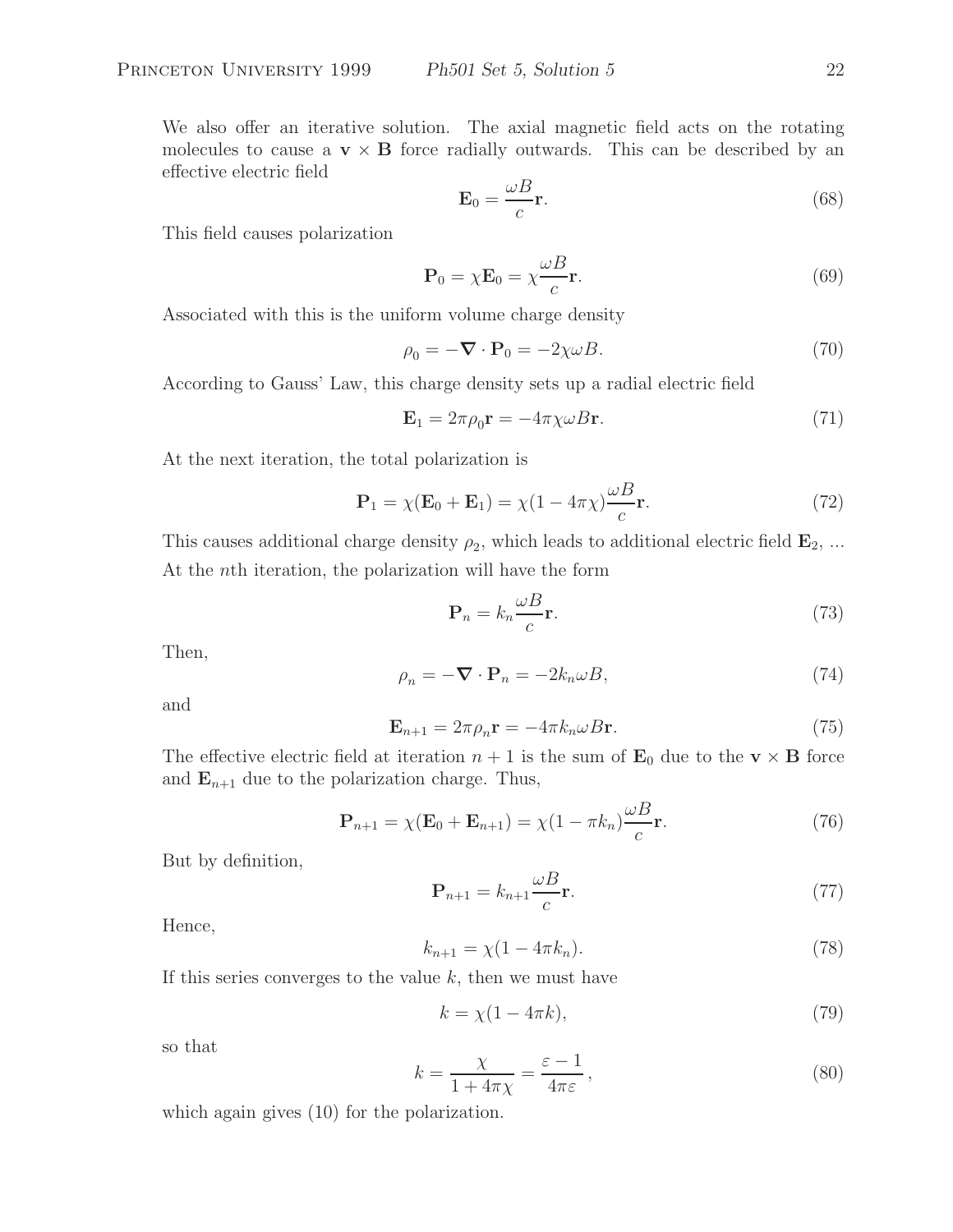6. a) In the expression (12) for the total magnetic energy in the circuits, let

$$
I_1 = -\frac{L_{12}}{L_{11}} I_2. \tag{81}
$$

The total energy is then

$$
U = \frac{1}{2} \left( L_{22} - \frac{L_{12}^2}{L_{11}} \right) I_2^2.
$$
 (82)

Since the magnetic energy U is also given by  $\int B^2 dvol/8\pi$ , it must be non-negative. Hence, the factor in parentheses in (82) must be non-negative, and

$$
L_{11}L_{22} \ge L_{12}^2. \tag{83}
$$

b) The magnetic field due to current I in a toroid of N windings is azimuthal, and is confined to the interior. Ampère's Law gives the magnitude as

$$
B(r) = \frac{2NI}{cr} \t{,} \t(84)
$$

where r is the perpendicular distance from the axis. The self inductance  $L_{11}$  is related by  $N\Phi_1/cI$ , where  $\Phi_1$  is the flux linked by one turn. Thus, for a toroid of central radius b whose cross section is a circle of radius  $a$ ,

$$
L_{11} = \frac{2N^2}{c^2} \int_{-a}^{a} \frac{2dx\sqrt{a^2 - x^2}}{x + b}.
$$
 (85)

Substituting  $y = x + b$ ,

$$
L_{11} = \frac{4N^2}{c^2} \int_{b-a}^{b+a} \frac{dy\sqrt{-y^2 + 2by + a^2 - b^2}}{y}.
$$
  
\n
$$
= \frac{4N^2}{c^2} \left[ \sqrt{-y^2 + 2by + a^2 - b^2} - b\sin^{-1} \frac{2(b-y)}{\sqrt{4a^2 + 3b^2}} -\sqrt{b^2 - a^2}\sin^{-1} \frac{2by + 2a^2 - 2b^2}{\sqrt{4a^2 + 3b^2}} \right]_{b-a}^{b+a}
$$
  
\n
$$
= \frac{8N^2}{c^2} (b - \sqrt{b^2 - a^2}) \sin^{-1} \frac{1}{\sqrt{1 + \frac{3b^2}{4a^2}}}.
$$
(86)

c) To calculate the mutual inductance between the two circuits, we note that the second loop links all the flux of the toroidal field, which we called  $\Phi_1$  above. Hence,

$$
L_{12} = \frac{\Phi_1}{cI} = \frac{L_{11}}{N} \,. \tag{87}
$$

If the second circuit has radius  $R$ , and is made of a wire of radius  $r_0$ , then its self inductance is

$$
L_{22} = \frac{4\pi R}{c^2} \left( \ln \frac{8R}{r_0} - \frac{7}{4} \right),\tag{88}
$$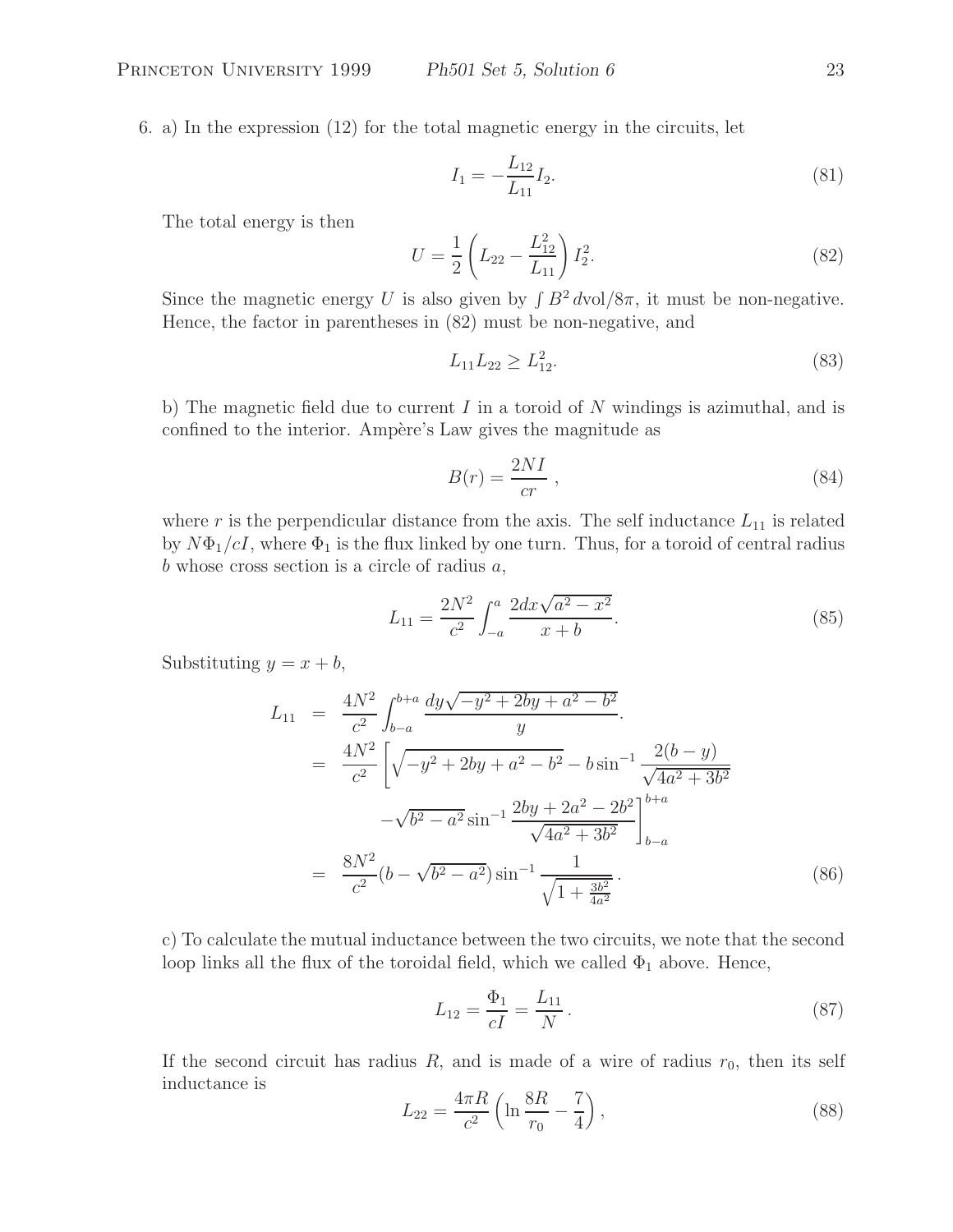from p. 115b of the Notes. Hence, for the system of loop plus toroid,

$$
\frac{L_{11}L_{22}}{L_{12}^2} = \frac{N^2 L_{22}}{L_{11}} = \frac{\pi R \left( \ln \frac{8R}{r_0} - \frac{7}{4} \right)}{2(b - \sqrt{b^2 - a^2}) \sin^{-1} \frac{1}{\sqrt{1 + \frac{3b^2}{4a^2}}}}.
$$
(89)

The numerator is smallest when  $R = a$ , the minimum for which the second loop fully links the toroid. The denominator is largest when  $b = a$  and the toroid looks like a donut whose hole has shrunk to zero. Then,

$$
\left. \frac{L_{11} L_{22}}{L_{12}^2} \right|_{\text{min}} = \frac{\pi \left( \ln \frac{8a}{r_0} - \frac{7}{4} \right)}{2 \sin^{-1} \sqrt{\frac{4}{7}}}.
$$
\n(90)

This expression equals unity when  $a = 1.06r_0$ , *i.e.*, when the second loop is also essentially a donut with no hole. However, the expression (88) for the self inductance of a loop was deduced supposing that  $R \gg r_0$ . Since the general restriction (11) is satisfied using (88) for any  $R > 1.06r_0$ , we infer that (88) is still reasonably accurate for R only a few times  $r_0$ .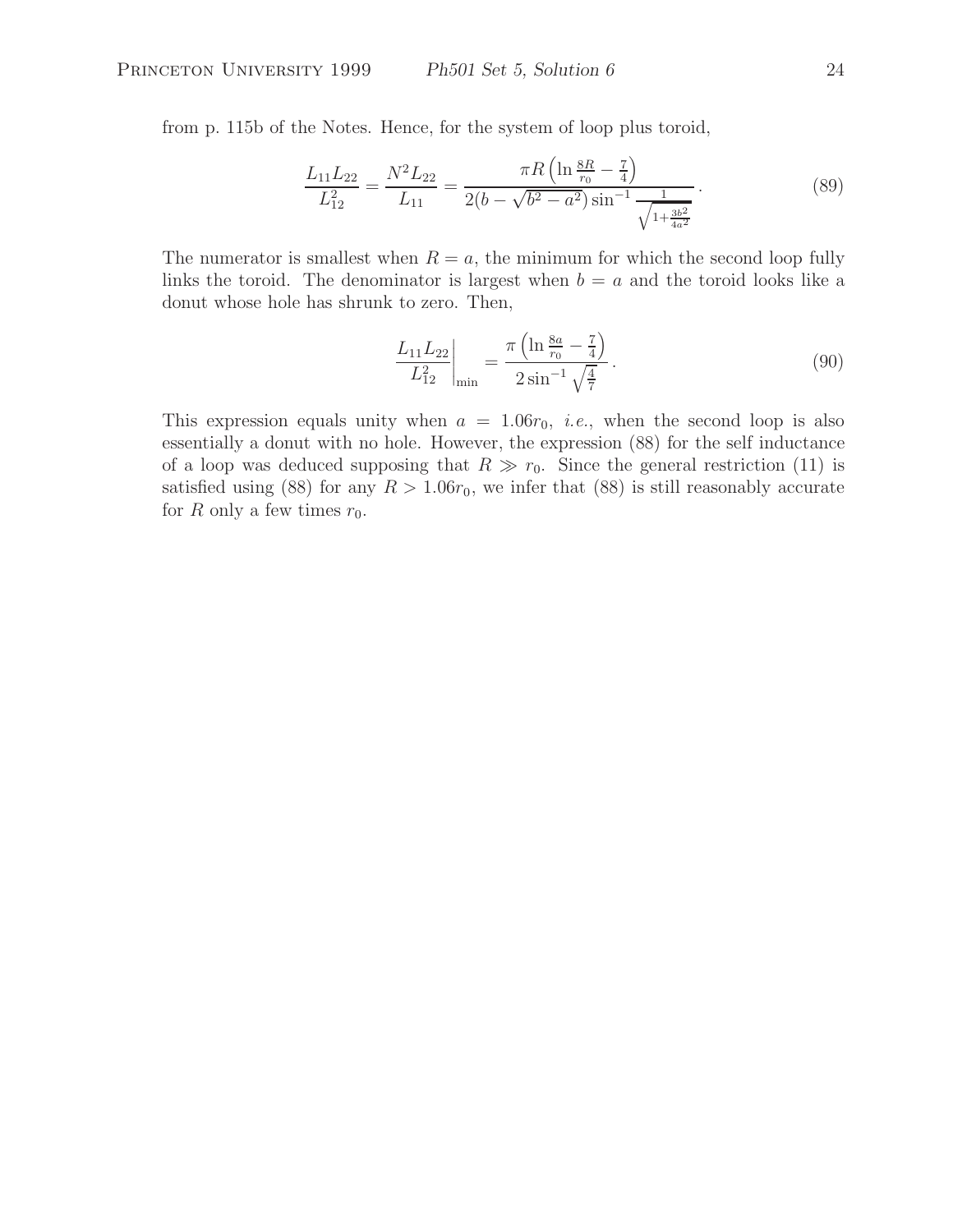7. a) In cylindrical coordinates  $(r, \theta, z)$ , the magnetic field is azimuthal in a coaxial cable whose axis is the  $z$  axis. When current I flows in the cable, whose solid inner conductor has radius a and whose outer conductor is a cylindrical shell of radius  $b$ , the field strength follows from Ampère's law as

$$
B_{\theta}(r) = \begin{cases} 2Ir/a^2c, & r \leq a, \\ 2I/cr, & a \leq r \leq b, \\ 0, & r > b. \end{cases}
$$
 (91)

The energy per unit length along the cable of this magnetic field is

$$
U = \frac{1}{8\pi} \int B^2 d\text{Area} = \frac{I^2}{2\pi c^2} \left( \int_0^a \frac{r^2}{a^4} 2\pi r \, dr + \int_a^b \frac{2\pi r \, dr}{r^2} \right) = \frac{I^2}{c^2} \left( \frac{1}{4} + \ln \frac{b}{a} \right) \tag{92}
$$

Since the energy can be expressed in terms of the self inductance L as  $U = \frac{1}{2}LI^2$ , we obtain the result (14).

Alternatively, we can evaluate the self inductance as  $L = \Phi/cI$ , where  $\Phi$  is the magnetic flux per unit length linked by the circuit. The flux linked for  $a < r < b$  is clearly

$$
\Phi(a < r < b) = \int_{a}^{b} B_{\theta} dr = \frac{2I}{c} \int_{a}^{b} \frac{dr}{r} = \frac{2I}{c} \ln \frac{b}{a}.
$$
\n(93)

More care is required when discussing the region  $r < a$ . On p. 115a of the Notes we saw that a consistent procedure for an extended current distribution is to average the flux linked by the various filamentary currents. In the present case, consider first a filament of area  $r'dr'd\theta$  at  $(r', \theta)$ . We can define the surface through which the flux is to be calculated as that portion of the shell of radius r' that connects  $(r', \theta)$  with the point  $(r', 0)$ , plus the plane  $\theta = 0$  between r' and a. Since the field is azimuthal, no flux is linked on the shell; all filaments on the same shell link the same flux. Thus,

$$
\Phi(r < a) = \frac{2I}{c} \frac{1}{\pi a^2} \int_0^a 2\pi r' \, dr' \int_{r'}^a \, dr \frac{r}{a^2} = \frac{2I}{a^2 c} \int_0^a r' \, dr' \left( 1 - \frac{r'^2}{a^2} \right) = \frac{2I}{4c} \tag{94}
$$

Combining (93-94) and dividing by  $cI$ , we again arrive at (14).

b) It appears impossible to make an accurate estimate of the self inductance when the outer cylinder is off center by either of the methods used in part a). The reason is that the currents are no longer uniformly distributed over the surfaces of the cylinders, so it is hard to calculate the magnetic field properly.

A solution can be given for the closely related problem in which the inner conductor, as well as the outer conductor, is a cylindrical shell. Then, we know from transmission line analysis (Lecture 13) that  $LC = 1/c^2$ , where C is the capacitance per unit length. With some effort we then find that

$$
L = \frac{2}{c^2} \left( \ln \frac{b}{a} - \frac{\epsilon^2}{b^2 - a^2} \right),\tag{95}
$$

to  $\mathcal{O}(\epsilon^2/b^2)$ . See my note *An Off-Center "Coaxial" Cable* (Nov. 21, 1999). http://physics.princeton.edu/~mcdonald/examples/coax.pdf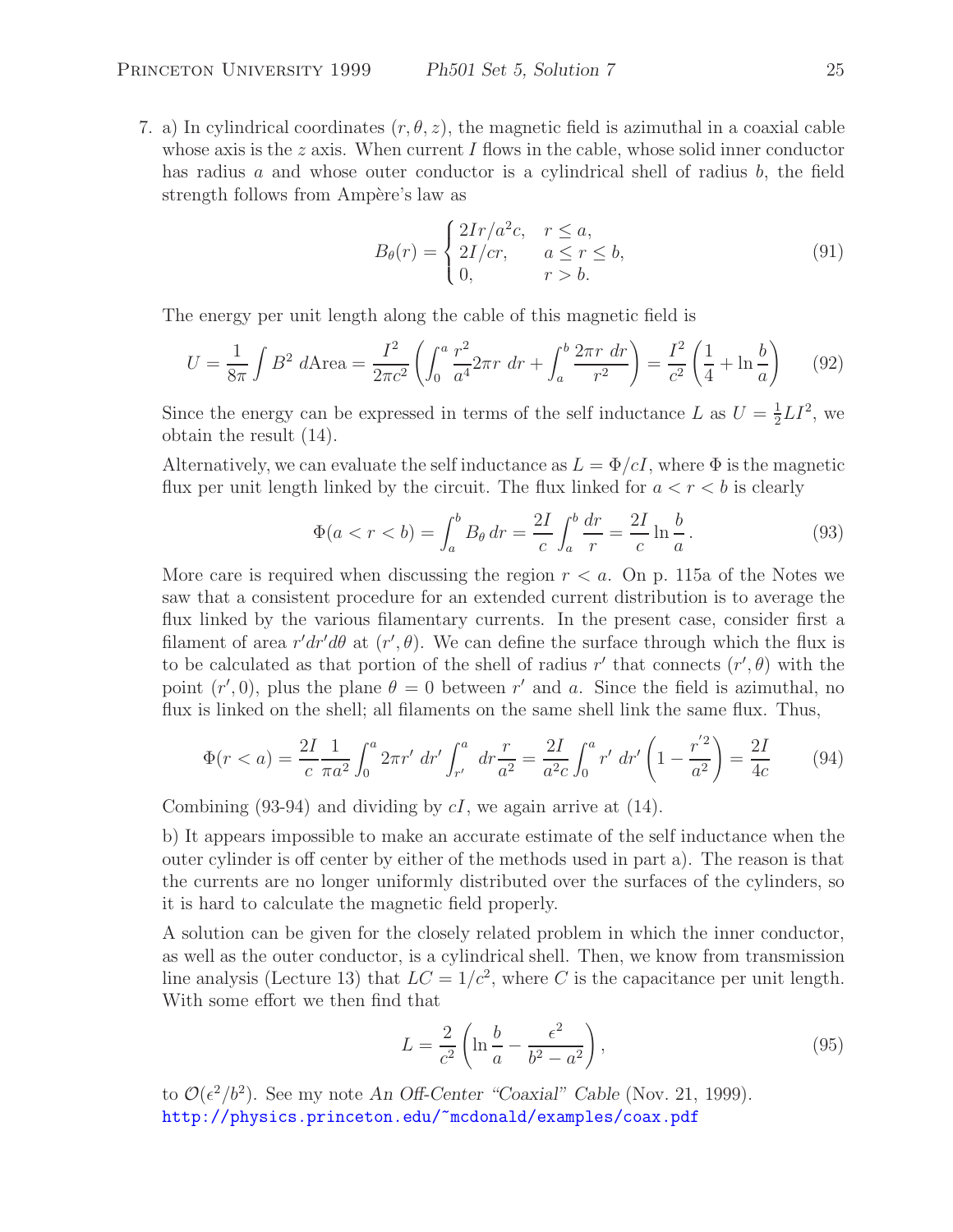Here we illustrate what happens if we follow the approachs of part a), assuming the currents are uniformly distributed over the two cylinders.

If the center of the outer cylinder is at  $(r, \theta) = (\epsilon, 0)$ , then the surface of that cylinder follows

$$
b^2 = r^2 + \epsilon^2 - 2\epsilon r \cos \theta,\tag{96}
$$

or

$$
r(\theta) = \epsilon \cos \theta + \sqrt{b^2 - \epsilon^2 \sin^2 \theta} \approx b + \epsilon \cos \theta - \frac{\epsilon^2}{2b} \sin^2 \theta.
$$
 (97)

We first calculate the self inductance via the energy method. Inside the outer cylinder the magnetic field is still given by the first two lines of eq. (91), but with  $r = b$  replaced by  $r(\theta)$  from eq. (97). Outside the cylinder the field is not quite zero because the magnetic field vectors from the currents in the inner and outer cylinders have slightly different magnitudes and directions. The vector from the center of the outer cylinder,  $(\epsilon, 0)$  to a point  $(r, \theta)$  has magnitude  $r' \approx r - \epsilon \cos \theta$ , and makes angle  $\approx (\epsilon/r) \sin \theta$  to **r**. Hence, the magnetic field from the current in the outer cylinder is

$$
\mathbf{B} \approx \frac{2I}{cr} \left( \frac{\epsilon \sin \theta}{r}, -1 - \frac{\epsilon \cos \theta}{r} \right),\tag{98}
$$

and the total magnetic field outside the outer cylinder is

$$
\mathbf{B}_{\text{outside}} \approx \frac{2I\epsilon}{cr^2} (\sin \theta, -\cos \theta),\tag{99}
$$

so its magnitude is  $B_{\text{outside}} \approx 2I\epsilon/cr^2$ .

The magnetic field energy per unit length along the axis is now

$$
U = \frac{1}{8\pi} \int B^2 d\text{Area} = \frac{I^2}{2\pi c^2} \left( \int_0^a \frac{r^2}{a^4} 2\pi r \, dr + \int_0^{2\pi} d\theta \int_a^{r(\theta)} \frac{r \, dr}{r^2} + \int_0^{2\pi} d\theta \int_{r(\theta)}^{\infty} \frac{\epsilon^2 r \, dr}{r^4} \right)
$$
  
\n
$$
\approx \frac{I^2}{2\pi c^2} \left( \frac{\pi}{2} + \int_0^{2\pi} d\theta \, \ln \left[ \frac{b}{a} \left( 1 + \frac{\epsilon}{b} \cos \theta - \frac{\epsilon^2}{2b^2} \sin^2 \theta \right) \right] + \frac{\epsilon^2}{2} \int_0^{2\pi} \frac{d\theta}{b^2} \right)
$$
  
\n
$$
\approx \frac{I^2}{2\pi c^2} \left( \frac{\pi}{2} + \int_0^{2\pi} d\theta \left( \ln \frac{b}{a} + \frac{\epsilon}{b} \cos \theta - \frac{\epsilon^2}{2b^2} \sin^2 \theta - \frac{\epsilon^2}{2b^2} \cos^2 \theta \right) + \frac{\pi \epsilon^2}{b^2} \right)
$$
  
\n
$$
= \frac{I^2}{c^2} \left( \frac{1}{4} + \ln \frac{b}{a} \right) = \frac{1}{2} L I^2.
$$
 (100)

Hence, we would conclude from the energy method that there is no change in the inductance to second order.

We contrast this with a calculation of the flux linked by the off-center coax. The contribution for  $r < a$  is again given by (94). For  $r > a$  but inside the off-center outer cylinder, the magnetic field is still  $\mathbf{B} = (0, 2I/cr)$ . The flux through the region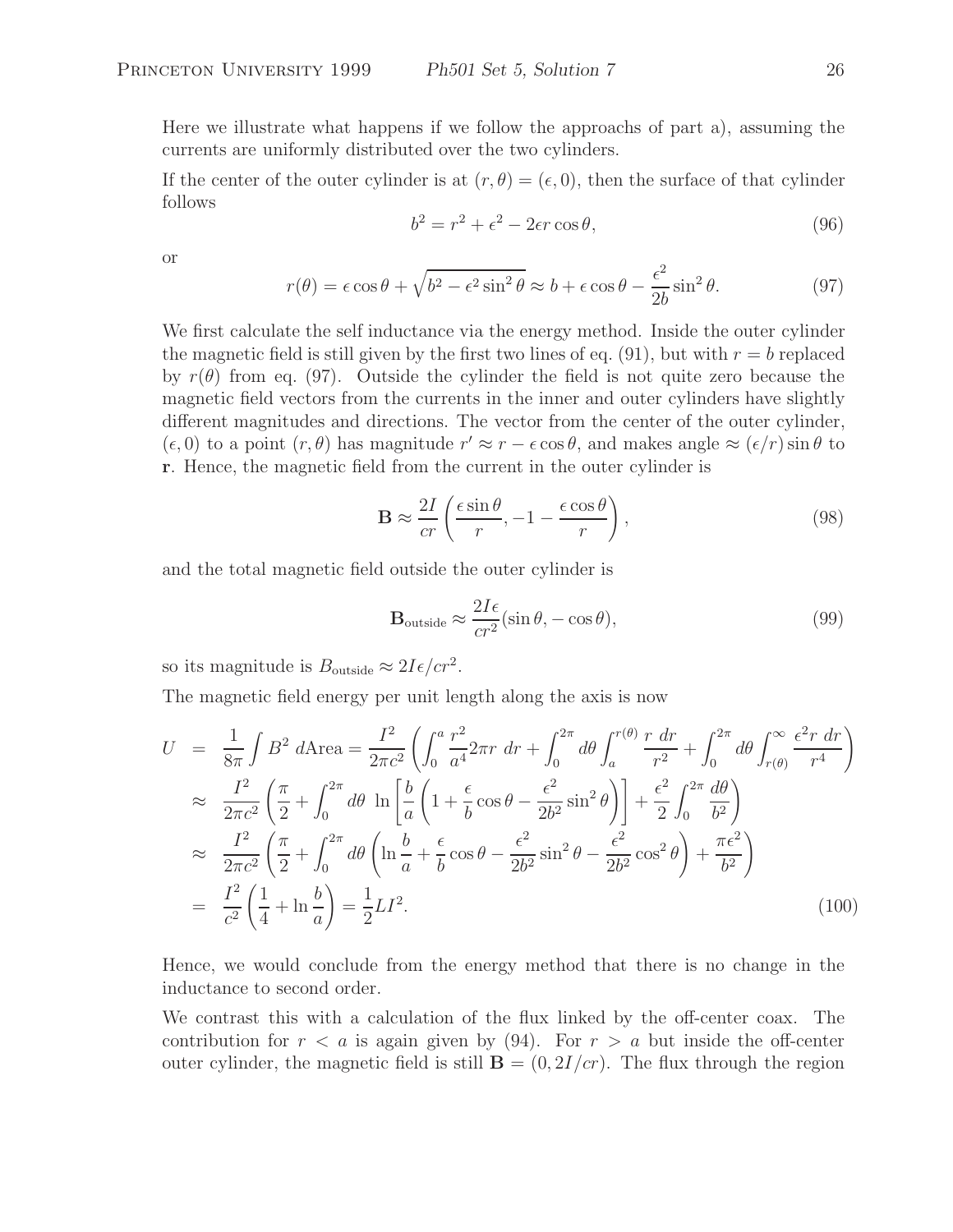$r(\theta) > r > a$  varies with azimuth, so we average over filaments on the outer cylinder:

$$
\Phi(r(\theta) > r > a) = \frac{2I}{c} \frac{1}{2\pi} \int_0^{2\pi} d\theta \int_a^{r(\theta)} \frac{dr}{r} = \frac{2I}{2\pi c} \int_0^{2\pi} d\theta \ln \left[ \frac{b}{a} \left( 1 + \frac{\epsilon}{b} \cos \theta - \frac{\epsilon^2}{2b^2} \sin^2 \theta \right) \right]
$$
  

$$
\approx \frac{2I}{2\pi c} \int_0^{2\pi} d\theta \left( \ln \frac{b}{a} + \frac{\epsilon}{b} \cos \theta - \frac{\epsilon^2}{2b^2} \sin^2 \theta - \frac{\epsilon^2}{2b^2} \cos^2 \theta \right)
$$
  

$$
= \frac{2I}{c} \left( \ln \frac{b}{a} - \frac{\epsilon^2}{2b^2} \right).
$$
 (101)

Combining (94) and (101), we find that the self inductance is now

$$
L = \frac{2}{c^2} \left( \frac{1}{4} + \ln \frac{b}{a} - \frac{\epsilon^2}{2b^2} \right),
$$
 (102)

to  $\mathcal{O}(\epsilon^2/b^2)$ .

Comparing with the result (95), we infer that the calculation via the linked flux is more accurate than that via the energy method when we use the incorrect assumption of uniform current distributions.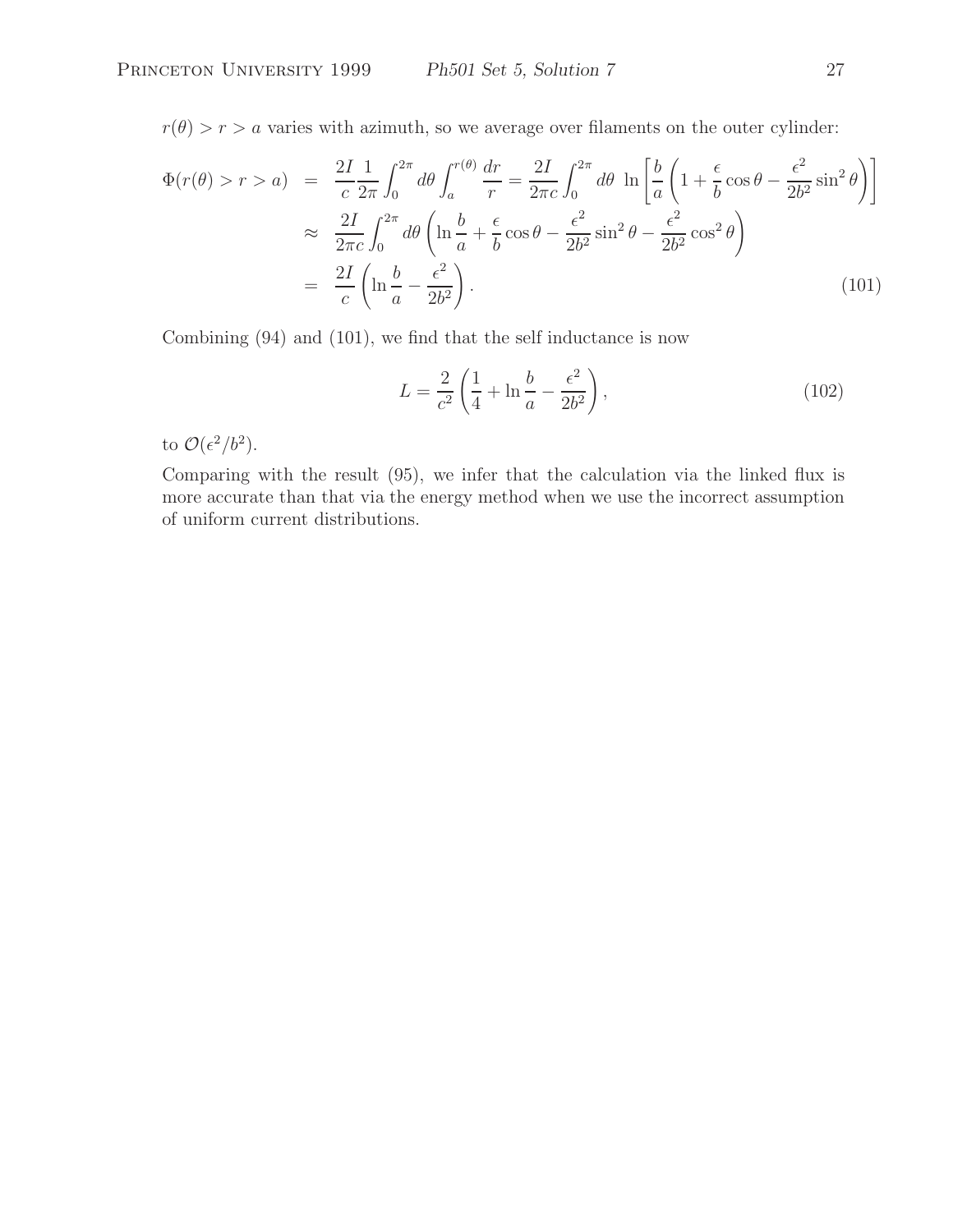8. a) Since there are no free currents in the problem,  $\nabla \times \mathbf{H} = 0$  and we can define a magnetic scalar potential such that  $\mathbf{H} = -\nabla \phi$ . As the cylinder is very long, we approximate the problem as 2-dimensional:  $\phi = \phi(r, \theta)$  in cylindrical coordinates  $(r, \theta, z)$ . The source of the magnetic scalar potential is the imagined magnetic charges associated with the magnetization. Since  $\mathbf{M} = M\hat{\mathbf{x}}$ , the volume charge density  $\rho_M = -\nabla \cdot \mathbf{M} = 0$ . However, at the surface of the cylinder at  $r = a$ , there is a density given by

$$
\sigma_M = \mathbf{M} \cdot \hat{\mathbf{r}} = M \cos \theta. \tag{103}
$$

The potential is continuous at the boundary  $r = a$ , and Gauss' law tells us that

$$
4\pi\sigma_M = 4\pi M \cos\theta = H_r(r = a^+) - H_r(r = a^-) = -\frac{\partial\phi(r = a^+)}{\partial r} + \frac{\partial\phi(r = a^-)}{\partial r}.
$$
 (104)

The potential can be expanded as a harmonic series, but only the term in  $\cos \theta$  will contribute in view of (104). Thus,

$$
\phi = \begin{cases}\n-Hr\cos\theta, & r \le a, \\
-H\frac{a^2}{r}\cos\theta, & r \ge a,\n\end{cases}
$$
\n(105)

satisfies continuity of the potential at  $r = a$ . Then, (104) also tells us that  $H = -2\pi M$ . Inside the cylinder we have

$$
\phi(r < a) = 2\pi Mx,\tag{106}
$$

$$
\mathbf{H}(r < a) = -2\pi M\hat{\mathbf{x}} = -2\pi \mathbf{M},\tag{107}
$$

$$
\mathbf{B}(r < a) = \mathbf{H} + 4\pi \mathbf{M} = 2\pi \mathbf{M}.\tag{108}
$$

Outside the cylinder there is no magnetization, and

$$
\phi(r > a) = 2\pi Ma^2 \frac{\cos \theta}{r}, \qquad (109)
$$

$$
\mathbf{H}(r > a) = \mathbf{B}(r > a) = \frac{2\pi Ma^2}{r^2} (\cos\theta \ \hat{\mathbf{r}} + \sin\theta \ \hat{\boldsymbol{\theta}}). \tag{110}
$$

b) In case of a moving cylinder, the analysis of part a) holds in the rest frame of the cylinder. When the cylinder has velocity  $\mathbf{v} = v\hat{\mathbf{z}}$  in the lab frame, there appears to be an electric field in the lab frame related by

$$
\mathbf{E} = -\gamma \frac{\mathbf{v}}{c} \times \mathbf{B}' \approx -\frac{\mathbf{v}}{c} \times \mathbf{B},\tag{111}
$$

where we ignore terms of order  $v^2/c^2$ , so the magnetic field **B** in the lab frame is the same as the field  $\mathbf{B}'$  given by  $(108)$  and  $(110)$  in the rest frame. Regarding the sign in (111), we note that a charge which is at rest in the lab frame is moving with velocity −**v** in the rest frame of the magnetized cylinder, and so in the latter frame experiences a Lorentz force  $-\mathbf{v}/c \times \mathbf{B}$ .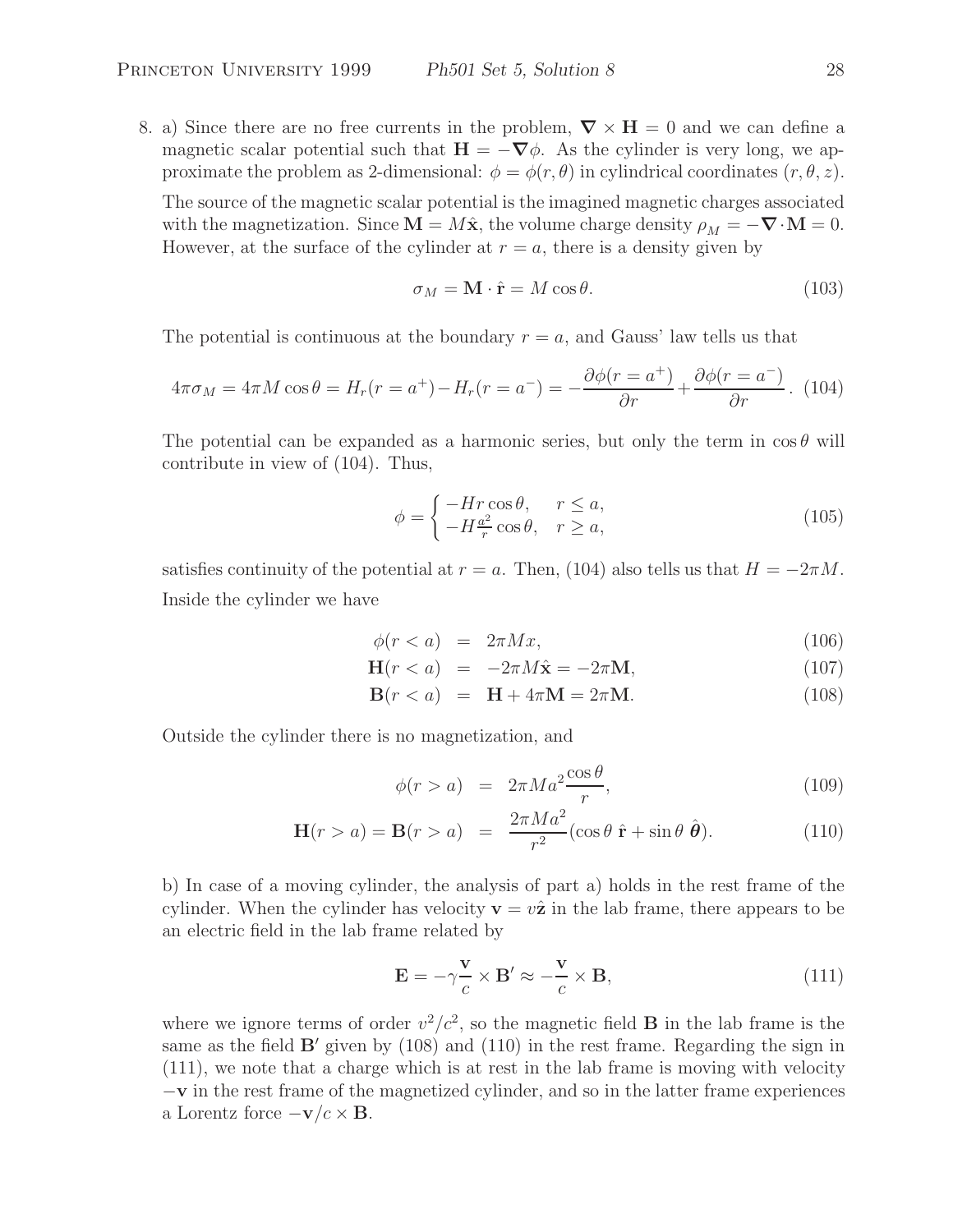Thus,

$$
\mathbf{E}(r < a) = -2\pi M \frac{v}{c} \hat{\mathbf{y}} = -2\pi M \frac{v}{c} (\sin \theta \ \hat{\mathbf{r}} + \cos \theta \ \hat{\boldsymbol{\theta}}),\tag{112}
$$

$$
\mathbf{E}(r > a) = \frac{2\pi M v a^2}{c r^2} (\sin \theta \, \hat{\mathbf{r}} - \cos \theta \, \hat{\boldsymbol{\theta}}). \tag{113}
$$

There is an electric charge density on the surface of the cylinder given by

$$
\sigma = \frac{1}{4\pi} \left[ E_r(r = a^+) - E_r(r = a^-) \right] = \frac{Mv}{c} \sin \theta \; . \tag{114}
$$

This can be thought of as arising from a polarization **P** related to the moving magnetization by

$$
\mathbf{P} = \frac{\mathbf{v}}{c} \times \mathbf{M}.\tag{115}
$$

See sec. 87 of Becker for a discussion of how **M** and **P** form a relativistic tensor.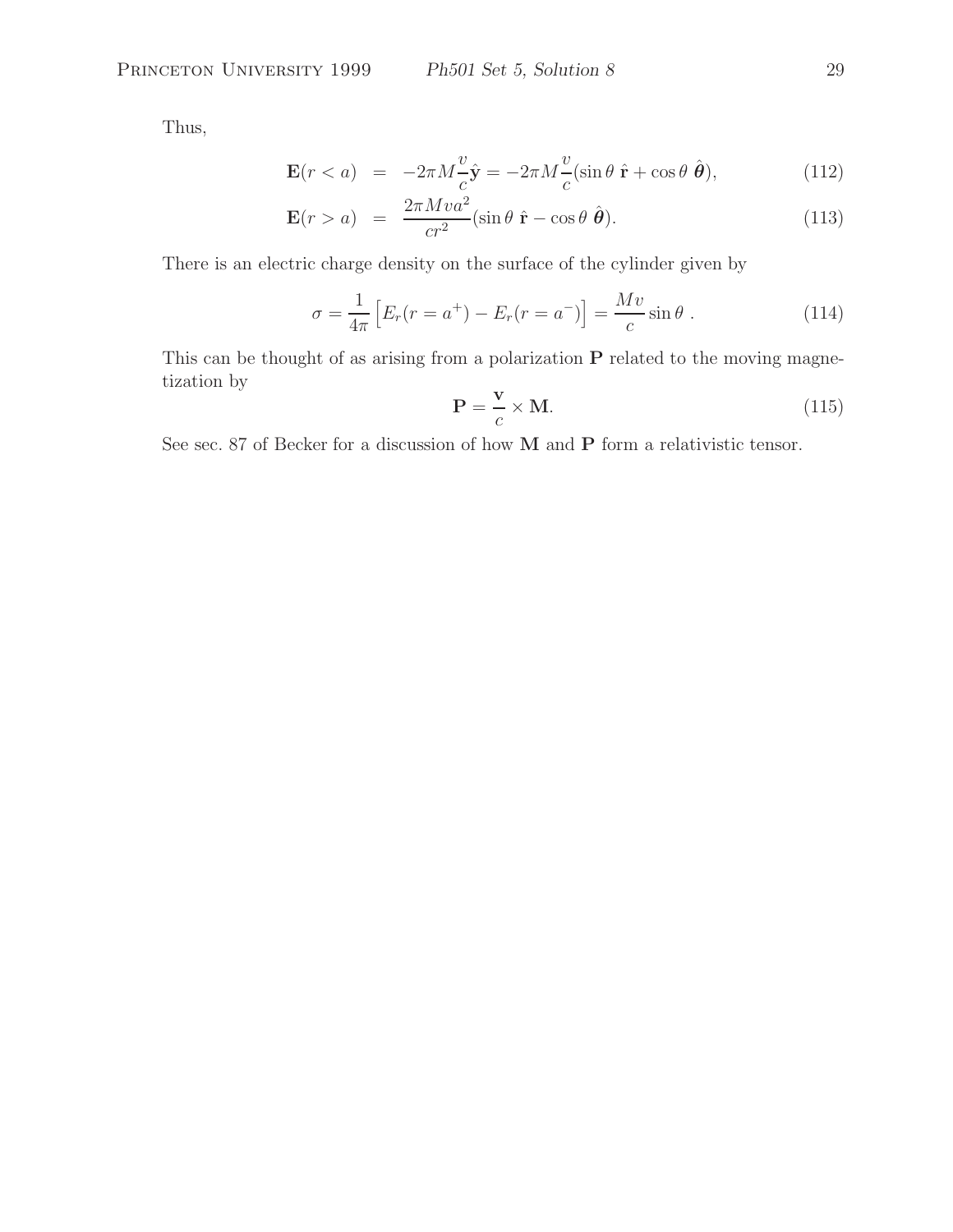9. The magnetic induction **B** is related to the magnetic field **H** by  $\mathbf{B} = \mu \mathbf{H}$ , where  $\mu$  is the permeability. In the gap,  $\mu = 1$ . The normal component of the magnetic induction is continuous across the boundaries of the gap, since  $\nabla \cdot \mathbf{B} = 0$ . Thus,

$$
H_{\rm gap} = B_{\rm gap} = B_{\rm iron} = \mu H_{\rm iron}.
$$
\n(116)

For a large permeability  $\mu_{\text{iron}}$ , the magnetic field  $H_{\text{iron}}$  is negligible.

The magnetic field  $H$  at the center of the toroid is related by Ampére's law as

$$
\oint H dl = H_{\text{gap}}w + H_{\text{iron}}(2\pi b - w) = \frac{4\pi NI}{c}.
$$
\n(117)

With the neglect of the small quantity  $H_{\text{iron}}$ , we find

$$
H_{\rm gap} = B_{\rm gap} = B_{\rm iron} \approx \frac{4\pi NI}{cw}.
$$
\n(118)

The magnetic energy is

$$
U = \frac{1}{8\pi} \int \mathbf{B} \cdot \mathbf{H} \, d\text{Vol} \approx \frac{\pi a^2 w}{8\pi} \left(\frac{4\pi N I}{cw}\right)^2 = \frac{2\pi^2 a^2 N^2 I^2}{c^2 w} \,. \tag{119}
$$

The force tending to close the gap is

$$
F = -\frac{dU}{dw} = \frac{2\pi^2 a^2 N^2 I^2}{c^2 w^2}.
$$
\n(120)

The pressure can also be calculated via the Maxwell stress tensor as

$$
P_{\rm gap} = \frac{B_{\rm gap}^2}{8\pi} \,. \tag{121}
$$

If  $B_{\text{gap}} = 15,000$  Gauss, then

$$
P_{\rm gap} = 9 \times 10^6 \, \text{dyne/cm}^2 = 9 \, \text{atmospheres.} \tag{122}
$$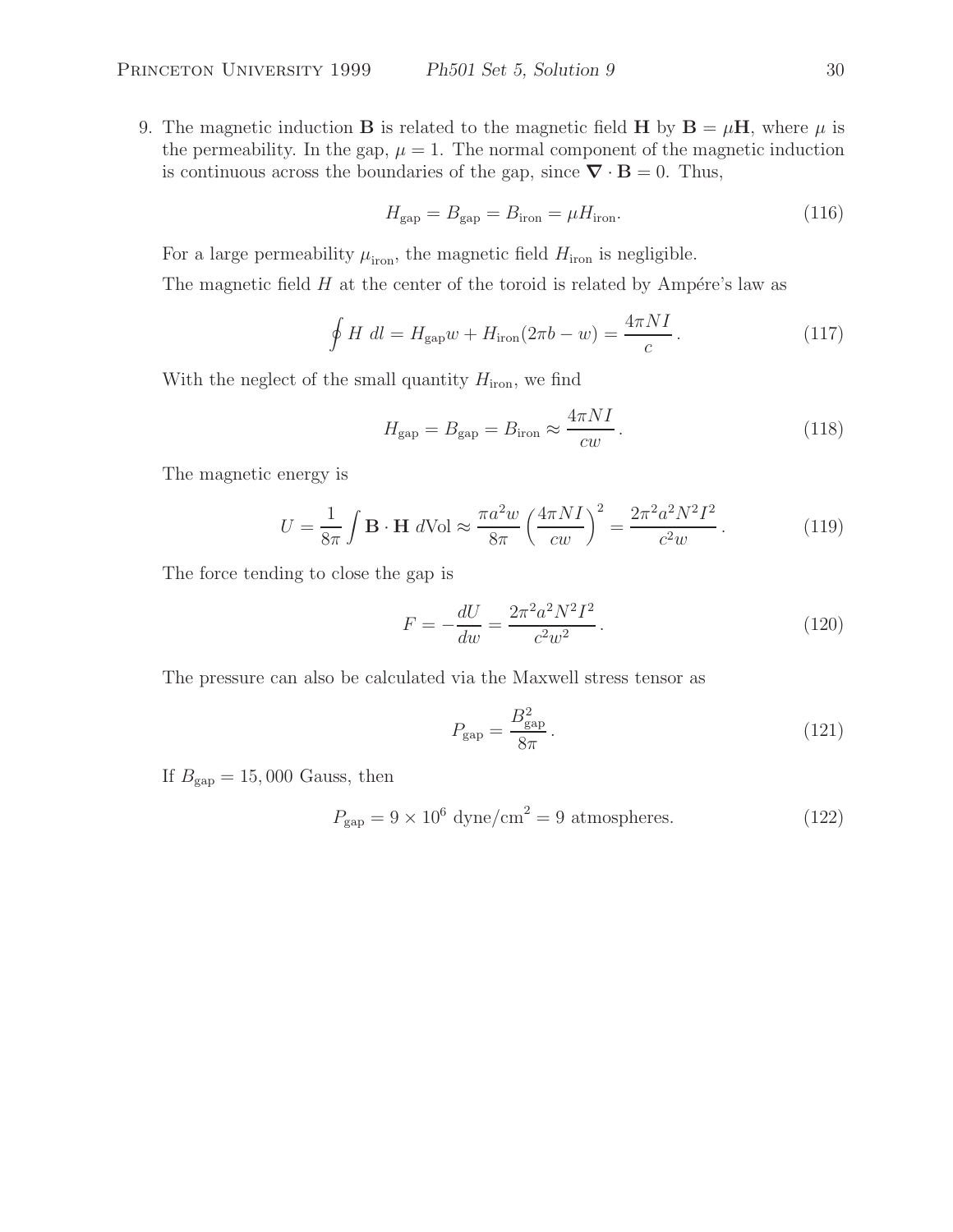10. The current density associated with a uniform current  $I$  in a wire of radius  $a$  whose axis is the z axis is

$$
\mathbf{J} = \frac{I}{\pi a^2} \hat{\mathbf{z}}.\tag{123}
$$

Ohm's law gives the electric field inside the wire as

$$
\mathbf{E} = \frac{\mathbf{J}}{\sigma} = \frac{I}{\pi a^2 \sigma} \hat{\mathbf{z}} = IR\hat{\mathbf{z}},\tag{124}
$$

where  $\sigma$  is the conductivity, and  $R = 1/\pi a^2 \sigma$  is the resistance per unit length of the wire.

The electric potential inside the wire is therefore,

$$
\phi(r < a) = -IRz,\tag{125}
$$

where we define  $\phi(0,0,0) = 0$ .

For the region  $a < r < b$ , we suppose the potential satisfies separation of variables:

$$
\phi(a < r < b) = f(r)g(z). \tag{126}
$$

Continuity of the potential at  $r = a$  is satisfied by the form

$$
\phi(a < r < b) = -f(r)IRz.\tag{127}
$$

Substituting (127) into Laplace's equation,  $\nabla^2 \phi = 0$ , we find that

$$
\frac{1}{r}\frac{d}{dr}r\frac{df}{dr} = 0,\t(128)
$$

so f has the general solution

$$
f = A + B \ln r. \tag{129}
$$

The boundary conditions on the potential at  $r = a$  and b now require that  $f(a) = 1$ and  $f(b) = 0$ . Hence,  $f = \ln(r/b)/\ln(a/b)$ , and

$$
\phi(a < r < b) = -IRz \frac{\ln(r/b)}{\ln(a/b)} = IRz \frac{\ln(r/b)}{\ln(b/a)}.
$$
\n(130)

The surface charge density  $\sigma_q$  at the surface of the wire is

$$
\sigma_q = \frac{1}{4\pi} \left[ E_r(r = a^+) - E_r(r = a^-) \right] = \frac{1}{4\pi} \left[ -\frac{\partial \phi(r = a^+)}{\partial r} + \frac{\partial \phi(r = a^-)}{\partial r} \right]
$$

$$
= -\frac{IRz}{4\pi a \ln(b/a)}.
$$
(131)

The electric field is

$$
\mathbf{E} = -\nabla \phi = \begin{cases} IR\hat{\mathbf{z}}, & r < a, \\ -IRz\hat{\mathbf{r}}/r\ln(b/a) + IR\ln(r/b)\hat{\mathbf{z}}/\ln(a/b), & a < r < b, \\ 0, & b < r. \end{cases}
$$
(132)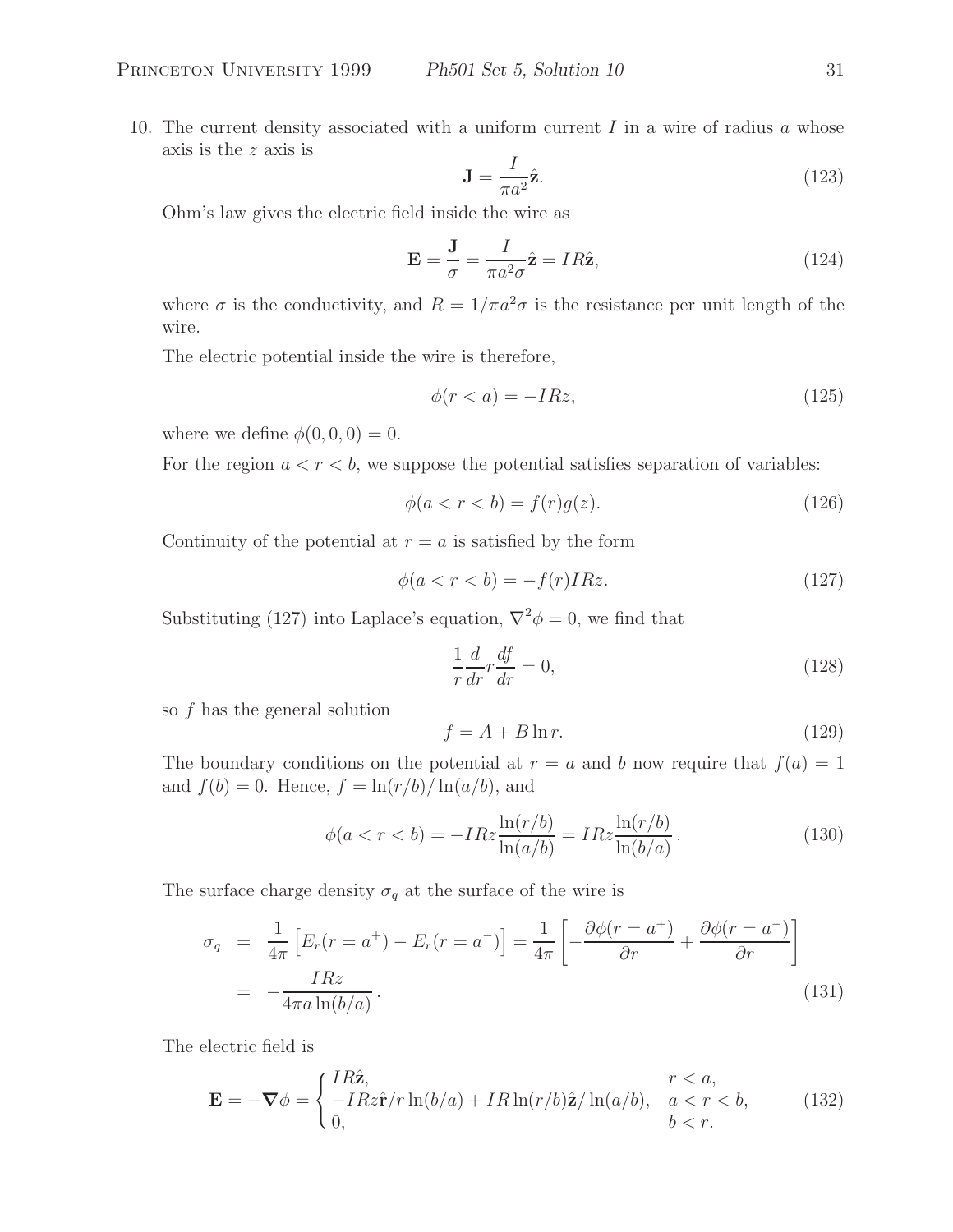

Figure 1: The solid curves show lines of Poynting flux **S**, and the dashed lines are the electric field **E** in the region between the wire and the outer conductor. Because the tangential component of **E** is continuous at the boundary  $r = a$ , and  $\mathbf{E} = IR\hat{\mathbf{z}}$  for  $r < a$ , the field lines for  $r > a$  are bent towards positive z. For  $|z| < b$  the field lines leave positive surface charges at  $r = a$  and end on negative surface charges also at  $r = a$ ; in loop circuits  $(b \ge L)$  this is the general behavior. From *Electrodynamics* by A. Sommerfeld (Academic Press, 1952), p. 129.

The magnetic field follows from Ampère's law:

$$
B_{\theta}(r) = \begin{cases} 2Ir/a^2c, & r \leq a, \\ 2I/cr, & a \leq r, \end{cases}
$$
 (133)

The Poynting vector is then,

$$
\mathbf{S} = \frac{c}{4\pi} \mathbf{E} \times \mathbf{B} = \begin{cases} -I^2 R r \hat{\mathbf{r}} / 2\pi a^2, & r < a, \\ -I^2 R \ln(b/r) \hat{\mathbf{r}} / 2\pi r \ln(a/b) - I^2 R z \hat{\mathbf{z}} / 2\pi r^2 \ln(b/a), & a < r < b, \\ 0, & b < r. \end{cases}
$$
(134)

The Poynting vector is radially inwards at the surface of the wire, and the energy flux per unit length there is  $2\pi aS(r = a) = I^2R$ . That is, the Poynting flux energy the wire through its surface provides the  $I^2R$  power loss to Joule heating.

The Poynting flux crossing a plane at constant z is

$$
\int S_z \, d\text{Area} = -\frac{I^2 R z}{2\pi \ln(b/a)} \int_a^b \frac{2\pi r \, dr}{r^2} = -I^2 R z. \tag{135}
$$

Since the flux is zero at  $z = 0$ , we interpret (135) as indicating that the total Poynting flux crossing a plane at constant  $z$  equals the power dissipated by the wire between 0 and z. This flux exists in the region  $a < r < b$ , *i.e.*, in the air (or vacuum) between the conductors, rather than in the conductors themselves.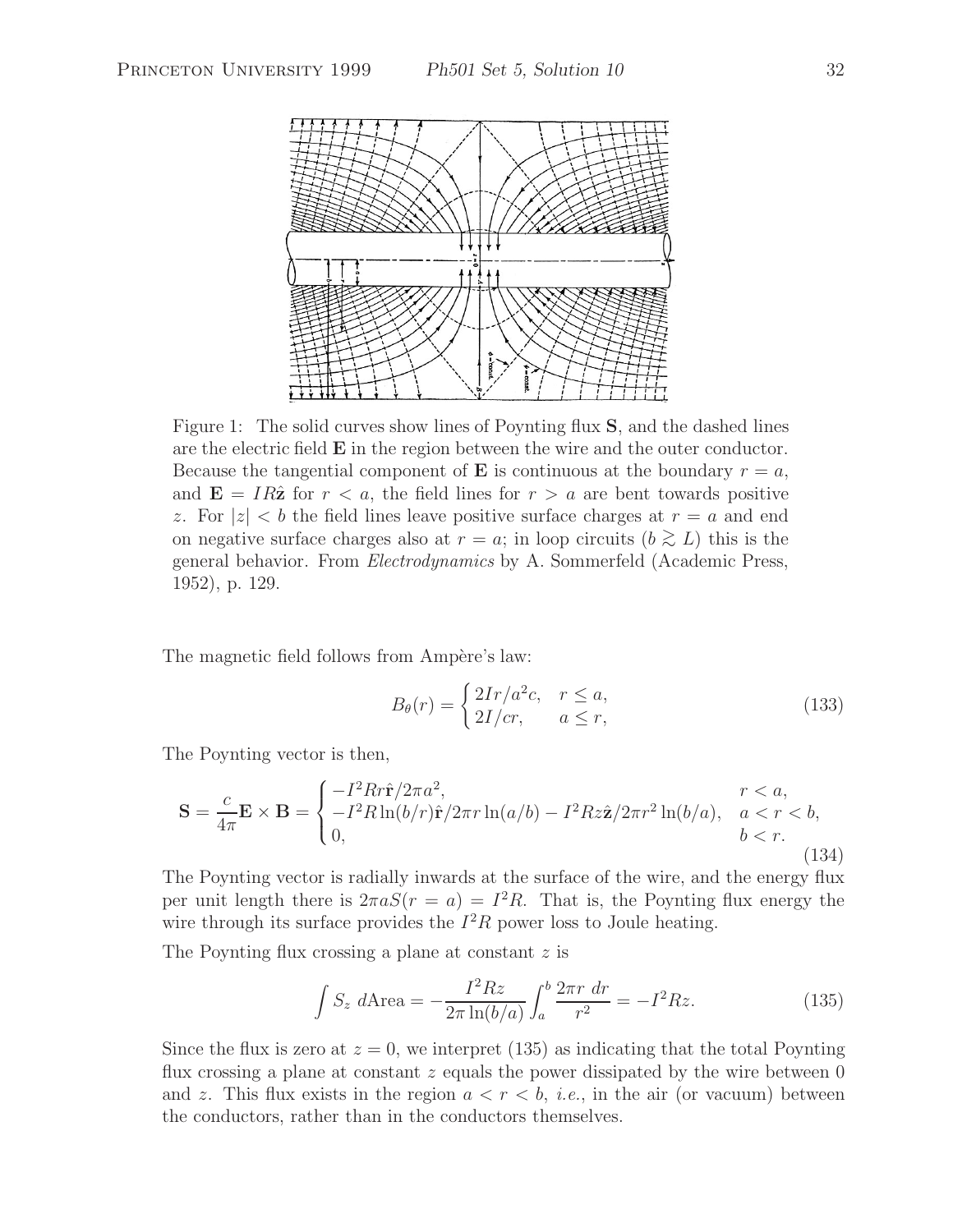For the alternative calculation of the surface charge density, we note that the capacitance per unit length between the inner and outer conductors is

$$
C = \frac{1}{2\ln(b/a)},\tag{136}
$$

so the charge per unit length needed to support the potential  $\phi(a, z) = -IRz$  is

$$
Q(z) = C\phi(z) = -\frac{IRz}{2\ln(b/a)},\qquad(137)
$$

and the corresponding surface charge density is

$$
\sigma = \frac{Q}{2\pi a} = -\frac{IRz}{4\pi a \ln(b/a)},\tag{138}
$$

as previously found in eq. (131).

This argument helps us understand how the charge distribution and electric field in the central region of the wire is insensitive to the physical details of the ends of the wire. The capacitance per unit length might be different from the expression (136) for a few wire diameters in  $z$  from the ends of the wire, but it is quite accurate over most of the length of the wire. Hence, we are less surprised that the potential (130) was obtained without ever specifying the boundary conditions at the ends of the wire. Those boundary conditions only affect the potential very near the ends of the wire, and the potential over most of the wire must have the form (130) in any case.

The potential (130) can be thought of as a kind of zero-frequency mode of the cavity between the inner and outer conductors. This cavity more has a "natural" behavior at the ends, found by inserting  $z_{\text{end}}$  into eq. (130). We readily see that this radial potential distribution would hold if the ends of the cable are terminated "naturally" in plates of uniform conductivity, so  $E_r \propto j_r \propto 1/r$ , and  $\phi(r) \propto \ln r$ .

*If the coaxial cable transmits energy from a source (battery) at one end to a load (resistor) at the other, there is a net momentum*  $\int dVol \epsilon \mu S/c^2$  *stored in the fields,* which is very small due to the factor  $1/c^2$ . If the cable is an isolated system, then it *also has an equal and opposite mechanical momentum. See,*

http://physics.princeton.edu/~mcdonald/examples/hidden.pdf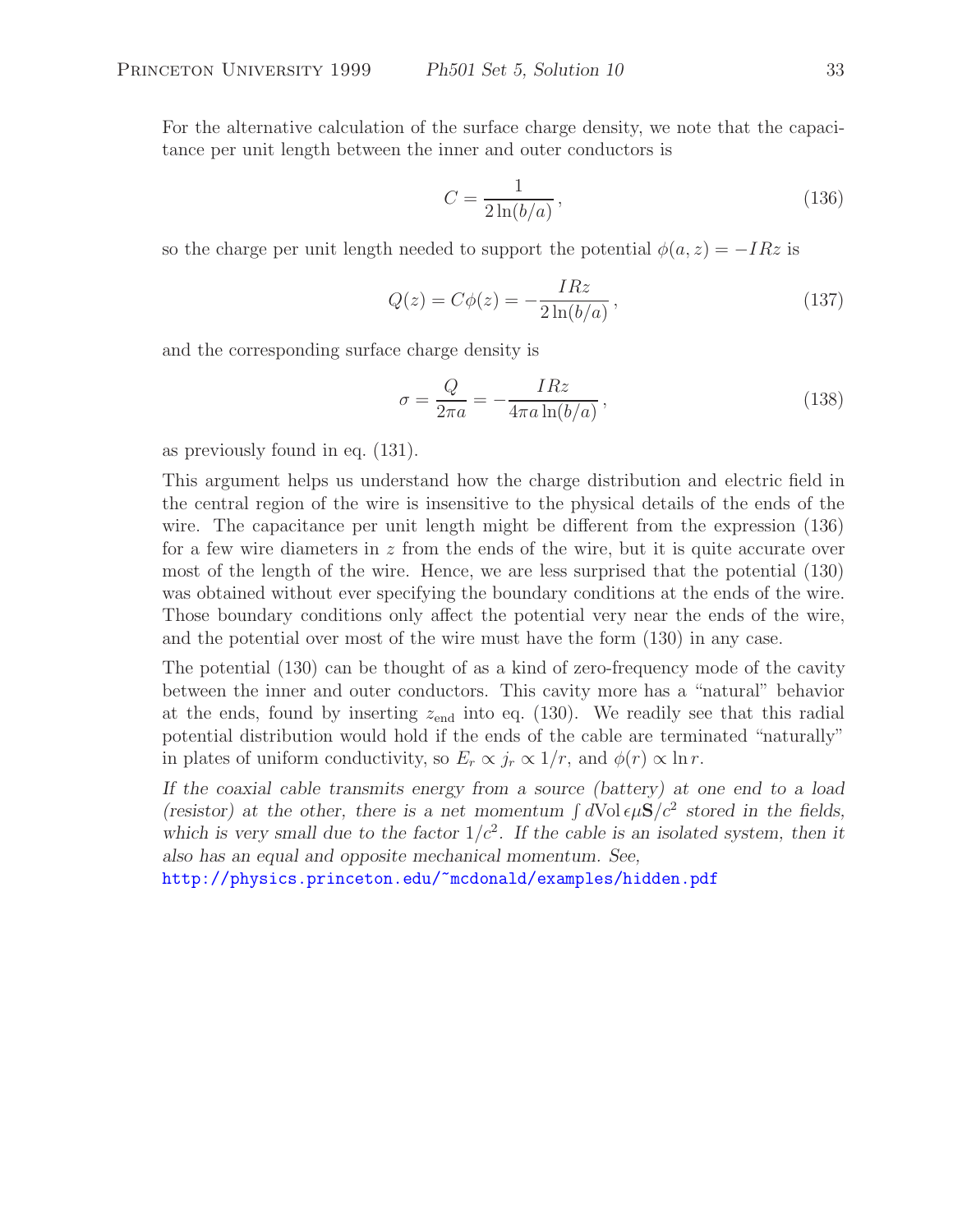11. a) If long coil 1 carries steady current  $I_1$ , then the magnetic field inside that coil is axial with magnitude

$$
B_1 = \frac{4\pi N_1 I_1}{cl},\tag{139}
$$

by an application of Ampére's law, ignoring end effects. Outside the coil, the magnetic field is zero. The flux linked by coil 1 is therefore,

$$
\phi_1 = N_1 \pi r_1^2 B_1 = \frac{4\pi^2 N_1^2 r_1^2 I_1}{cl} = c L_1 I_1,\tag{140}
$$

so the self inductance of coil 1 is

$$
L_1 = \frac{4\pi^2 N_1^2 r_1^2}{c^2 l} \,. \tag{141}
$$

Similarly, the self inductance of coil 2 is

$$
L_2 = \frac{4\pi^2 N_2^2 r_2^2}{c^2 l} \,. \tag{142}
$$

The mutual inductance can be calculated via the flux linked in coil 2 when coil 1 carries current  $I_1$ . Since the magnetic field due to current  $I_1$  is zero outside coil 1, which is inside coil 2, we have

$$
\phi_{12} = N_2 \pi r_1^2 B_1 = \frac{4\pi^2 N_1 N_2 r_1^2 I_1}{cl} = c M I_1,\tag{143}
$$

so the mutual inductance is

$$
M = \frac{4\pi^2 N_1 N_2 r_1^2}{c^2 l}.
$$
\n(144)

Since 
$$
r_2 > r_1
$$
, we have  $L_1L_2 > M^2$ .

In solving the coupled circuit equations in the presence of an oscillatory driving voltage at frequency  $\omega$ , we use complex notation, and divide out the common factor  $e^{i\omega t}$ . Then the symbols  $I_1$  and  $I_2$  are complex numbers such that the real current is  $Re I_1e^{i\omega t}$ , *etc.* 

The coupled equations are

$$
V_0 = I_1 R_1 + \dot{I}_1 L_1 + \dot{I}_2 M = I_1 R_1 + i\omega I_1 L_1 + i\omega I_2 M, \qquad (145)
$$

$$
0 = I_2 R_2 + I_2 L_2 + I_1 M = I_2 R_2 + i\omega I_2 L_2 + i\omega I_1 M.
$$
 (146)

These are readily solved as

$$
I_1 = \frac{(R_2 + i\omega L_2)V_0}{R_1^2 - \omega^2 (L_1 L_2 - M^2) + i\omega (R_1 L_2 + R_2 L_1)},
$$
\n(147)

$$
I_2 = -\frac{i\omega M V_0}{R_1^2 - \omega^2 (L_1 L_2 - M^2) + i\omega (R_1 L_2 + R_2 L_1)},
$$
\n(148)

The time-average power dissipated in coil 2 is then,

$$
\langle P_2 \rangle = \frac{|I_2^2| R_2}{2} = \frac{\omega^2 M^2 R_2 V_0^2}{2 \left\{ \left[ R_1^2 - \omega^2 (L_1 L_2 - M^2) \right]^2 + \omega^2 (R_1 L_2 + R_2 L_1)^2 \right\}}.
$$
(149)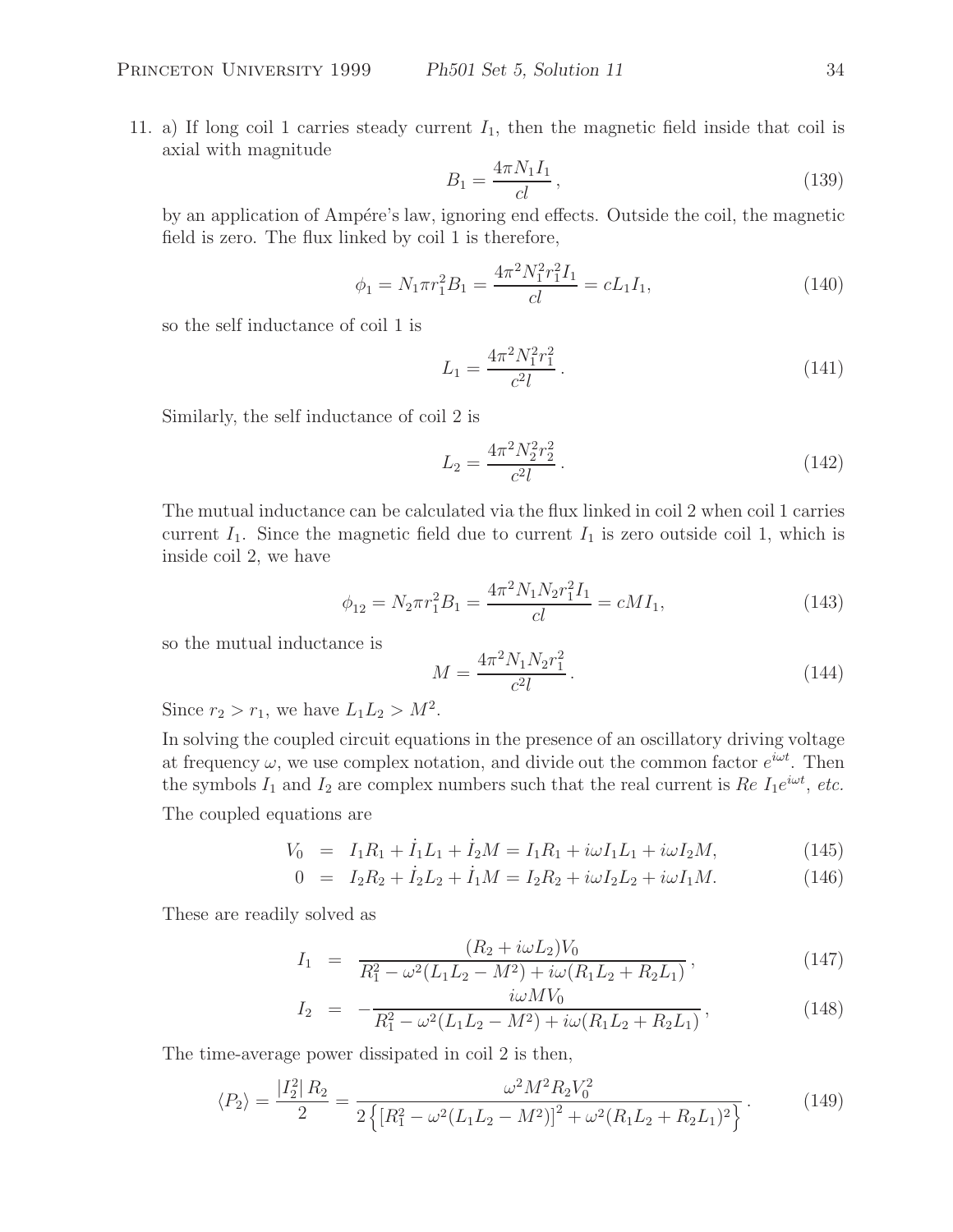b) To calculate the Poynting vector **S**, we need the electric and magnetic fields. The (complex) magnetic field is

$$
B_z(r) = \begin{cases} 4\pi (N_1 I_1 + N_2 I_2)/cl, & r < r_1, \\ 4\pi N_2 I_2/cl, & r_1 < r < r_2, \\ 0, & r < r_2. \end{cases}
$$
(150)

The electric field is azimuthal, as follows from Faraday's law:

$$
E_{\theta} = -\frac{1}{2\pi rc} \frac{d}{dt} \int_{0}^{r} B_{z} 2\pi r dr = -\frac{i\omega}{rc} \int_{0}^{r} B_{z} r dr
$$
  
\n
$$
= \begin{cases}\n-2\pi i \omega r (N_{1}I_{1} + N_{2}I_{2})/c^{2}l, & r < r_{1}, \\
-2\pi i \omega (r_{1}^{2}N_{1}I_{1} + r^{2}N_{2}I_{2})/c^{2}lr, & r_{1} < r < r_{2}, \\
-2\pi i \omega (r_{1}^{2}N_{1}I_{1} + r_{2}^{2}N_{2}I_{2})/c^{2}lr, & r_{2} < r,\n\end{cases}
$$
(151)

The Poynting vector is radial, and positive if both  $E_{\theta}$  and  $B_{z}$  are positive. Its timeaverage value is  $\langle S_r \rangle = (c/8\pi)Re E^*_{\theta}B_z$ . For  $r < r_1$ ,  $E^*_{\theta}B_z$  is pure imaginary, so  $\langle S_r \rangle = 0$ here. Since  $B_z = 0$  for  $r > r_2$ ,  $\langle S_r \rangle = 0$  here also. The remaining region gives

$$
\langle S_r(r_1 < r < r_2) \rangle = \frac{c}{8\pi} Re \frac{2\pi i \omega}{c^2 lr} (r_1^2 N_1 I_1^* + r^2 N_2 I_2^*) \frac{4\pi N_2 I_2}{c l} = -\frac{\pi r_1^2 \omega N_1 N_2}{c^2 l^2 r} Im(I_1^* I_2)
$$
  
\n
$$
= \frac{\pi r_1^2 \omega N_1 N_2}{c^2 l^2 r} \frac{\omega M R_2 V_0^2}{[R_1^2 - \omega^2 (L_1 L_2 - M^2)]^2 + \omega^2 (R_1 L_2 + R_2 L_1)^2}
$$
  
\n
$$
= \frac{\omega^2 M^2 R_2 V_0^2}{4\pi l r \{[R_1^2 - \omega^2 (L_1 L_2 - M^2)]^2 + \omega^2 (R_1 L_2 + R_2 L_1)^2\}}
$$
  
\n
$$
= \frac{1}{2\pi r l} \langle P_2 \rangle.
$$
 (152)

Since  $2\pi r l \langle S_r \rangle$  is the power transported by the electromagnetic field across the cylinder of radius  $r$  and length  $l$ , we interpret the power consumed in the outer coil as flowing from the inner, driven coil.

c) If, instead, coil 2 is driven, then the solutions to the coupled equations are obtained from (147-148) by swapping indices 1 and 2. Likewise, the power consumed in coil 1 is obtained from (149) by the same swap of indices. The expressions (150-151) for the electric and magnetic fields in terms of the currents remain the same, as does the first line of (152) for the Poynting vector. However, in the rest of (152) we must swap indices 1 and 2, and note the sign change that occurs in  $I_1^*$ . Thus, we find

$$
\langle S_r(r_1 < r < r_2) \rangle = -\frac{1}{2\pi r l} \langle P_1 \rangle \,. \tag{153}
$$

Again, power flows from the driven coil to the load coil.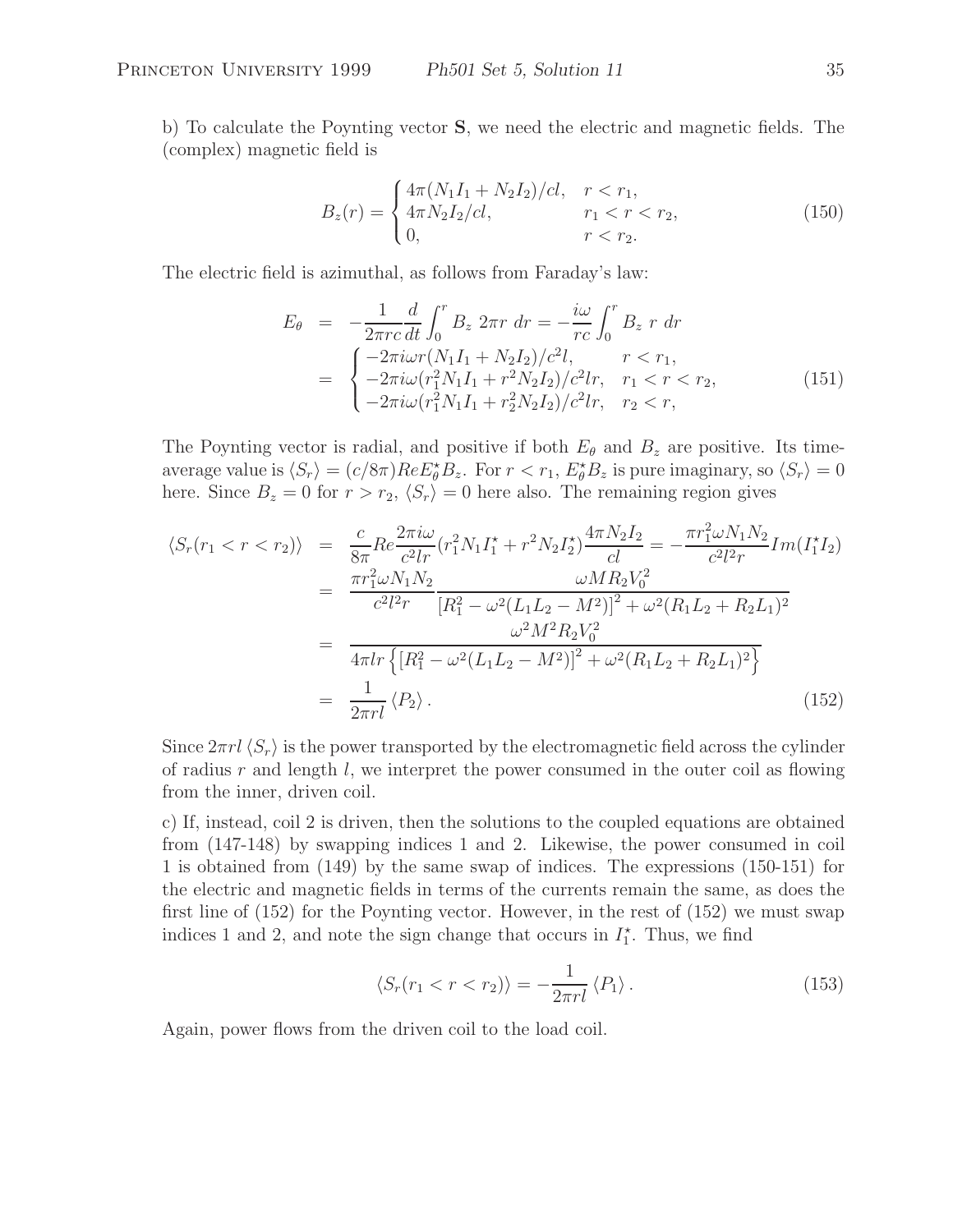12. a) The field angular momentum is given by

$$
\mathbf{L}_{\text{EM}} = \int \mathbf{r} \times \mathbf{P}_{\text{field}} d\text{Vol} = \frac{1}{4\pi c} \int \mathbf{r} \times (\mathbf{E} \times \mathbf{B}) d\text{Vol} = \frac{1}{4\pi c} \int [(\mathbf{r} \cdot \mathbf{B}) \mathbf{E} - (\mathbf{r} \cdot \mathbf{E}) \mathbf{B}] d\text{Vol}.
$$
\n(154)

From the symmetry of the problem, we infer that the angular momentum will be along the z axis, and that the electric and magnetic field are independent of azimuth  $\varphi$  in spherical coordinates  $(r, \theta, \varphi)$ . Thus, we desire

$$
\mathbf{L}_{\text{EM},z} = \frac{1}{2c} \int_0^\infty r^3 \, dr \int_{-1}^1 d \cos \theta (B_r E_z - E_r B_z). \tag{155}
$$

The magnetic field due to magnetic dipole  $m\hat{z}$  is

$$
\mathbf{B} = \frac{3\cos\theta\hat{\mathbf{r}} - \hat{\mathbf{z}}}{r^3}m = \frac{2\cos\theta\hat{\mathbf{r}} + \sin\theta\hat{\boldsymbol{\theta}}}{r^3}m.
$$
 (156)

The components we need are

$$
B_r = \frac{2mP_1(\cos\theta)}{r^3}, \quad \text{and} \quad B_z = \cos\theta B_r - \sin\theta B_\theta = \frac{2mP_2(\cos\theta)}{r^3}.
$$
 (157)

The electric field can be gotten from the electric potential  $\phi$  of a charged ring, p. 59 of the Notes with  $\cos \theta_0 = 0$ :

$$
\phi = \begin{cases} \frac{Q}{a} \sum_{n} \left(\frac{r}{a}\right)^{n} P_{n}(0) P_{n}(\cos \theta), & r < a, \\ \frac{Q}{r} \sum_{n} \left(\frac{a}{r}\right)^{n} P_{n}(0) P_{n}(\cos \theta), & r > a. \end{cases}
$$
(158)

Since  $P_n(0) = 0$  for odd n, only even n terms contribute to the potential. The electric field components are

$$
E_r = -\frac{\partial \phi}{\partial r} = \begin{cases} -\frac{Q}{ar} \sum_n n \left(\frac{r}{a}\right)^n P_n(0) P_n(\cos \theta), & r < a, \\ \frac{Q}{r^2} \sum_n (n+1) \left(\frac{a}{r}\right)^n P_n(0) P_n(\cos \theta), & r > a. \end{cases}
$$
(159)

$$
E_{\theta} = -\frac{1}{r} \frac{\partial \phi}{\partial \theta} = \begin{cases} -\frac{Q}{ar} \sum_{n} \left(\frac{r}{a}\right)^{n} P_{n}(0) P_{n}^{1}(\cos \theta), & r < a, \\ -\frac{Q}{r^{2}} \sum_{n} \left(\frac{a}{r}\right)^{n} P_{n}(0) P_{n}^{1}(\cos \theta), & r > a. \end{cases}
$$
(160)

$$
E_{\varphi} = 0, \tag{161}
$$

using the fact that

$$
\frac{dP_n(\cos\theta)}{d\theta} = P_n^1(\cos\theta),\tag{162}
$$

where  $P_n^m(\cos\theta)$  is an associated Legendre polynomial. See eq. (3.39) of Jackson. We also need  $E_z = \cos \theta E_r - \sin \theta E_\theta$ , for which it is useful to note two recurrence relations (Gradshetyn and Ryzhik, 8.731.2 and 8.735.2):

$$
\cos \theta P_n(\cos \theta) = \frac{(n+1)P_{n+1}(\cos \theta) + nP_{n-1}(\cos \theta)}{2n+1},
$$
\n
$$
\sin \theta P_n^1(\cos \theta) = n \cos \theta P_n(\cos \theta) - nP_{n-1}(\cos \theta)
$$
\n(163)

$$
\theta P_n^1(\cos \theta) = n \cos \theta P_n(\cos \theta) - n P_{n-1}(\cos \theta)
$$
  

$$
= \frac{n(n+1)}{2n+1} [P_{n+1}(\cos \theta) - P_{n-1}(\cos \theta)]. \qquad (164)
$$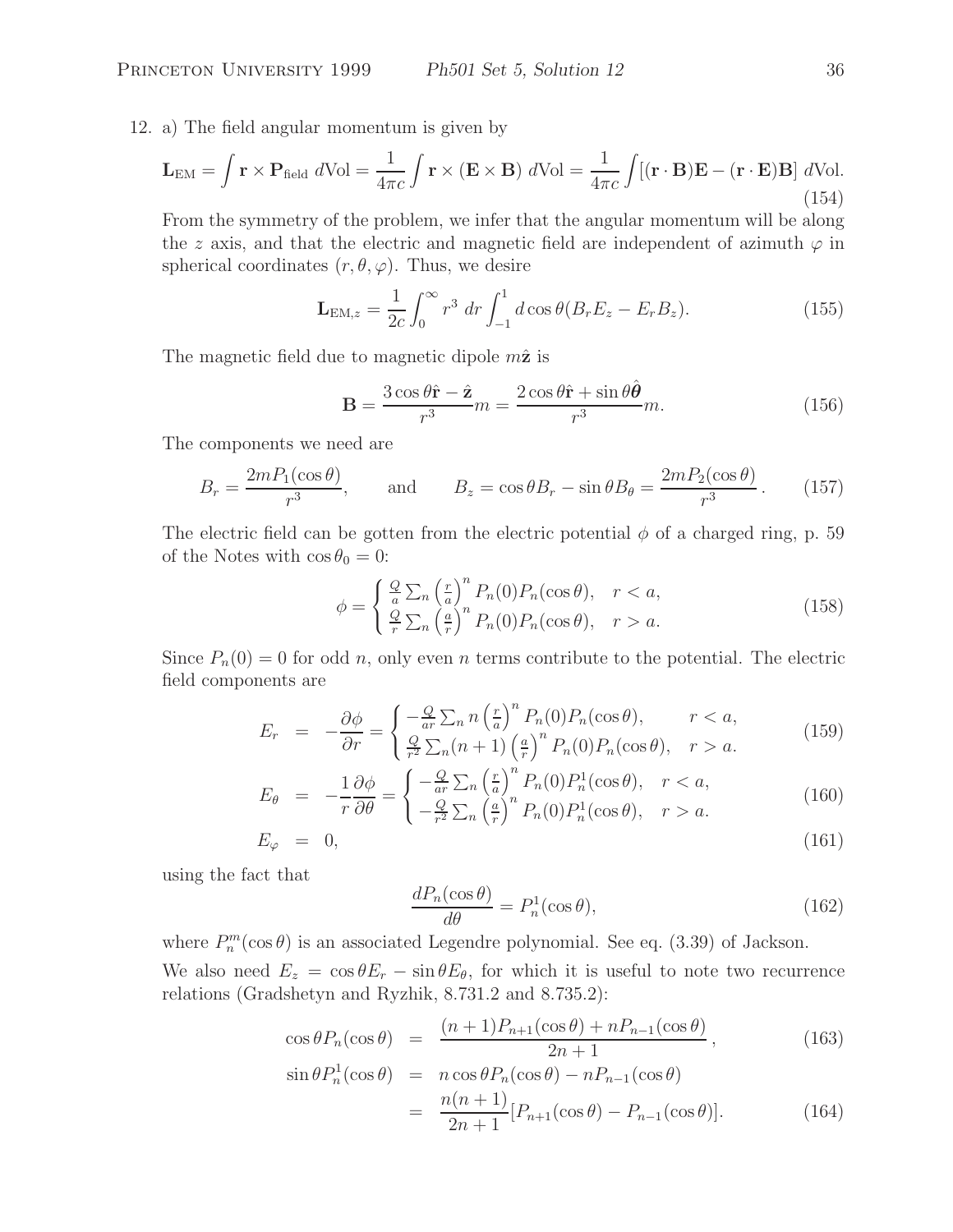Then

$$
E_z = \begin{cases} -\frac{Q}{ar} \sum_n n \left(\frac{r}{a}\right)^n P_n(0) P_{n-1}(\cos \theta), & r < a, \\ \frac{Q}{r^2} \sum_n (n+1) \left(\frac{a}{r}\right)^n P_n(0) P_{n+1}(\cos \theta), & r > a. \end{cases}
$$
(165)

so that

$$
\mathbf{L}_{EM,z} = \frac{1}{2c} \int_0^\infty r^3 dr \int_{-1}^1 d\cos\theta (B_r E_z - E_r B_z)
$$
  
\n
$$
= \frac{mQ}{c} \begin{cases} \int_0^a r^3 dr \frac{1}{a^{r4}} \sum_n n \left(\frac{a}{r}\right)^2 P_n(0) \int_{-1}^1 d\mu \left[ P_2(\mu) P_n(\mu) - P_1(\mu) P_{n-1}(\mu) \right] \\ \int_a^\infty r^3 dr \frac{1}{r^5} \sum_n (n+1) \left(\frac{a}{r}\right)^2 P_n(0) \int_{-1}^1 d\mu \left[ P_1(\mu) P_{n+1}(\mu) - P_2(\mu) P_n(\mu) \right] \end{cases}
$$
  
\n
$$
= \frac{mQ}{c} \begin{cases} \int_0^a r^3 dr \frac{1}{ar^4} 2 \left(\frac{a}{r}\right)^2 \left(-\frac{1}{2}\right) \left(\frac{2}{5} - \frac{2}{3}\right) \\ \int_a^\infty r^3 dr \frac{1}{r^5} \left[\frac{2}{3} - 3 \left(\frac{a}{r}\right)^2 \left(-\frac{1}{2}\right) \frac{2}{5}\right] \end{cases}
$$
  
\n
$$
= \frac{mQ}{c} \begin{cases} \frac{4}{15a} \int_0^a r dr \\ \frac{2}{3} \int_a^\infty \frac{dr}{r^2} + \frac{3a^2}{5} \int_a^\infty \frac{dr}{r^4} \\ \frac{13nc}{15ac}, \quad r > a. \end{cases}
$$
  
\n(166)

where we have used the facts that  $P_0(0) = 1$ ,  $P_2(0) = -1/2$ , and  $\int_{-1}^{1} P_m(\mu) P_n(\mu) d\mu =$  $2\delta_{mn}/(2n+1)$ . Altogether,

$$
\mathbf{L}_{\text{EM},z} = \frac{mQ}{ac},\tag{167}
$$

b) As the magnetic moment  $m$  goes to zero, the electromagnetic angular momentum vanishes. But, the consequent change in the flux through the charged ring results in an azimuthal electric field  $E_{\varphi}$  around the ring, which causes a torque that increases the mechanical angular momentum:

$$
\frac{dL_{\text{mech},z}}{dt} = aQE_{\varphi} = -\frac{aQ}{2\pi ac}\frac{d\Phi}{dt}.
$$
\n(168)

This integrates to

$$
L_{\text{mech},z,\text{final}} = \frac{Q}{2\pi c} \Phi_{\text{initial}} = \frac{Q}{2\pi c} \int_0^a 2\pi r \, dr \, B_z \tag{169}
$$

If we use (157) for  $B_z$ , the result diverges. However, this form does not correctly account for the flux inside the small coil at the origin. We avoid this issue by noting that, since  $\nabla \cdot \mathbf{B} = 0$ , the magnetic flux through the loop of radius a is the negative of the flux across the plane  $z = 0$  outside the loop. In that plane,  $\cos \theta = 0$ , and since  $P_2(0) = -1/2$ , we have

$$
L_{\text{mech},z,\text{final}} = -\frac{Q}{c} \int_{a}^{\infty} r \ dr \ B_{z} = \frac{mQ}{c} \int_{a}^{\infty} \frac{dr}{r^{2}} = \frac{mQ}{ac} = L_{\text{EM},z,\text{initial}}.\tag{170}
$$

Remark: Equation (169) can be given another interpretation. The magnetic flux can be expressed in terms of the vector potential:

$$
\Phi_{\text{initial}} = \int \mathbf{B} \cdot d\mathbf{S} = \oint \mathbf{A} \cdot d\mathbf{l} = 2\pi a A_{\text{initial},\varphi}.
$$
 (171)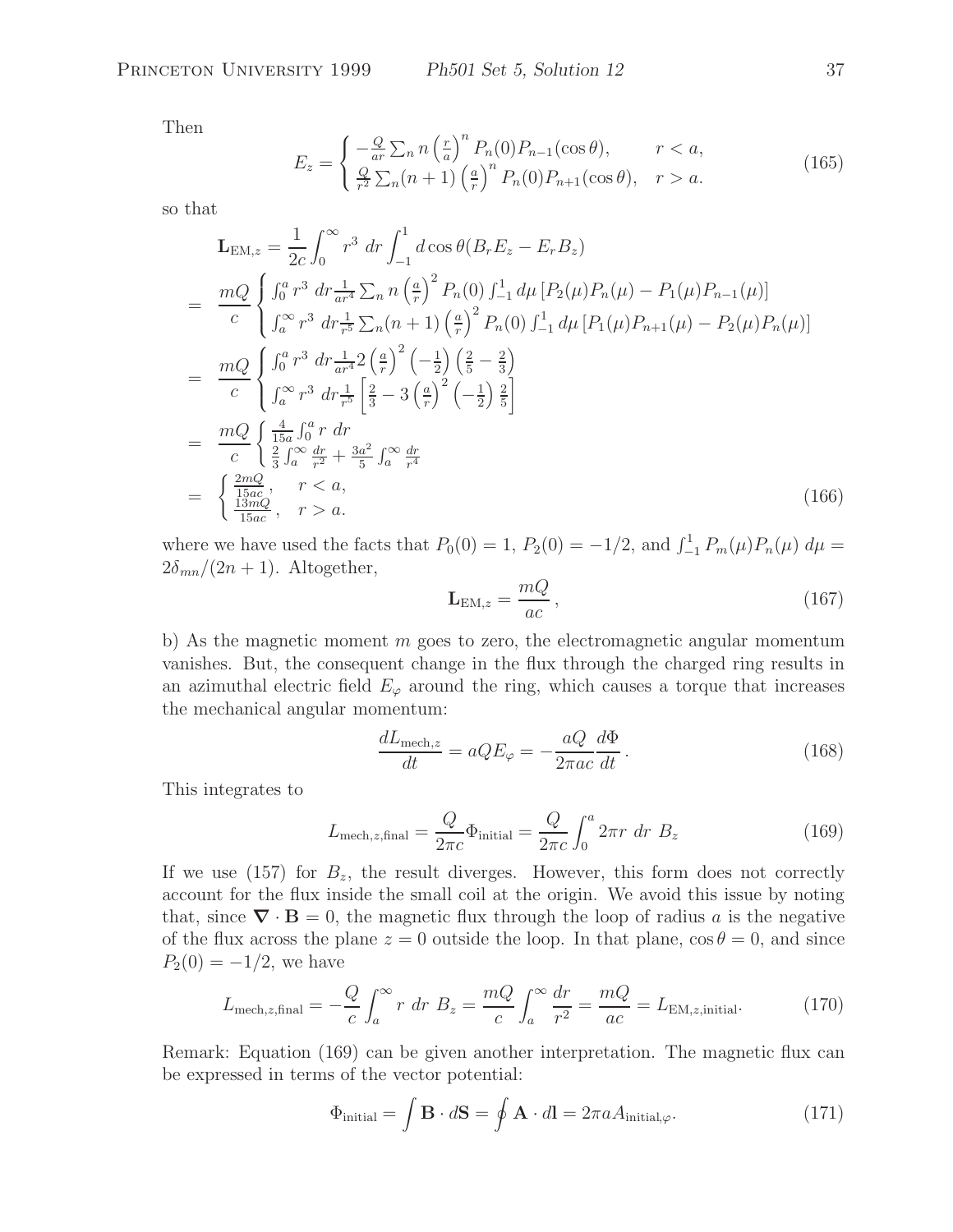Thus,

$$
L_{\text{mech},z,\text{final}} = (\mathbf{r} \times \mathbf{P}_{\text{final}})_z = a P_{\text{final},\varphi} = QA_{\text{initial},\varphi}
$$
 (172)

Since  $P_{initial,\varphi} = 0 = A_{final,\varphi}$ , we can write

$$
\left[\mathbf{r} \times \left(\mathbf{P} + \frac{Q\mathbf{A}}{c}\right)\right]_{z} = \text{ constant.} \tag{173}
$$

This is the z component of the canonical angular momentum of a charged particle in an electromagnetic field. Hence, another view of the Feynman disk paradox is that it illustrates the conservation of canonical angular momentum.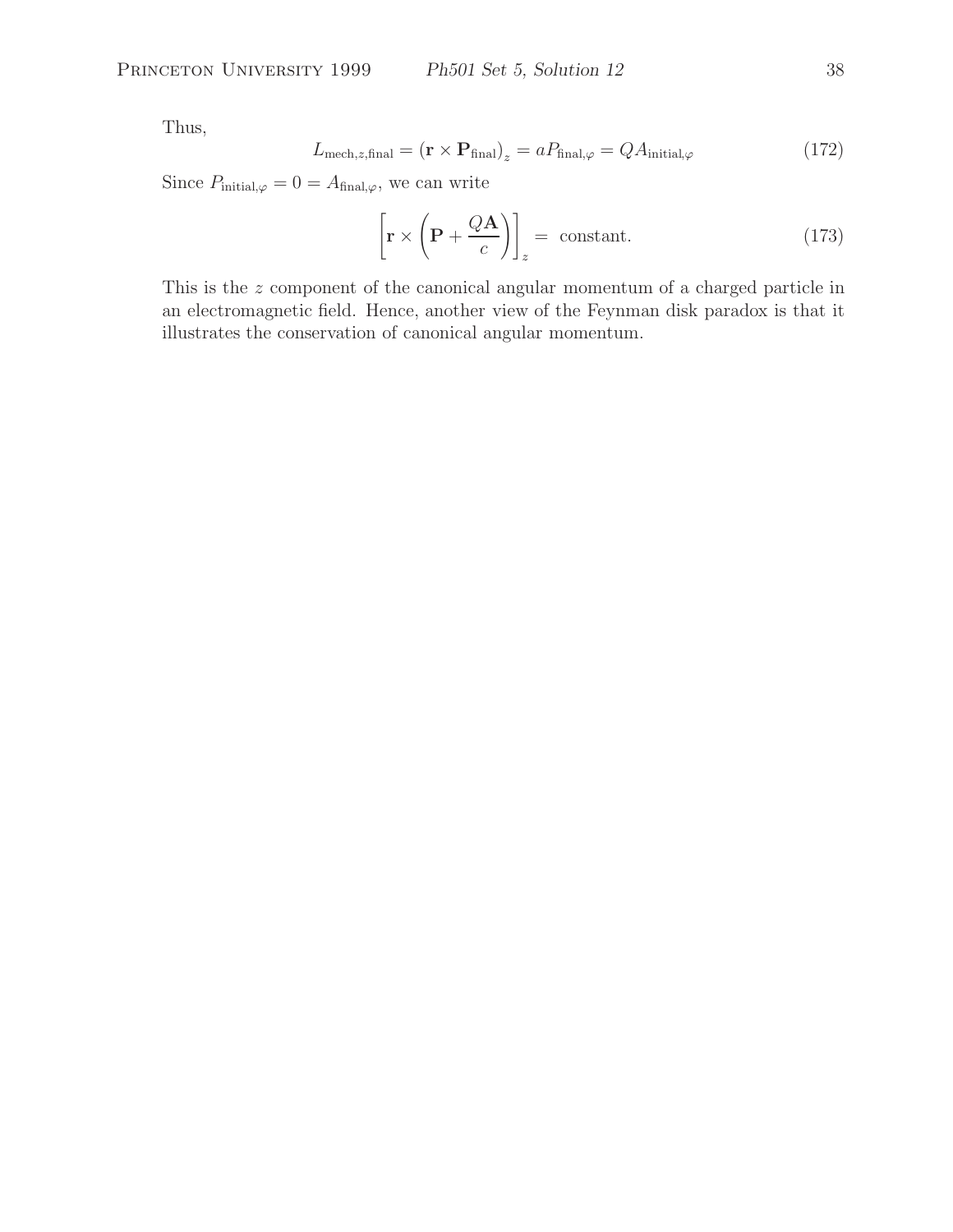13. The key to this problem is conservation of canonical momentum,  $P + eA/c$ , where A is the vector potential (in Gaussian units).

It turns out to be even more effective to consider the canonical angular momentum, which is  $\mathbf{L} = \mathbf{r} \times (\mathbf{P} + e\mathbf{A}/c)$ .

We want  $P_{\phi} = 0$  outside the magnet. This implies  $L_z = rP_{\phi} = 0$  also. Therefore, we need  $r(P_{\phi} + eA_{\phi}/c) = 0$  inside the magnet.

A solenoid magnet with field  $B_z$  has vector potential  $A_{\phi} = rB_z/2$ . To see this, recall that the integral of the vector potential around a loop is equal to the magnetic flux through the loop:  $2\pi r A_{\phi} = \pi r^2 B_z$ .

For a particle with average momentum in the  $z$  direction, its trajectory inside the magnet is a helix whose center is at some radius  $R_G$  (called  $R_0$  in the statement of the problem) from the magnetic axis. The radius  $R_B$  (called R in the statement of the problem) of the helix can be obtained from  $F = ma$ .

$$
\frac{mv_{\perp}^2}{R_B} = e^{\frac{v_{\perp}}{c}}B_z,\tag{174}
$$

so

$$
R_B = \frac{eB_z}{cP_\perp}.\tag{175}
$$

The direction of rotation around the helix is in the  $-z$  direction (Lenz' law).

Since the canonical angular momentum is a constant of the motion, we can evaluate it at any convenient point on the particle's trajectory. In particular, we consider the point at which the trajectory is closest to the magnetic axis. As shown in Fig. 2, this point obeys  $r = R_G - R_B$ , and so

$$
L_z = (R_G - R_B) P_{\perp} + \frac{eB_z}{2c} (R_G - R_B)^2 = (R_G^2 - R_B^2) \frac{eB_z}{2c}.
$$
 (176)

Note that  $R_G^2 - R_B^2$  is the product of the closest and farthest distances between the trajectory and the magnetic axis.

Hence, the canonical angular momentum vanishes for motion in a solenoid field if and only if  $R_G = R_B$ , *i.e.*, if and only if the particle's trajectory passes through the magnetic axis.

We also see that if the trajectory does not contain the magnetic axis, the canonical angular momentum is positive; while if the trajectory contains the magnetic axis, the canonical angular momentum is negative.